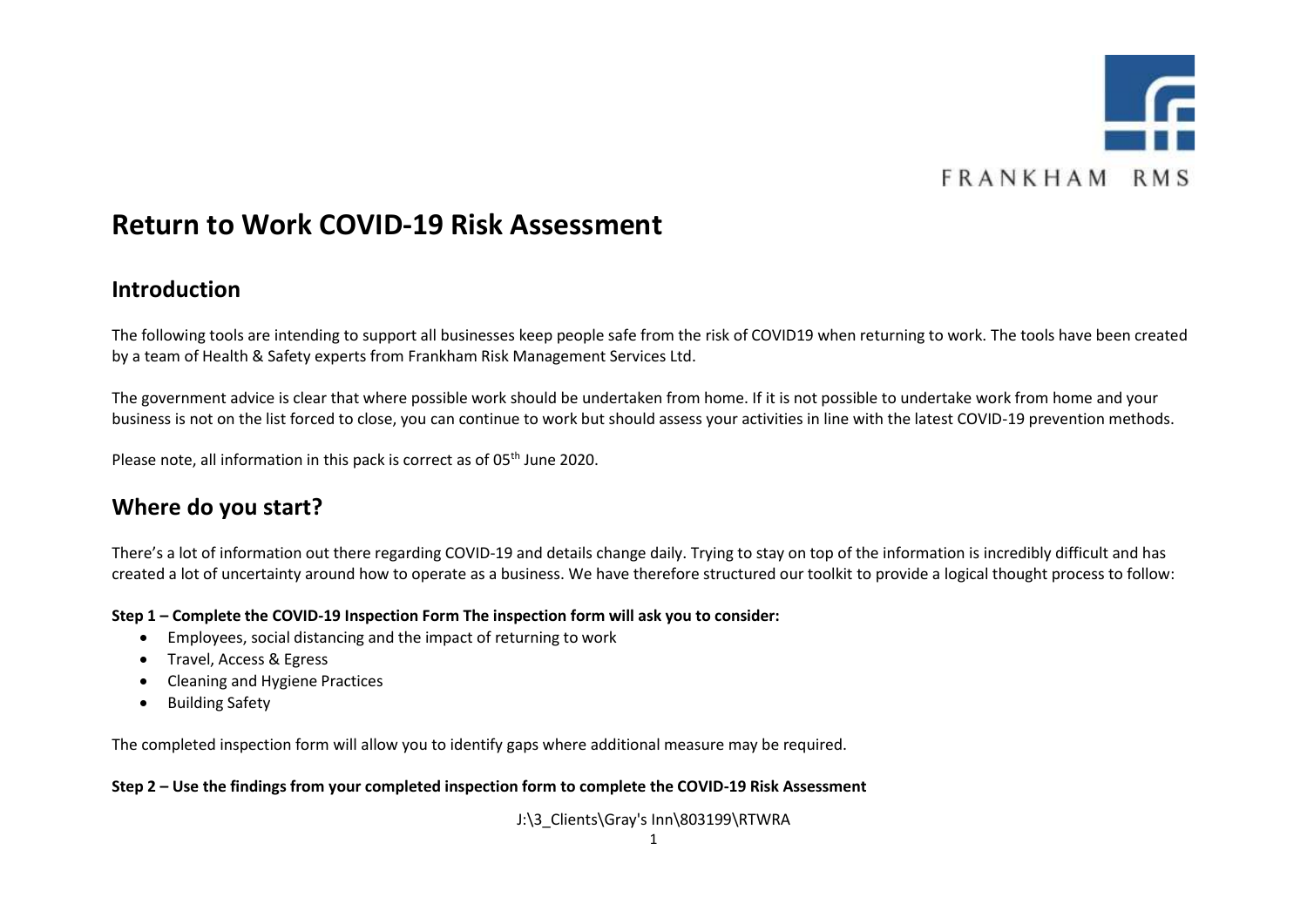

The risk assessment is setup with the same four topics as the inspection form but delves into more detail on how you intend to mitigate the risk of each identified hazard. The information contained within this document is generic and you should tailor the document to be relevant to your industry and take into consideration any specific regional advice given. we've created a resource list which will allow you to quickly find the information you need from the relevant source.

#### **Step 3 – Action Plan**

Completing the risk assessment will provide you with a list of different measures that you now need to implement. This is the time to evaluate the practicality of implementing each measure and determine how to take the necessary steps to ensure they're in place ready for your return to work.

#### **Step 4 – Communication**

Communication is key and there's a lot of change that your staff need to digest and consider before returning to work. Continuous communication throughout this process will demonstrate that you're putting your staff's safety at the heart of this decision.

#### **Step 5 – Review**

The information around COVID-19 changes on a frequent basis and you will need to monitor the latest advice for any changes that could impact your business. we've provided a library of useful links which can be monitored for the latest Government advice and guidelines, the latest NHS advice and the latest advice from the UK Health and Safety Executive (HSE).

Latest Government advice / Resource list / Library of useful links:

**Coronavirus (COVID-19) Business Support** <https://www.gov.uk/coronavirus/business-support>

**Guidance to help employers, employees and the self-employed understand how to work safely during the coronavirus pandemic (Working safely during coronavirus (COVID-19))**

<https://www.gov.uk/guidance/working-safely-during-coronavirus-covid-19>

**Staying alert and safe (social distancing)**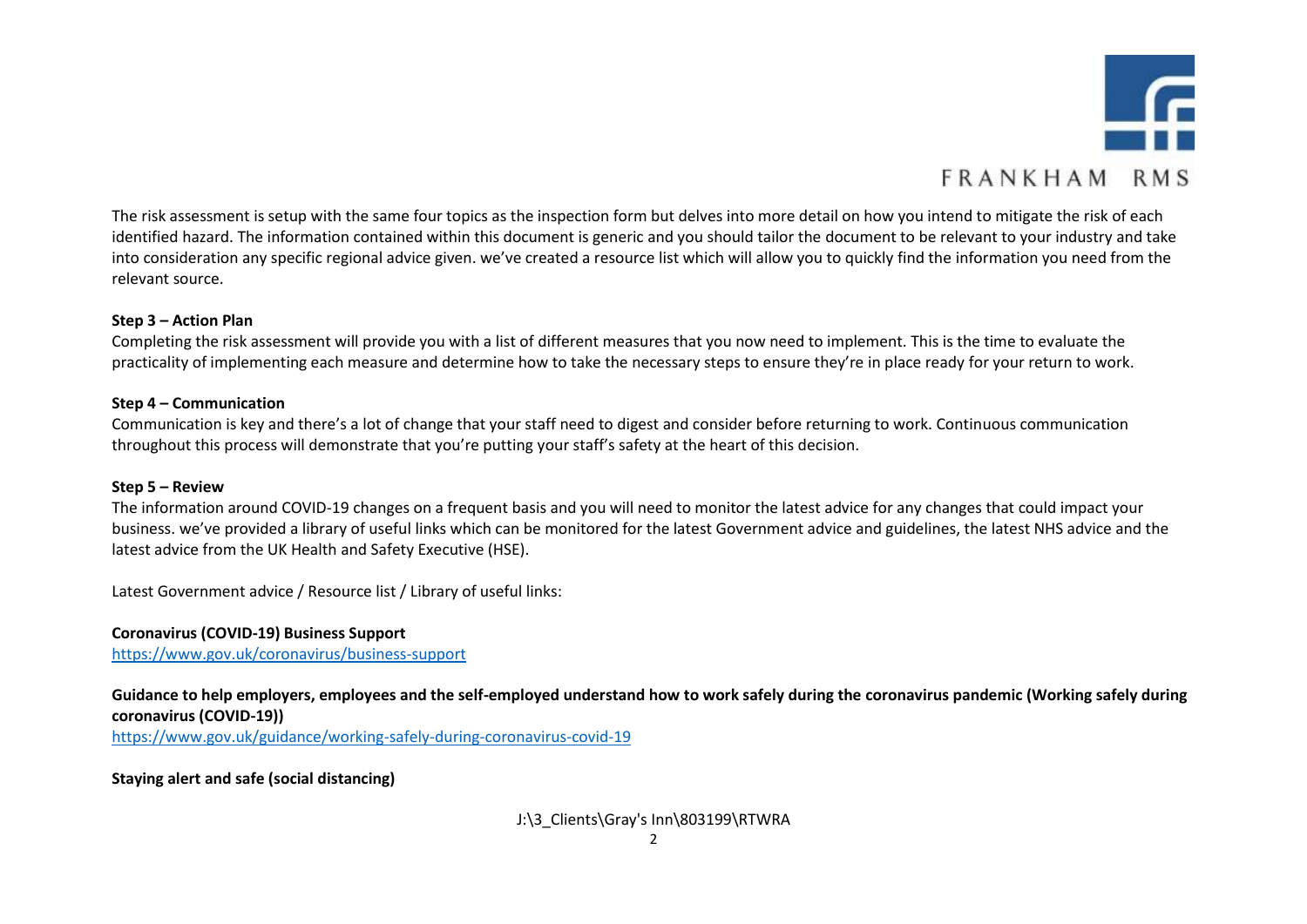

#### <https://www.gov.uk/government/publications/staying-alert-and-safe-social-distancing/staying-alert-and-safe-social-distancing>

#### **5 steps to working safely**

<https://www.gov.uk/guidance/working-safely-during-coronavirus-covid-19/5-steps-to-working-safely>

**COVID-19: guidance on shielding and protecting people defined on medical grounds as extremely vulnerable** <https://www.gov.uk/government/publications/guidance-on-shielding-and-protecting-extremely-vulnerable-persons-from-covid-19>

**Latest NHS information and advice about coronavirus** <https://www.nhs.uk/conditions/coronavirus-covid-19/>

**Latest information and advice from the HSE about coronavirus (COVID-19)**

<https://www.hse.gov.uk/news/coronavirus.htm>

Appendix 1:

**[Staying COVID-19 Secure in 2020](https://assets.publishing.service.gov.uk/media/5eb97d30d3bf7f5d364bfbb6/staying-covid-19-secure-accessible.pdf)**

Poster to display in your workplace to show you have followed the guidance

Appendix 2: **[Working safely during coronavirus \(COVID-19\) in offices and contact centres](https://assets.publishing.service.gov.uk/media/5eb97e7686650c278d4496ea/working-safely-during-covid-19-offices-contact-centres-240520.pdf)** (correct as of 11.05.2020)

Other industry specific guidance is available at: **Guidance to help employers, employees and the self-employed understand how to work safely during the coronavirus pandemic (Working safely during coronavirus (COVID-19))**

<https://www.gov.uk/guidance/working-safely-during-coronavirus-covid-19>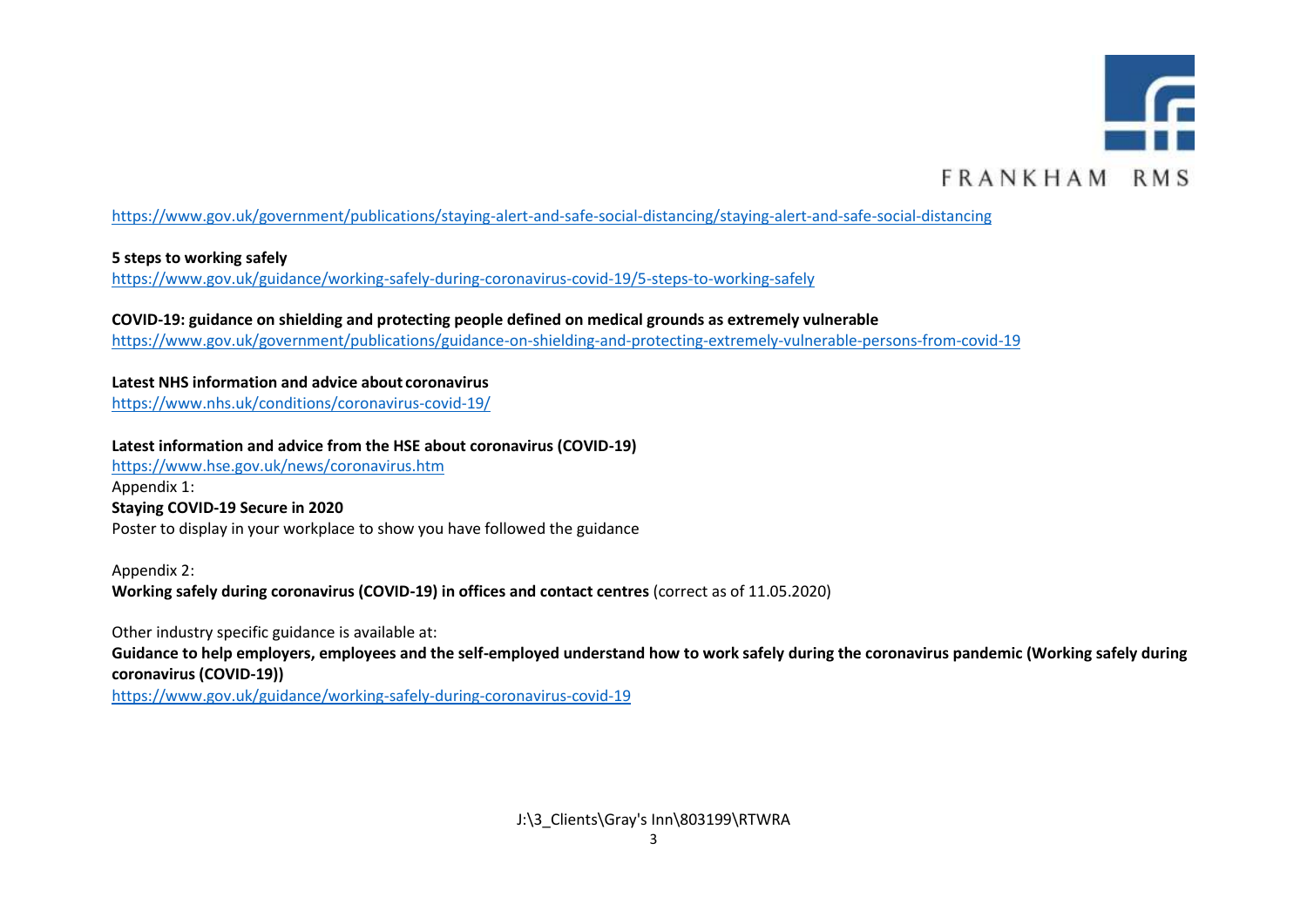

#### **COVID-19 Health & Safety Inspection Checklist**

The current COVID-19 'coronavirus' outbreak poses a serious risk to individuals and businesses. This inspection checklist assists in identifying the control measures to consider reducing the risk of workplace infections and as part of a proactive monitoring regime and checking that preventative and protective control measures are implemented in line with current health and safety general duties.

| Client                                                      | The Honourable Society of Gray's Inn |
|-------------------------------------------------------------|--------------------------------------|
| Site Address                                                | 8 South Square, London, WC1R 5ET     |
| Single workplace or part of a multiple series of workplaces | Series of multiple workspaces        |
| Exercise undertaken by                                      | Mark Chandler                        |
| Date of exercise                                            | June / July / August 2020            |
| Report issue date                                           | 14 August 2020                       |

| Number of issues | $N/A$ – this is the first exercise |                   | Number of issues $\mid N/A -$ this is the first exercise |
|------------------|------------------------------------|-------------------|----------------------------------------------------------|
| not closed out   |                                    | that are repeated |                                                          |
| from previous    |                                    | trom previous     |                                                          |
| Inspection       |                                    | Report            |                                                          |

| Findings of inspection                                                   |
|--------------------------------------------------------------------------|
| Level of compliance should be included in the report using a RAG Rating: |
| RED – significant breach (action required)                               |
| AMBER – breach identified (remedial action recommended)                  |
| GREEN – full compliance (no action required)                             |

| Consider what impact returning to work would have on your employees and how to keep your employees safe.<br>A: Employees $-$ |        |                |                |          |  |
|------------------------------------------------------------------------------------------------------------------------------|--------|----------------|----------------|----------|--|
| No                                                                                                                           | lssues | /NA<br>$V/N_L$ | i Rating<br>RA | Comments |  |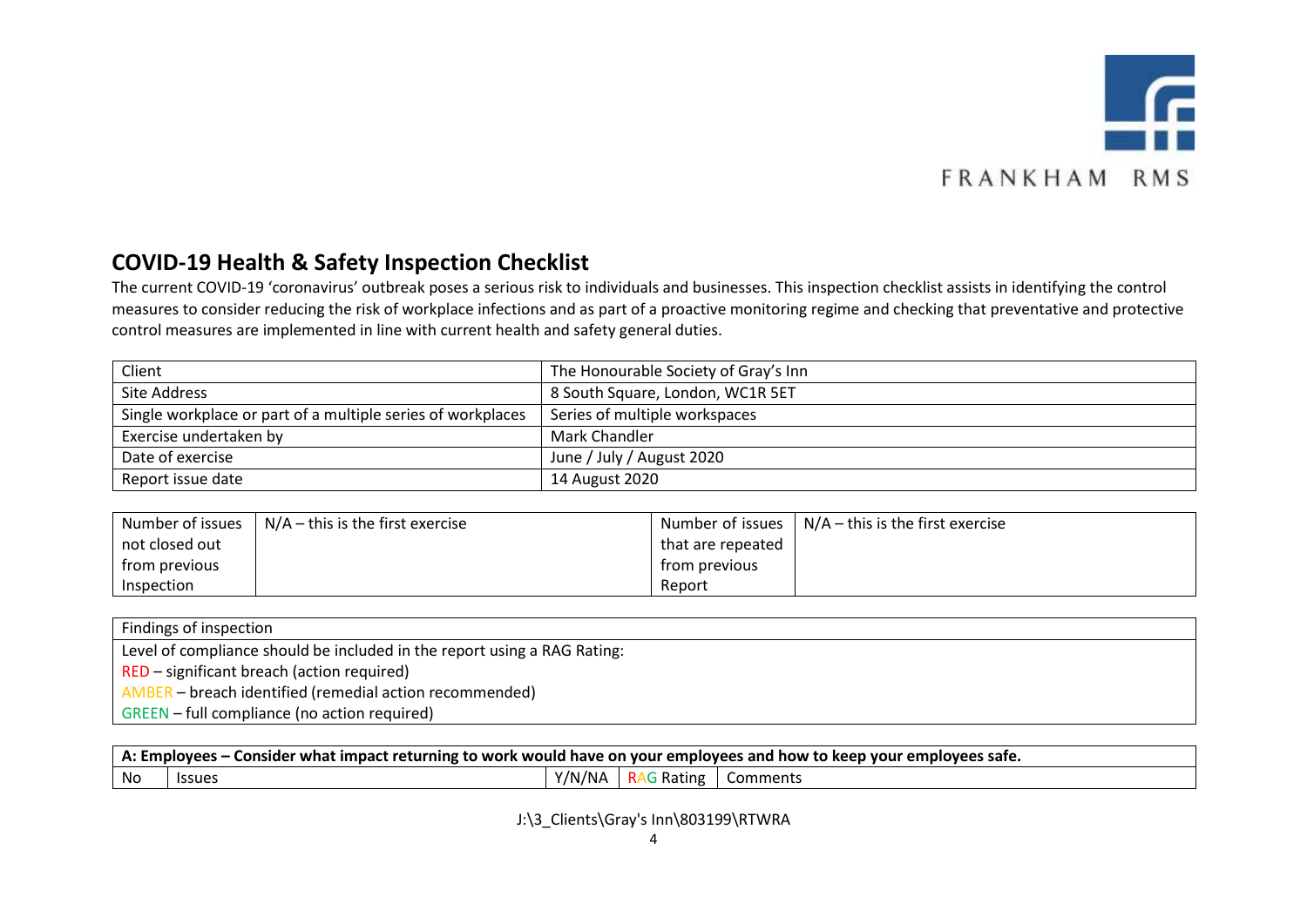

|                | Has a Personal Risk Assessment been undertaken       |   | <b>AMBER</b> | A Personal Risk Assessment of staff who have self-declared            |
|----------------|------------------------------------------------------|---|--------------|-----------------------------------------------------------------------|
|                |                                                      | N |              |                                                                       |
|                | for those who have a self-declared health condition  |   |              | underlying health conditions is required before they return to        |
|                | which could increase their risk profile?             |   |              | work.                                                                 |
|                |                                                      |   |              |                                                                       |
|                |                                                      |   |              | HR to undertake such Risk Assessments                                 |
| $\overline{2}$ | Are you tracking people who have been identified     | Υ | <b>GREEN</b> |                                                                       |
|                | as high risk/are shielding?                          |   |              |                                                                       |
| 3              | Where practicable have staff been allowed to work    | Y | <b>GREEN</b> |                                                                       |
|                | from home/remotely?                                  |   |              |                                                                       |
| 4              | Can all staff maintain the government guidelines for | Y | <b>GREEN</b> |                                                                       |
|                | social distancing based on your industry? These      |   |              |                                                                       |
|                | could include but are not limited to the following:  |   |              |                                                                       |
| 4a             | Are you able to segregate staff's activities to      | Υ | <b>AMBER</b> | Yes, however, maintaining social distancing at all times is hard (for |
|                | promote 2 meters distance?                           |   |              | example in thoroughfares and walkways and other narrow areas,         |
|                |                                                      |   |              | but it can be achieved through revised processes, scheduling and      |
|                |                                                      |   |              | seating arrangements.                                                 |
|                |                                                      |   |              |                                                                       |
|                |                                                      |   |              | Gray's Inn to define and communicate a COVID-19 Risk                  |
|                |                                                      |   |              | Management and Safe Working Induction which must be                   |
|                |                                                      |   |              | undertaken by all.                                                    |
| 4b             | Are you able to limit the amount of contact staff    | Y | <b>AMBER</b> | Yes, however, Gray's Inn to manage this through scheduling of         |
|                |                                                      |   |              |                                                                       |
|                | have with each other to 15 minutes or less?          |   |              | employee return, including staggered working arrangements and         |
|                |                                                      |   |              | clearly defined break times.                                          |
|                |                                                      |   |              |                                                                       |
|                |                                                      |   |              | Gray's Inn to define and communicate a COVID-19 Risk                  |
|                |                                                      |   |              | Management and Safe Working Induction which must be                   |
|                |                                                      |   |              | undertaken by all.                                                    |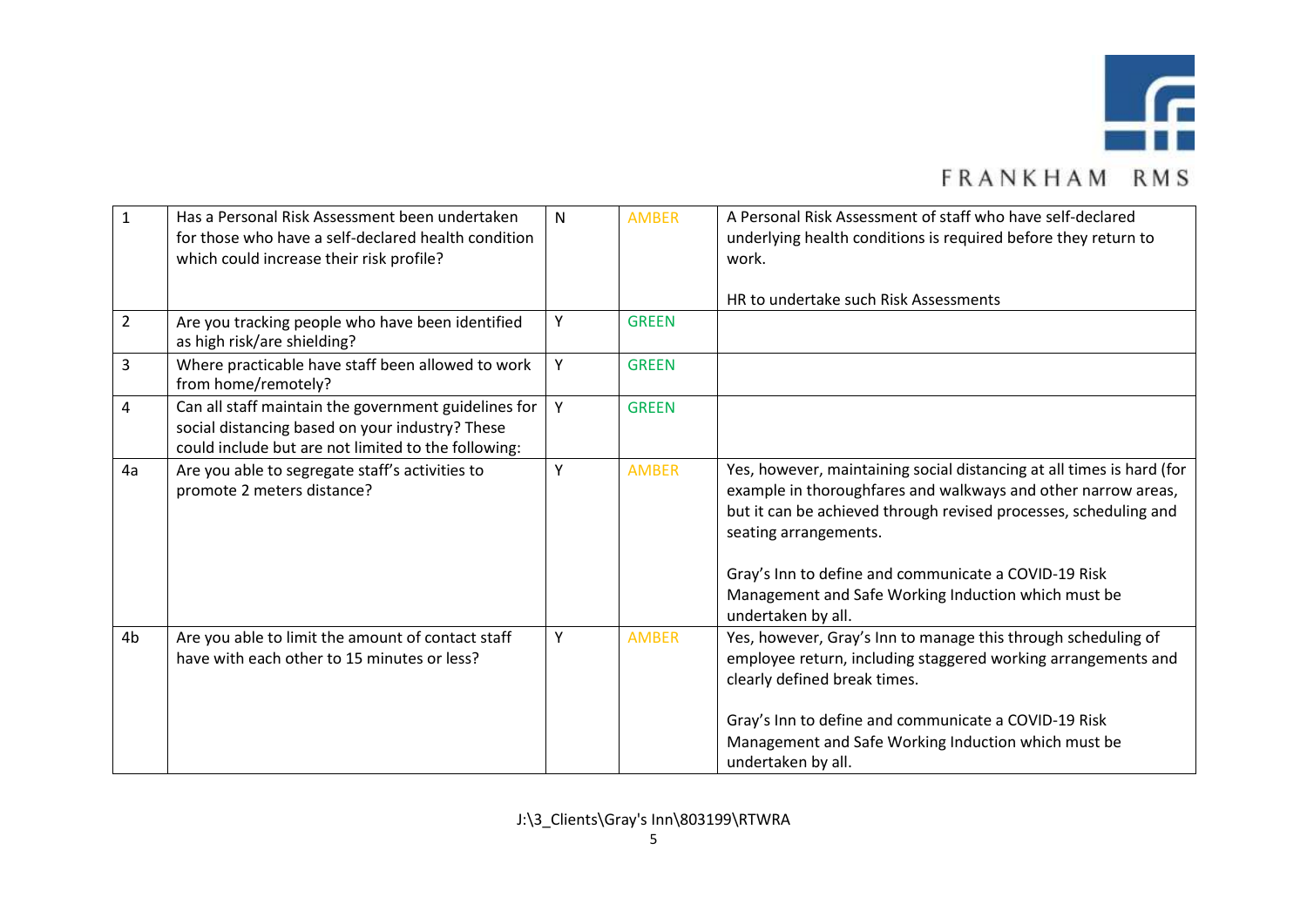

| 4c | Are you able to implement a one-way flow system<br>and provide visual aids (e.g. distancing markers,<br>signage, flow system markers) for maintaining two<br>meters distance? | $\mathsf{N}$ | <b>AMBER</b> | No, not fully, but in some places. A one-way system is unlikely to<br>be achievable in most areas within the workplace, however<br>appropriate distancing markers will be utilised.<br>Where necessary, fire exit points may have to be utilised to create<br>a one-way system because Gray's Inn aren't able to create one-<br>way systems which do not need the use of final fire exit points. |
|----|-------------------------------------------------------------------------------------------------------------------------------------------------------------------------------|--------------|--------------|--------------------------------------------------------------------------------------------------------------------------------------------------------------------------------------------------------------------------------------------------------------------------------------------------------------------------------------------------------------------------------------------------|
| 5  | Have staff been trained / notified before returning<br>to work on any new procedures?                                                                                         | Y            | <b>GREEN</b> | This is in hand and being developed.<br>A new suite of COVID-19 Management Arrangements, including<br>an Induction will be communicated to the workforce.                                                                                                                                                                                                                                        |
| 6  | Have staff been instructed on how to hand wash<br>effectively, for the suggested duration and maintain<br>good hygiene practices?                                             | Y            | <b>GREEN</b> | This is in hand and being developed.<br>A new suite of COVID-19 Management Arrangements, including<br>instructions on how to ensure and maintain good hand hygiene<br>will be communicated to the workforce.<br>In addition, some posters are displayed to support this.                                                                                                                         |
| 7  | Have staff been instructed on social distancing<br>where practicable while at work?                                                                                           | Y            | <b>GREEN</b> | Yes.<br>Signage will be displayed with appropriate markers. Furthermore,<br>a new suite of COVID-19 Management Arrangements, including<br>instructions on how to ensure and maintain social distancing will<br>be communicated to the workforce.                                                                                                                                                 |
| 8  | Have staff been trained on what to do if they are<br>experiencing COVID-19 symptoms?                                                                                          | Y            | <b>GREEN</b> | This is in hand and being developed.                                                                                                                                                                                                                                                                                                                                                             |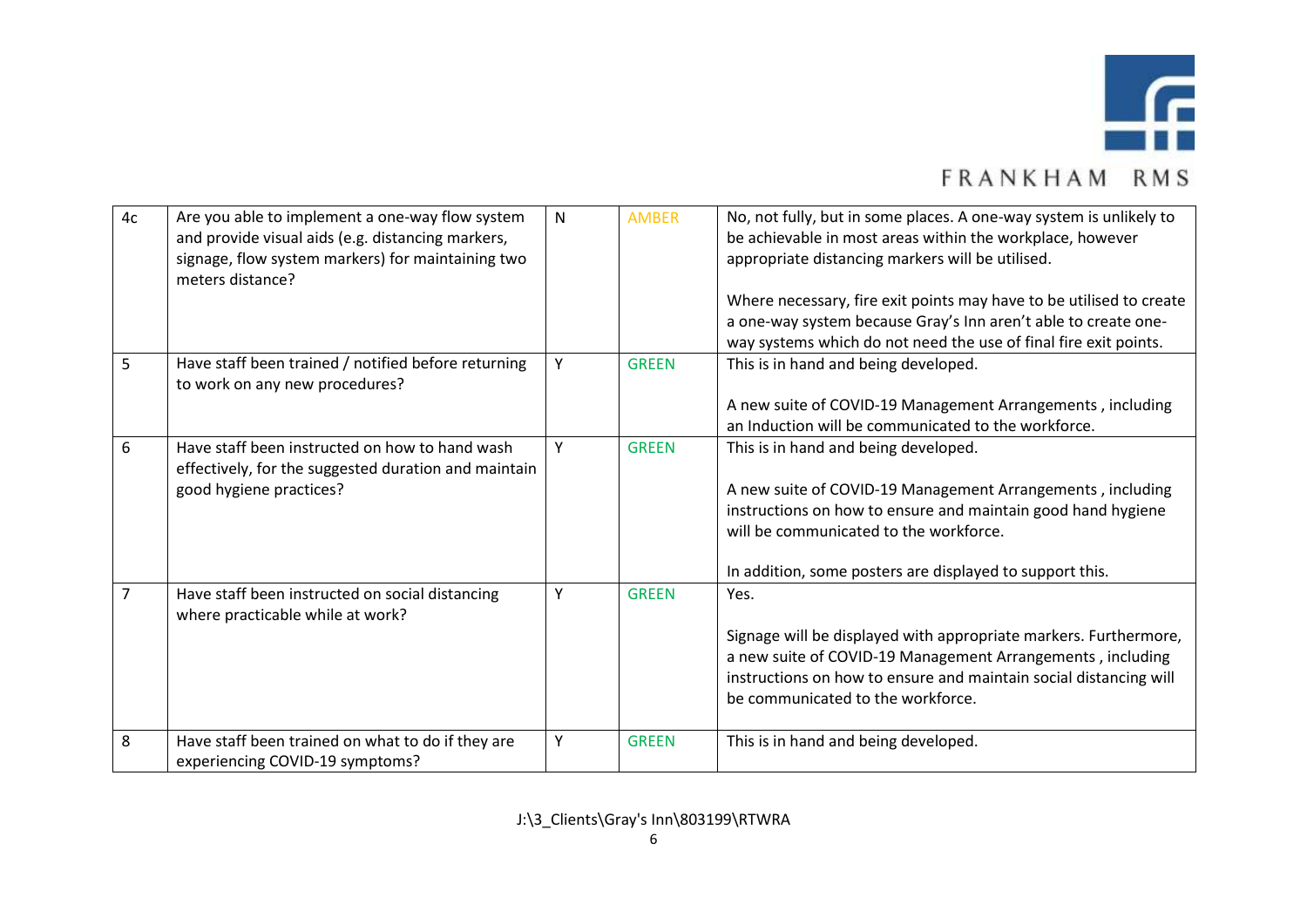

|    |                                                                                                                                                                                      |   |              | A new suite of COVID-19 Management Arrangements, including<br>instructions on what to do should you become symptomatic will<br>be communicated to the workforce.                                                                        |
|----|--------------------------------------------------------------------------------------------------------------------------------------------------------------------------------------|---|--------------|-----------------------------------------------------------------------------------------------------------------------------------------------------------------------------------------------------------------------------------------|
|    | Are daily alerts from government departments e.g.<br>Public Health England / Devolved Agencies being<br>sourced and shared with staff?                                               | N | <b>AMBER</b> | Gray's Inn are aware of the latest Government Guidelines;<br>however, this information is rarely disseminated down to the<br>entire staff. Gray's Inn to consider using their intranet as the<br>communication portal for such updates. |
| 10 | Have staff been instructed to minimise business<br>related travel and use video chat as an alternative<br>method of maintaining contact with colleagues,<br>suppliers and customers? |   | <b>GREEN</b> |                                                                                                                                                                                                                                         |

|               | B: Travel, Access & Egress – Consider how your employees will travel to work, travel for work, access and exit work safely. |        |                   |                                                                                                                                                                                        |  |  |  |
|---------------|-----------------------------------------------------------------------------------------------------------------------------|--------|-------------------|----------------------------------------------------------------------------------------------------------------------------------------------------------------------------------------|--|--|--|
| No.           | <b>Issues</b>                                                                                                               | Y/N/NA | <b>RAG Rating</b> | Comments                                                                                                                                                                               |  |  |  |
|               | Are you able to implement sufficient parking<br>restrictions to maintain social distancing measures?                        |        | <b>GREEN</b>      |                                                                                                                                                                                        |  |  |  |
| $\mathcal{L}$ | Are workers using their own transport for work<br>activities?                                                               |        | <b>GREEN</b>      | The business is encouraging staff to use their own transport.                                                                                                                          |  |  |  |
| 3             | Are workers avoiding public transport where<br>applicable and using alternatives (e.g. cycling,<br>walking to work etc)?    |        | <b>GREEN</b>      | The business is encouraging staff to avoid using public transport,<br>however, given the Central London location of the Inn, the use of<br>public transport is, at times, unavoidable. |  |  |  |
| 4             | Have you considered staff that are required to car<br>share for their role and whether this could<br>continue?              |        | <b>GREEN</b>      | The business is encouraging staff to not car share.                                                                                                                                    |  |  |  |
| 5             | Has the entry and exits to the building/site been<br>limited to the minimum number of points required?                      | N      | <b>AMBER</b>      | Only one vehicular entrance / exit exists now. However, access<br>and egress when on foot can be made at multiple points. Access<br>and Egress must be controlled.                     |  |  |  |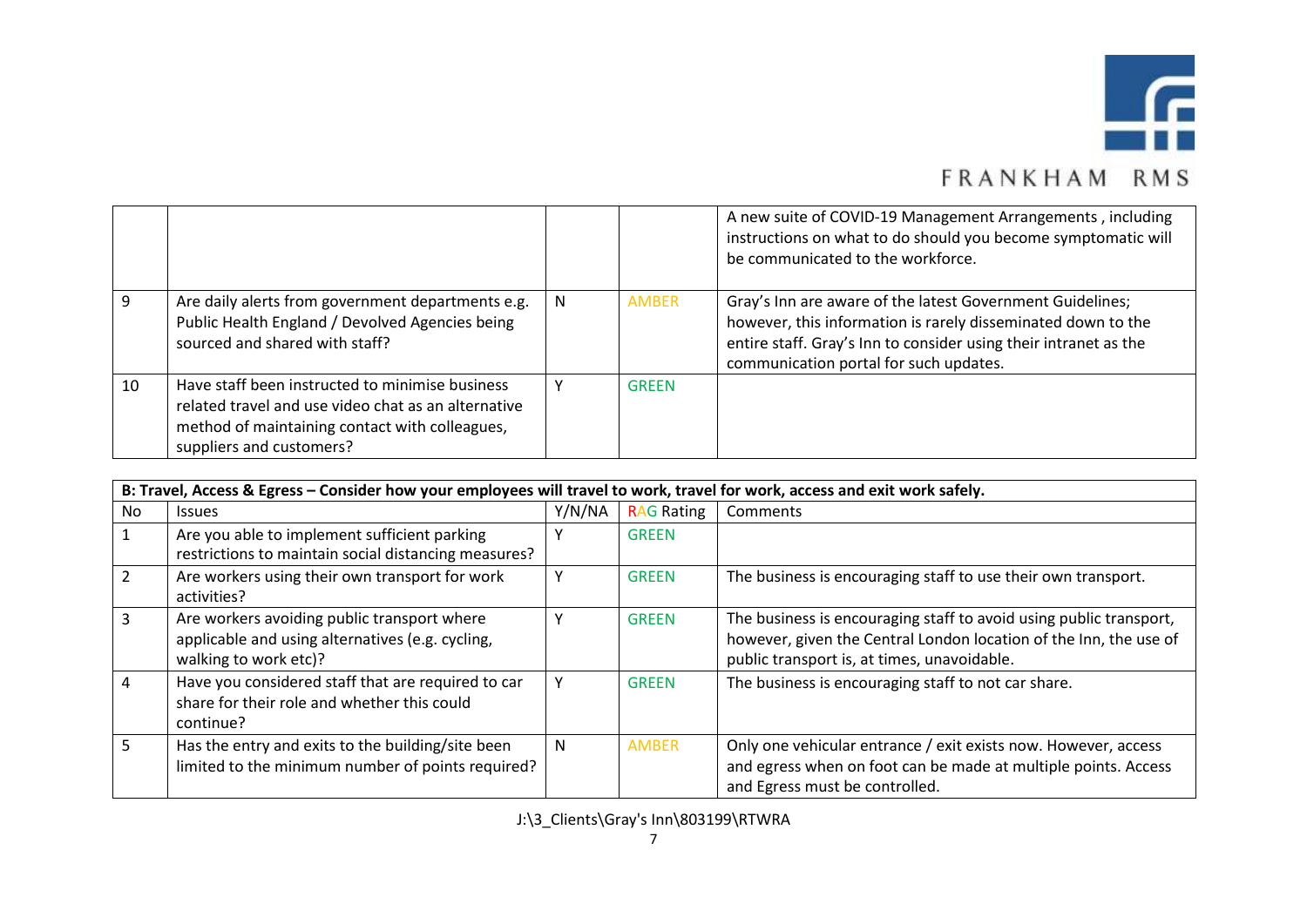

| 6  | Has access to the building/site been restricted to<br>staff, visitors and contractors etc?                                                                                                                    |   | <b>GREEN</b> |                                                                                                                                                                                                                                                           |
|----|---------------------------------------------------------------------------------------------------------------------------------------------------------------------------------------------------------------|---|--------------|-----------------------------------------------------------------------------------------------------------------------------------------------------------------------------------------------------------------------------------------------------------|
|    | Is it practicable to confine visitors to strictly defined<br>areas and avoid unnecessary movements around<br>the building?                                                                                    | N | <b>AMBER</b> | Once within the confines of the Inn, access to all areas is<br>controlled through the provision of sanitisation measures,<br>however, the Inn is unable to prevent all movements to such an<br>extent that all visitors are confined to individual areas. |
| 8  | Have appropriate hand sanitiser pump action<br>containers (or equivalent) been made available in<br>every work area and on main travel routes through<br>the building/site including access and egress areas? |   | <b>GREEN</b> |                                                                                                                                                                                                                                                           |
| q  | Is advisory hand washing signage displayed<br>throughout the building/site, especially at<br>entrances and exits and where people congregate?                                                                 |   | <b>GREEN</b> |                                                                                                                                                                                                                                                           |
| 10 | Are the signs displayed reviewed and replaced as<br>necessary?                                                                                                                                                |   | <b>GREEN</b> |                                                                                                                                                                                                                                                           |

**C: Cleaning Regime – Consider what cleaning and hygiene measures need to be implemented to reduce the risk of individuals contracting the virus on your premises / site.**

| No | <b>Issues</b>                                                                                                              | Y/N/NA | <b>RAG Rating</b> | Comments                                                                                                                                                                                                           |
|----|----------------------------------------------------------------------------------------------------------------------------|--------|-------------------|--------------------------------------------------------------------------------------------------------------------------------------------------------------------------------------------------------------------|
|    | Have you completed a deep clean of the property /<br>site before returning?                                                | N      | <b>AMBER</b>      | Deep clean is ideally required prior to reoccupation. Note this<br>does not have to be a contract clean, but you should carry out a<br>full and thorough clean of all areas to be reoccupied prior to doing<br>so. |
|    | Is the ongoing cleaning frequency sufficient and can<br>cleaning be undertaken when<br>site/building/premises is occupied? |        | <b>GREEN</b>      | Gray's Inn engage external cleaners who attend the various<br>buildings to undertake cleaning on a daily basis, outside of<br>working ours.                                                                        |
| 3  | Are all hand contact points cleaned on a frequent<br>basis throughout the day including, door furniture,                   |        | <b>GREEN</b>      | Gray's Inn are implementing a process and regime that enables<br>users to self-clean all such surfaces and contact points. In                                                                                      |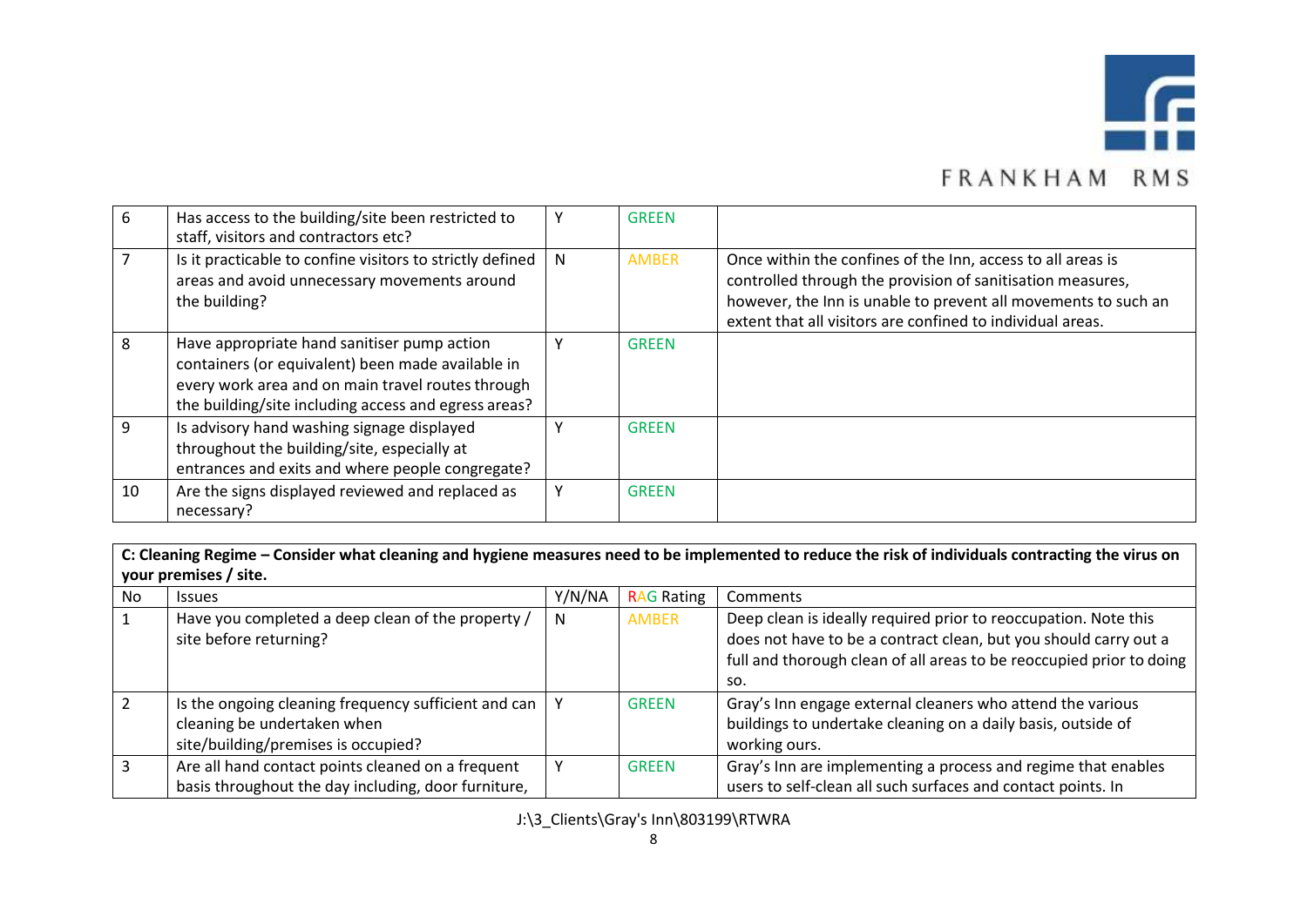

|    | handrails, IT equipment, desks, phones, flush<br>plates, taps, dispensers, toilets, canteen / food<br>preparation areas?                    |              |              | addition, in certain areas, the Gray's Inn are asked staff to go<br>around at regular intervals and wipe clean all contact points. |
|----|---------------------------------------------------------------------------------------------------------------------------------------------|--------------|--------------|------------------------------------------------------------------------------------------------------------------------------------|
| 4  | Are appropriate cleaning products being used<br>during the daily preventative cleaning regime?                                              | Υ            | <b>GREEN</b> |                                                                                                                                    |
| 5  | Have persons undertaking the cleaning been<br>instructed with clear safe usage instructions?                                                |              | <b>GREEN</b> |                                                                                                                                    |
| 6  | Can where practical, curtains and blinds be<br>removed to minimise the areas where viruses can<br>be difficult or time consuming to remove? |              | N/A          |                                                                                                                                    |
|    | Can blinds be kept opened and locked if they<br>cannot be removed?                                                                          |              | N/A          |                                                                                                                                    |
| 8  | Can rugs and mats be removed where safe to do so<br>to make cleaning and disinfection of floors easier?                                     | N/A          | N/A          |                                                                                                                                    |
| 9  | Is it practicable to introduce a daily steam cleaning<br>procedure for washrooms?                                                           | $\mathsf{N}$ | N/A          |                                                                                                                                    |
| 10 | Have staff been provided with appropriate cleaning<br>products so that they can frequently clean their<br>workstations during the day?      |              | <b>GREEN</b> |                                                                                                                                    |

|    | D: Building Safety – Responsible Person Checks – Consider how you ensure your building remains safe for all employees and visitors. |                                      |                        |                                                                                                                                                                          |  |  |  |  |
|----|-------------------------------------------------------------------------------------------------------------------------------------|--------------------------------------|------------------------|--------------------------------------------------------------------------------------------------------------------------------------------------------------------------|--|--|--|--|
| No | <b>Issues</b>                                                                                                                       | Y/N/NA                               | <b>RAG Rating</b>      | Comments                                                                                                                                                                 |  |  |  |  |
|    | Has your Responsible Person carried out checks on<br>your building in the following areas?                                          |                                      |                        |                                                                                                                                                                          |  |  |  |  |
|    | Fire Safety Systems / Emergency Lighting?                                                                                           |                                      | <b>GREEN/AMB</b><br>ER | Gray's Inn to confirm all necessary Testing and Inspections are up<br>to date. Confirmed. Emergency lighting testing due to commence<br>7 <sup>th</sup> September, 2020. |  |  |  |  |
|    | Ventilation / Humidity / Lighting & Heating?                                                                                        |                                      | <b>GREEN</b>           | Gray's Inn to confirm all necessary Testing and Inspections are up<br>to date. Confirmed.                                                                                |  |  |  |  |
|    |                                                                                                                                     | J:\3 Clients\Gray's Inn\803199\RTWRA |                        |                                                                                                                                                                          |  |  |  |  |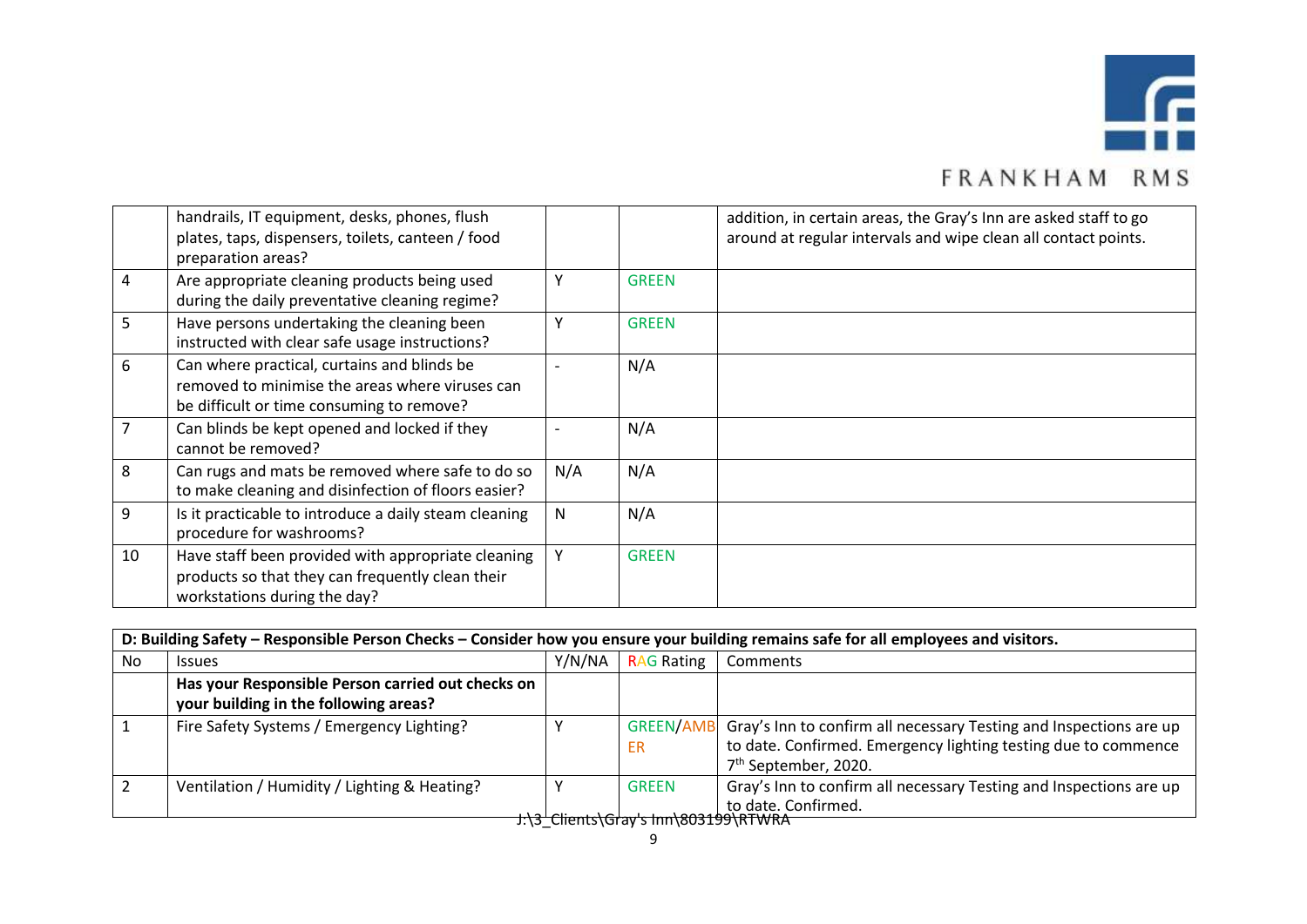

| Gas Installations?                                                                                                                 | AMBER        | Gray's Inn to confirm all necessary Testing and Inspections are up<br>to date. Ongoing in accordance to scheduled dates.                                                                                                                                 |
|------------------------------------------------------------------------------------------------------------------------------------|--------------|----------------------------------------------------------------------------------------------------------------------------------------------------------------------------------------------------------------------------------------------------------|
| Legionella Controls?                                                                                                               | AMBER        | Gray's Inn to confirm all necessary Testing and Inspections are up<br>to date. Landlord's areas of responsibility tested and necessary<br>action undertaken. Residents and Tenants returning to premises<br>advised of risks and their responsibilities. |
| Routine Inspections e.g. Local Exhaust Ventilation,<br>Lifting Equipment and Pressure Systems and<br><b>Equipment Maintenance?</b> | <b>AMBER</b> | Gray's Inn to confirm all necessary Testing and Inspections are up<br>to date. PAT testing and Fire Extinguisher testing ongoing.                                                                                                                        |
| Lift Statutory Inspections?                                                                                                        | <b>GREEN</b> | Gray's Inn to confirm all necessary lift Inspections are up to date.<br>Confirmed.                                                                                                                                                                       |

|    | E: Other Issues. |        |                   |          |  |  |  |  |  |  |  |
|----|------------------|--------|-------------------|----------|--|--|--|--|--|--|--|
| No | <b>Issues</b>    | Y/N/NA | <b>RAG Rating</b> | Comments |  |  |  |  |  |  |  |
|    | N/A              | N/A    | N/A               | N/A      |  |  |  |  |  |  |  |
|    |                  |        |                   |          |  |  |  |  |  |  |  |

Inspection undertaken by:

Name: Mark Chandler

Signed: M. Chandler

Date: 31.07.20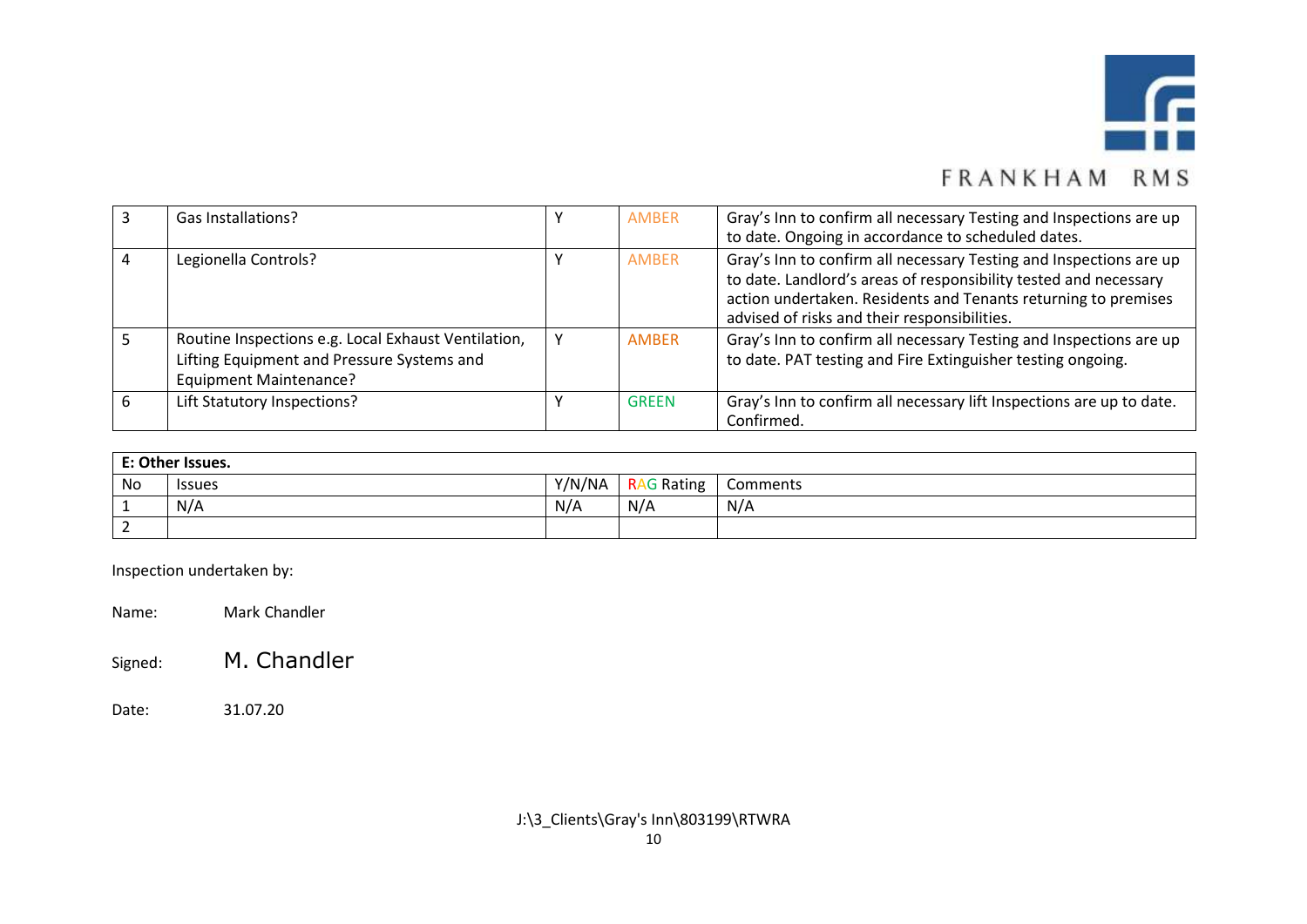

### **Workplace Health & Safety Inspection Action Summary**

| Ref<br>Point     | Details of Corrective Action required (Section A)                                                                                                                                                                                        | Timescale  | Responsible Person | Closed Out                        |
|------------------|------------------------------------------------------------------------------------------------------------------------------------------------------------------------------------------------------------------------------------------|------------|--------------------|-----------------------------------|
| A1               | A Personal Risk Assessment of staff who have self-declared underlying<br>health conditions is required before they return to work.                                                                                                       | 31.08.2020 | <b>HR</b>          | Ongoing.                          |
|                  | HR to undertake such Risk Assessments                                                                                                                                                                                                    |            |                    |                                   |
| A4a<br>and<br>4b | Gray's Inn to define and communicate a COVID-19 Risk Management and<br>Safe Working Induction which must be undertaken by all.                                                                                                           | 31.08.2020 | <b>HR</b>          | Ongoing.                          |
| A4c              | Where necessary, fire exit points may have to be utilised to create a one-<br>way system because Gray's Inn aren't able to create one-way systems which<br>do not need the use of final fire exit points.                                | 31.08.2020 | <b>HR</b>          | $N/A$ .                           |
| A <sub>5</sub>   | A new suite of COVID-19 Management Arrangements, including an<br>Induction will be communicated to the workforce.                                                                                                                        | 31.08.2020 | <b>HR</b>          | Completed for<br>returning staff. |
| <b>A6</b>        | A new suite of COVID-19 Management Arrangements, including instructions<br>on how to ensure and maintain good hand hygiene will be communicated to<br>the workforce.                                                                     | 31.08.2020 | <b>HR</b>          | Ongoing.                          |
| <b>A7</b>        | Signage will be displayed with appropriate markers. Furthermore, a new<br>suite of COVID-19 Management Arrangements, including instructions on<br>how to ensure and maintain social distancing will be communicated to the<br>workforce. | 31.08.2020 | <b>HR</b>          | Completed.                        |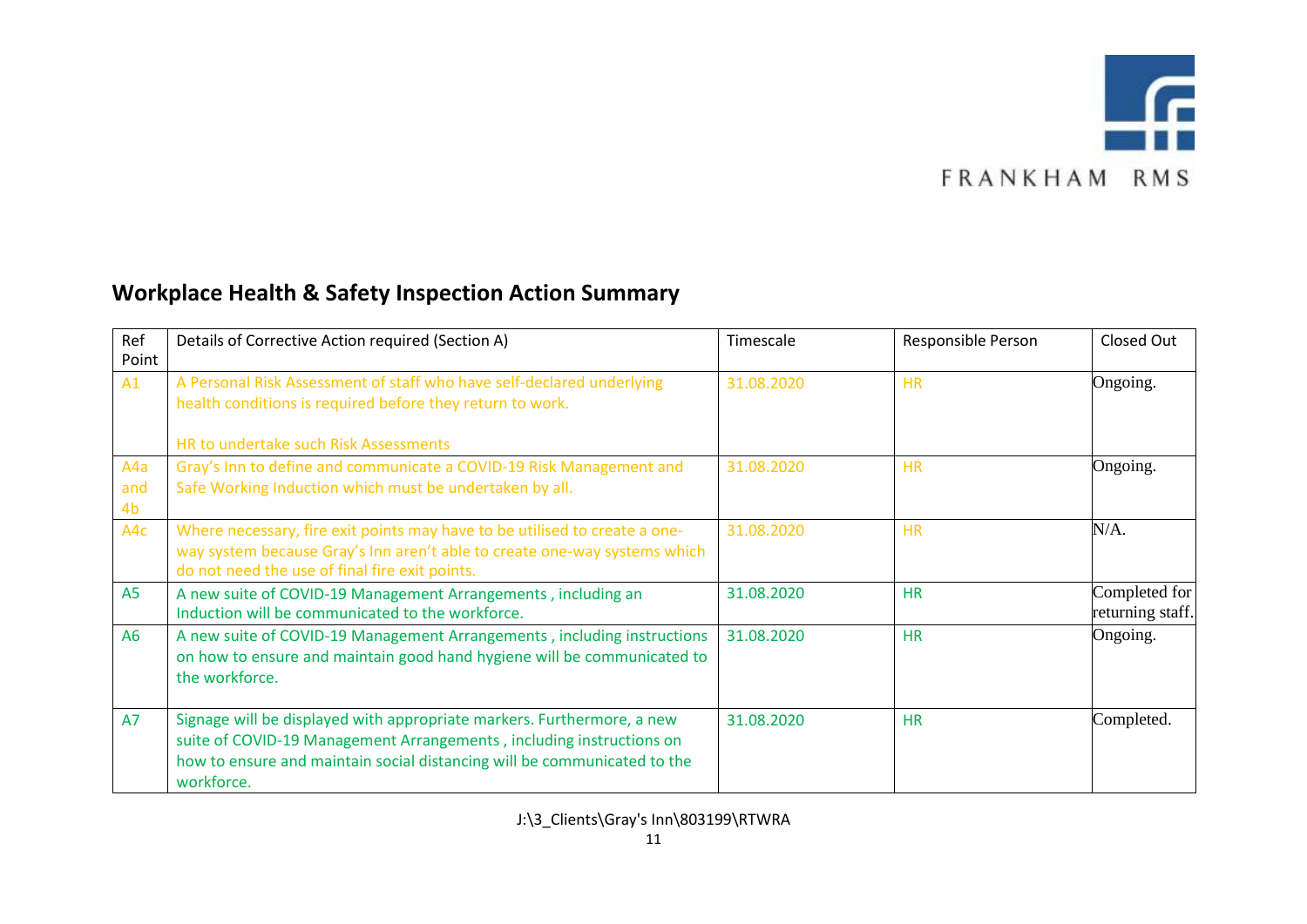

| A <sub>8</sub>         | A new suite of COVID-19 Management Arrangements, including instructions<br>on what to do should you become symptomatic will be communicated to<br>the workforce.                                                                     | 31.08.2020 | <b>HR</b>      | Ongoing.               |
|------------------------|--------------------------------------------------------------------------------------------------------------------------------------------------------------------------------------------------------------------------------------|------------|----------------|------------------------|
| A <sub>9</sub>         | Gray's Inn are aware of the latest Government Guidelines; however, this<br>information is rarely disseminated down to the entire staff. Gray's Inn to<br>consider using their intranet as the communication portal for such updates. | 31.08.2020 | <b>HR</b>      | Under review.          |
| D <sub>1</sub>         | Gray's Inn to confirm all necessary Fire Safety Systems / Emergency Lighting<br>testing and inspections are up to date.                                                                                                              | 31.08.2020 | <b>Estates</b> | Completed/On<br>going. |
| D <sub>2</sub>         | Gray's Inn to confirm all necessary Ventilation / Humidity / Lighting &<br>Heating testing and inspections are up to date.                                                                                                           | 31.08.2020 | <b>Estates</b> | Completed.             |
| D <sub>3</sub>         | Gray's Inn to confirm all necessary Gas installation testing and inspections<br>are up to date.                                                                                                                                      | 31.08.2020 | <b>Estates</b> | Ongoing.               |
| D <sub>4</sub>         | Gray's Inn to confirm all necessary Legionella Controls testing and<br>inspections are up to date.                                                                                                                                   | 31.08.2020 | <b>Estates</b> | Completed.             |
| D <sub>5</sub>         | Gray's Inn to confirm all necessary Local Exhaust Ventilation, Lifting<br>Equipment and Pressure Systems and Equipment Maintenance testing and<br>inspections are up to date.                                                        | 31.08.2020 | <b>Estates</b> | Completed.             |
| D <sub>6</sub>         | Gray's Inn to confirm all necessary Lift Statutory Inspections testing and<br>inspections are up to date.                                                                                                                            | 31.08.2020 | <b>Estates</b> | Completed.             |
| Additional<br>comments | N/A                                                                                                                                                                                                                                  |            |                |                        |

Name: Mark Chandler

Signed: M. Chandler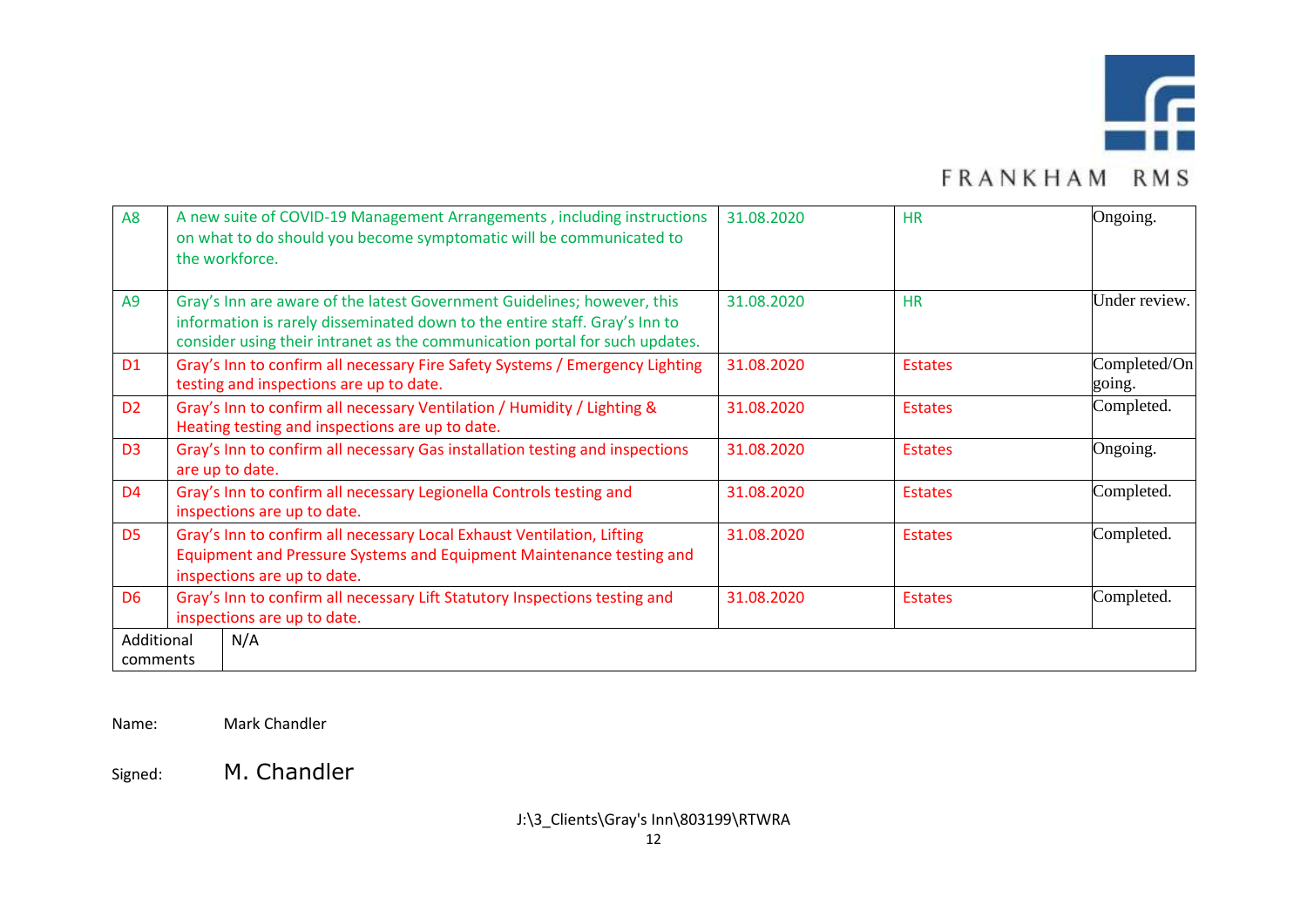

#### **COVID-19 Health & Safety Risk Assessment**

Company Name: The Honourable Society of Gray's Inn

Location: 8 South Square, London, WC1R 5ET

Job Number: 803199

Risk Assessment Rating's have been calculated on the below matrix:

|                                   | Likely                           | <b>Medium Risk</b> | <b>High Risk</b>   | <b>High Risk</b>   |  |  |  |  |  |
|-----------------------------------|----------------------------------|--------------------|--------------------|--------------------|--|--|--|--|--|
| Likelihood (of<br>risk occurring) | Possibly                         | Low Risk           | <b>Medium Risk</b> | <b>High Risk</b>   |  |  |  |  |  |
|                                   | Unlikely                         | Low Risk           | Low RISK           | <b>Medium Risk</b> |  |  |  |  |  |
|                                   |                                  | Medium<br>Low      |                    | High               |  |  |  |  |  |
|                                   | <b>Severity (if risk occurs)</b> |                    |                    |                    |  |  |  |  |  |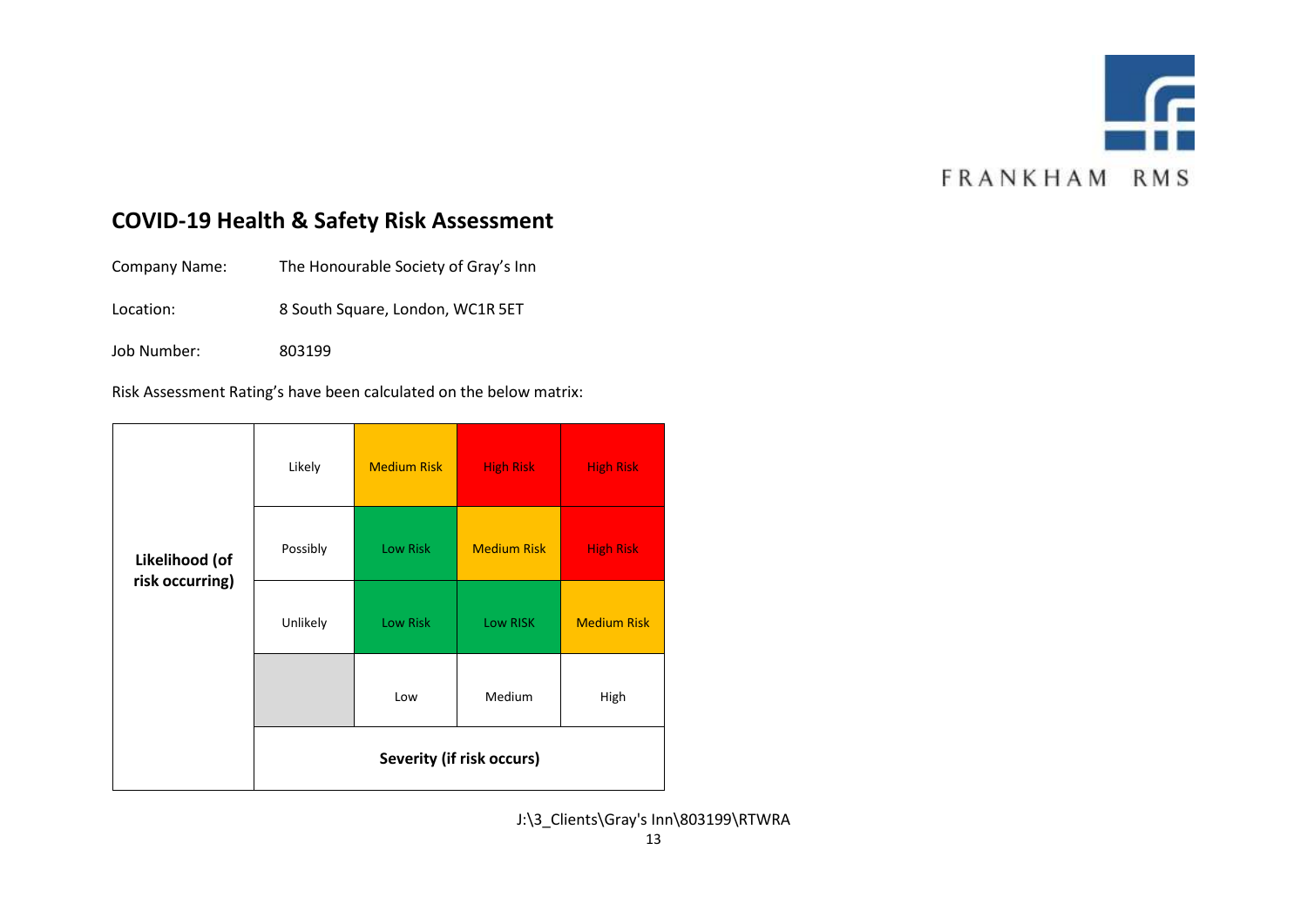

| <b>Hazard</b>                                 | <b>At Risk</b>    | <b>Control</b>                                                                                                                                                                              | <b>Currently</b>                     |                                  |                                    | <b>Probability worst case outcome</b> |                           |                                                                                                                                                                                      |                       |
|-----------------------------------------------|-------------------|---------------------------------------------------------------------------------------------------------------------------------------------------------------------------------------------|--------------------------------------|----------------------------------|------------------------------------|---------------------------------------|---------------------------|--------------------------------------------------------------------------------------------------------------------------------------------------------------------------------------|-----------------------|
| Consider;<br>premises                         | People at<br>risk | <b>Measures</b><br>Control By; guards,<br>training, supervision,                                                                                                                            | in place<br>Existing /<br>Proposed / | Possible outcome                 | Likelihood                         | Severity                              | Risk<br>Rating            | Control<br>measure(s)                                                                                                                                                                | Action<br>completed   |
| work,<br>equipment,<br>specific tasks<br>etc. |                   | safety equipment,<br>safe working<br>procedures, hygiene<br>monitoring etc.                                                                                                                 | Yes / No /<br>N/A                    |                                  | (likely/<br>possibly/<br>unlikely) | (high/<br>medium/<br>low)             | (high/<br>medium/<br>low) |                                                                                                                                                                                      | (date and<br>initial) |
| Psychological<br>well being                   | Staff             | Regular<br>communication is in<br>place (individual and<br>group) to ensure<br>staff are not ill-<br>informed about<br>returning to work<br>safely?                                         | Yes                                  |                                  |                                    |                                       |                           |                                                                                                                                                                                      |                       |
|                                               |                   | New workplace<br>controls in place to<br>reduce risk of<br>exposure to COVID<br>19. Controls are<br>documented in<br>procedures and<br>policies and<br>disseminated to<br>employees through | No<br>(Proposed)                     | Uncontrolled<br>infection spread | Possibly                           | High                                  | High                      | Gray's Inn to<br>define and<br>communicate a<br><b>COVID-19 Risk</b><br>Management<br>and Safe<br><b>Working Policy</b><br>together with<br>details of all<br>new processes<br>to be | Under<br>development  |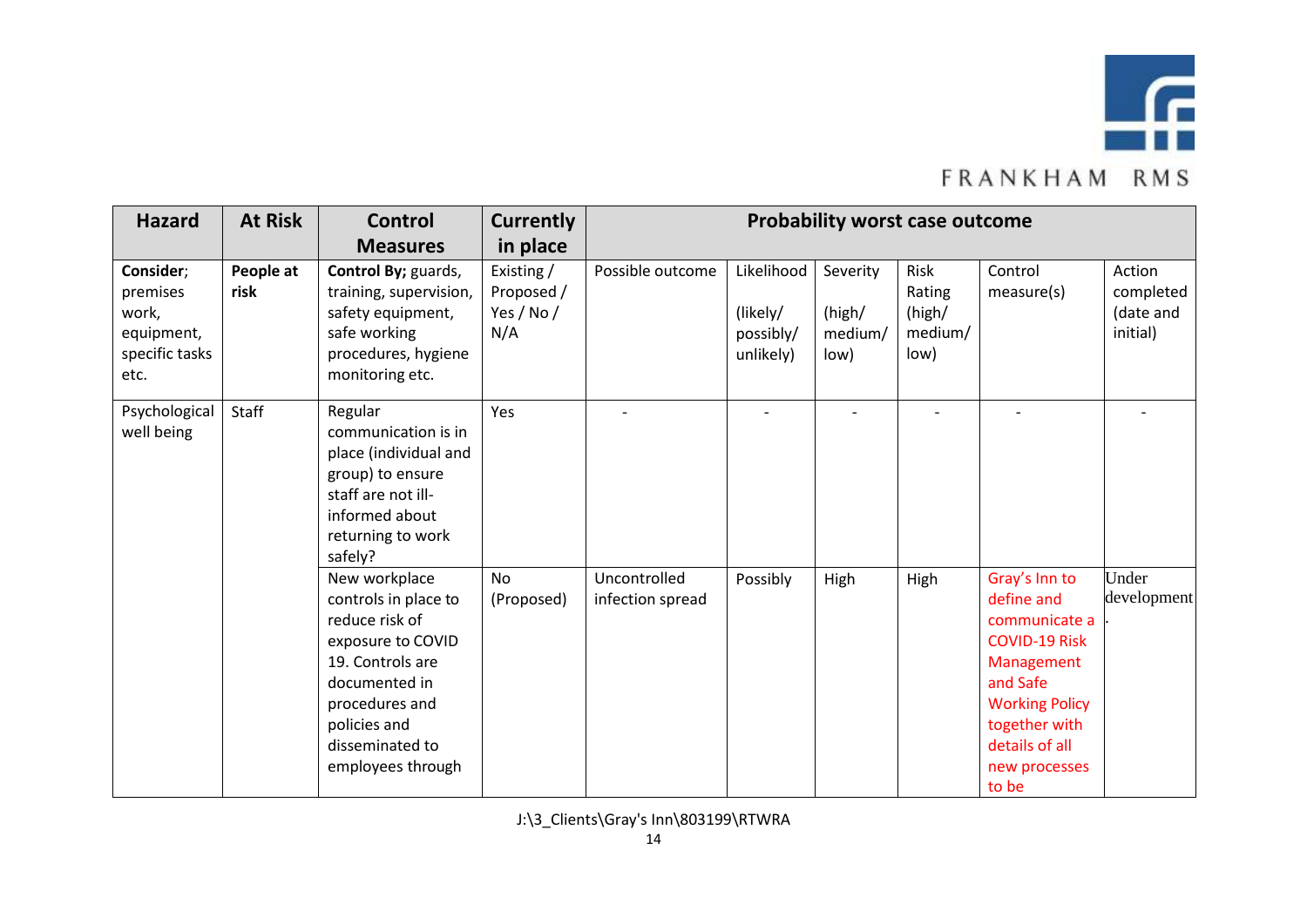

|  | line managers and<br>HR? |     |                          |                          |                          | implemented<br>and followed.<br>Reinduction<br>required. |  |
|--|--------------------------|-----|--------------------------|--------------------------|--------------------------|----------------------------------------------------------|--|
|  |                          |     |                          |                          |                          | Note:                                                    |  |
|  |                          |     |                          |                          |                          | Frankham                                                 |  |
|  |                          |     |                          |                          |                          | producing.                                               |  |
|  | Line managers are        | Yes | $\overline{\phantom{a}}$ | $\overline{\phantom{a}}$ | $\overline{\phantom{0}}$ | $\overline{\phantom{a}}$                                 |  |
|  | aware of how big         |     |                          |                          |                          |                                                          |  |
|  | changes to working       |     |                          |                          |                          |                                                          |  |
|  | arrangements may         |     |                          |                          |                          |                                                          |  |
|  | cause additional         |     |                          |                          |                          |                                                          |  |
|  | work-related stress      |     |                          |                          |                          |                                                          |  |
|  | and affect their         |     |                          |                          |                          |                                                          |  |
|  | employees' mental        |     |                          |                          |                          |                                                          |  |
|  | health and               |     |                          |                          |                          |                                                          |  |
|  | wellbeing?               |     |                          |                          |                          |                                                          |  |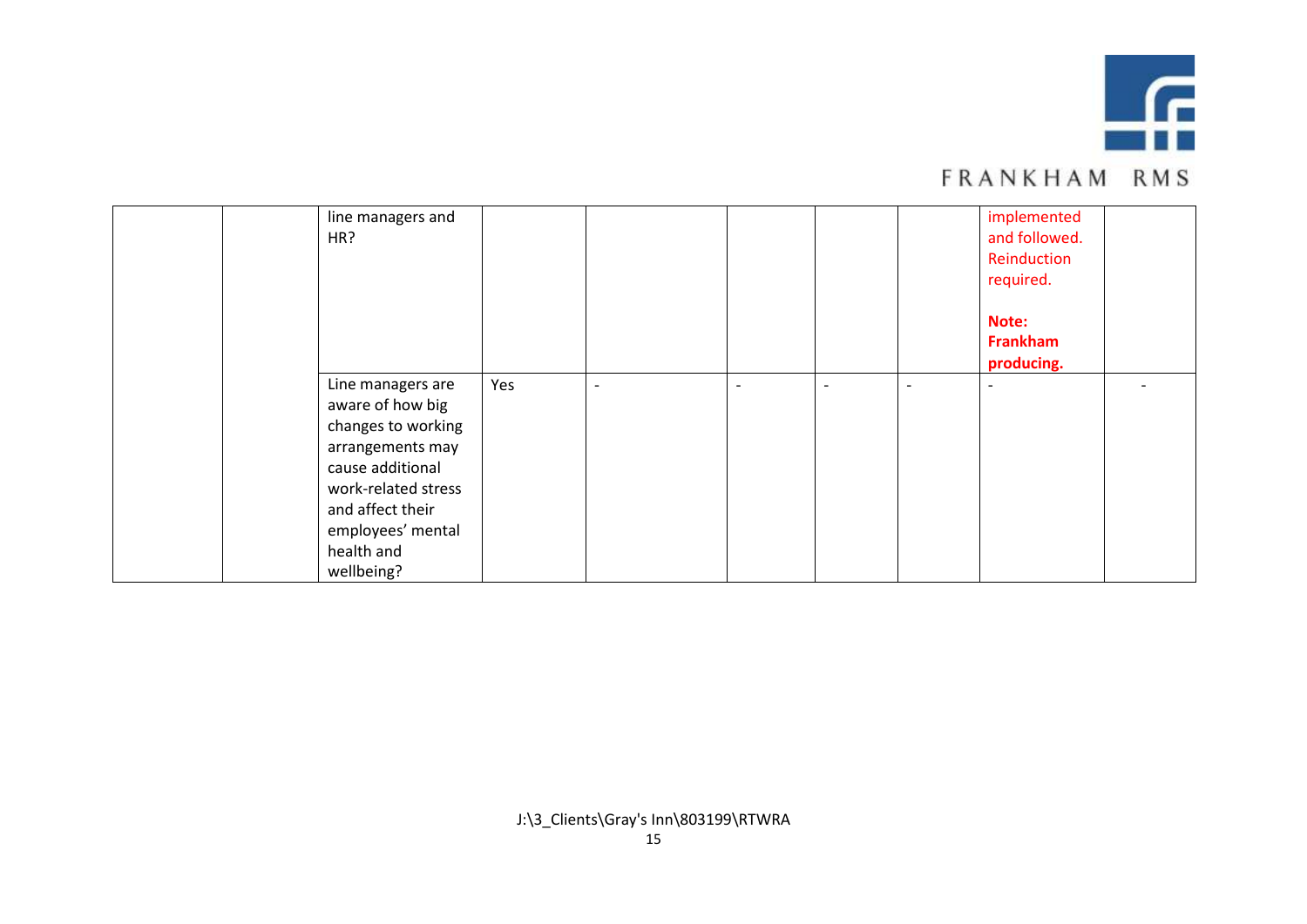

| Managers hold        | No         | Staff feel unable        | Possibly                 | High | High | Gray's Inn to         | Under        |
|----------------------|------------|--------------------------|--------------------------|------|------|-----------------------|--------------|
| regular informal     | (Proposed) | to speak up              |                          |      |      | define and            | development  |
| discussions with     |            | about work               |                          |      |      | communicate a         |              |
| their team and look  |            | related stress and       |                          |      |      | <b>COVID-19 Risk</b>  |              |
| at ways to reduce    |            | stress becomes           |                          |      |      | Management            |              |
| causes of stress?    |            | an unmanaged             |                          |      |      | and Safe              |              |
|                      |            | risk. COVID-19           |                          |      |      | <b>Working Policy</b> |              |
|                      |            | has created a lot        |                          |      |      | together with         |              |
|                      |            | of stress risk           |                          |      |      | details of all        |              |
|                      |            | which must be            |                          |      |      | new processes         |              |
|                      |            | managed.                 |                          |      |      | to be                 |              |
|                      |            |                          |                          |      |      | implemented           |              |
|                      |            |                          |                          |      |      | and followed.         |              |
|                      |            |                          |                          |      |      | Reinduction           |              |
|                      |            |                          |                          |      |      | required.             |              |
|                      |            |                          |                          |      |      |                       |              |
|                      |            |                          |                          |      |      | Note:                 |              |
|                      |            |                          |                          |      |      | <b>Frankham</b>       |              |
|                      |            |                          |                          |      |      | producing.            |              |
| Concerns on          | Yes        | $\overline{\phantom{a}}$ | $\overline{\phantom{a}}$ | L,   |      |                       |              |
| workload issues or   |            |                          |                          |      |      |                       |              |
| support needs are    |            |                          |                          |      |      |                       |              |
| escalated to line    |            |                          |                          |      |      |                       |              |
| manager?             |            |                          |                          |      |      |                       |              |
| Managers are         | No         | Risk that                | Possibly                 | High | High | Managers to           | Under        |
| trained to recognise | (Proposed) | employees 'burn          |                          |      |      | attend a Stress       | consideratio |
| signs and symptoms   |            | out' or begin to         |                          |      |      | Management            | n.           |
| that a person is     |            | experience               |                          |      |      | <b>Training</b>       |              |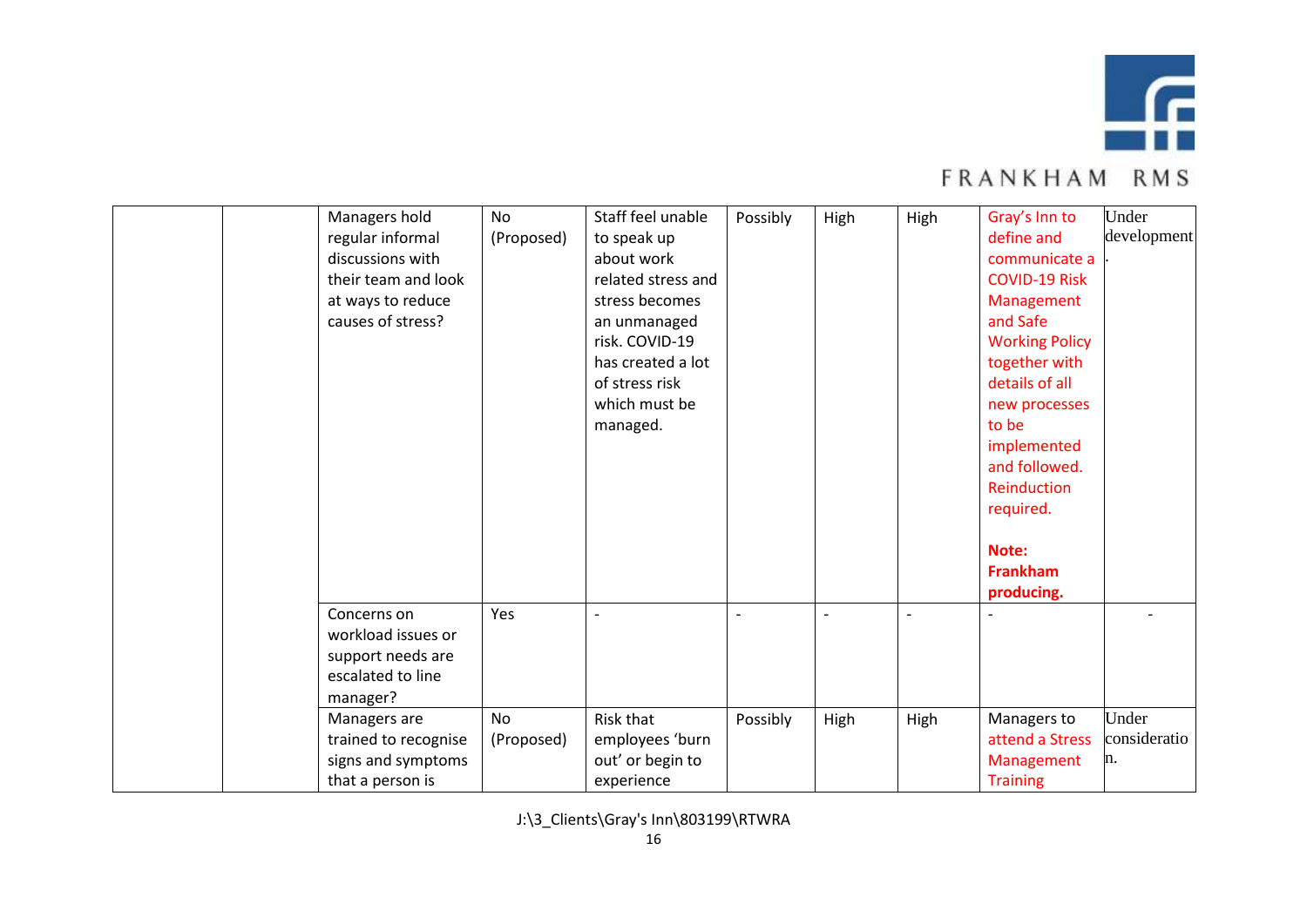

|  | working beyond       |            | mental health         |        |        |        | Course to help     | Under         |
|--|----------------------|------------|-----------------------|--------|--------|--------|--------------------|---------------|
|  | their capacity to    |            | related problems      |        |        |        | educate them       | investigation |
|  | cope and deal        |            | associated with       |        |        |        | on how to          |               |
|  | sensitively with     |            | the unrecognised      |        |        |        | recognise and      |               |
|  | employees            |            | stress created by     |        |        |        | manage stress.     |               |
|  | experiencing         |            | working beyond        |        |        |        |                    |               |
|  | problems outside of  |            | their capacity and    |        |        |        |                    |               |
|  | work?                |            | this not being        |        |        |        |                    |               |
|  |                      |            | noticed.              |        |        |        |                    |               |
|  | Staff who are in     | Yes        |                       |        |        |        |                    |               |
|  | vulnerable groups    |            |                       |        |        |        |                    |               |
|  | themselves or caring |            |                       |        |        |        |                    |               |
|  | for others are       |            |                       |        |        |        |                    |               |
|  | encouraged to        |            |                       |        |        |        |                    |               |
|  | contact their line   |            |                       |        |        |        |                    |               |
|  | manager to discuss   |            |                       |        |        |        |                    |               |
|  | their support needs? |            |                       |        |        |        |                    |               |
|  | Undertake a review   | <b>No</b>  | <b>Stress related</b> | Medium | Medium | Medium | <b>Stress Risk</b> | Under         |
|  | of your stress risk  | (Proposed) | risks are not         |        |        |        | Assessment to      | consideratio  |
|  | assessment to        |            | captured,             |        |        |        | be reviewed        | n.            |
|  | reflect new working  |            | assessed and          |        |        |        | and updated to     |               |
|  | arrangements.        |            | mitigated             |        |        |        | reflect new        |               |
|  | Where you have       |            | appropriately.        |        |        |        | working            |               |
|  | made significant     |            |                       |        |        |        | arrangements       |               |
|  | adjustments to       |            |                       |        |        |        | in light of        |               |
|  | employee's working   |            |                       |        |        |        | managing           |               |
|  | practices, a review  |            |                       |        |        |        | COVID-19 risks.    |               |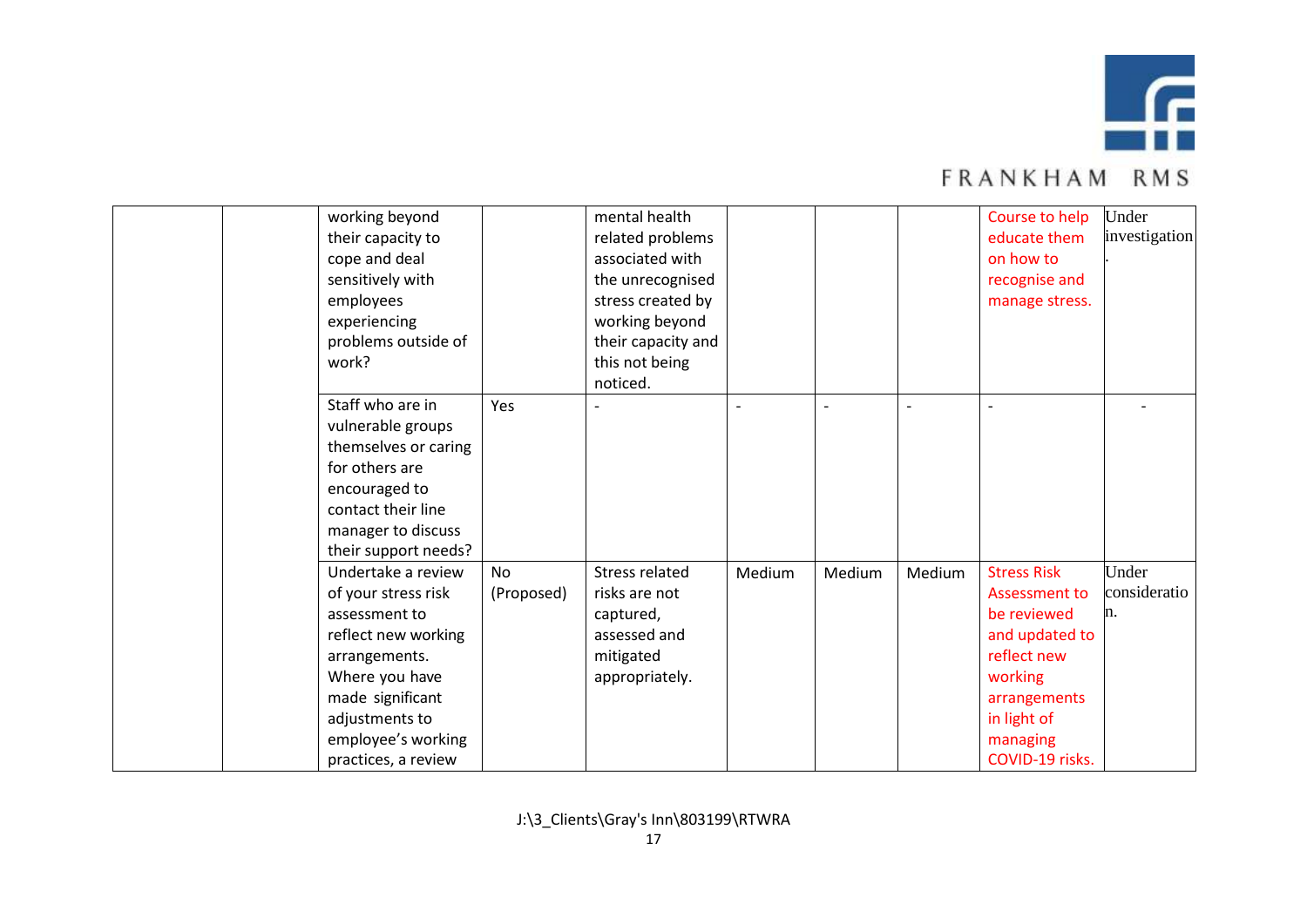

|                                                     |                                    | must be<br>undertaken?                                                                                                                                                              |                         |                                                                                                                                                                                                                                                                                              |        |                          |      |                                                                                                                                         |      |
|-----------------------------------------------------|------------------------------------|-------------------------------------------------------------------------------------------------------------------------------------------------------------------------------------|-------------------------|----------------------------------------------------------------------------------------------------------------------------------------------------------------------------------------------------------------------------------------------------------------------------------------------|--------|--------------------------|------|-----------------------------------------------------------------------------------------------------------------------------------------|------|
|                                                     |                                    | Employees are made<br>aware of supportive<br>mechanisms<br>available to them<br>(e.g. counselling,<br>occupational health,<br>HR, etc) through line<br>managers?                    | Yes                     | $\blacksquare$                                                                                                                                                                                                                                                                               | L,     | $\overline{\phantom{a}}$ |      | $\overline{\phantom{a}}$                                                                                                                |      |
| <b>Virus</b><br>transmission<br>in the<br>workplace | Staff,<br>visitors,<br>contractors | Specific individual<br>worker risk<br>assessment has<br>been undertaken for<br>those who have a<br>self-declared health<br>condition which<br>could increase their<br>risk profile? | <b>No</b><br>(Proposed) | Gray's Inn are<br>aware that some<br>staff have<br>underlying health<br>conditions, but it<br>has not been<br>mandatory for<br>staff to disclose<br>health conditions,<br>other than where<br>they impact jobs.<br>Result is that<br>some staff may<br>be exposing<br>themselves to<br>risk. | Likely | High                     | High | A Risk<br>Assessment of<br>all staff who<br>have<br>underlying<br>health<br>conditions is<br>required<br>before they<br>return to work. | N/A. |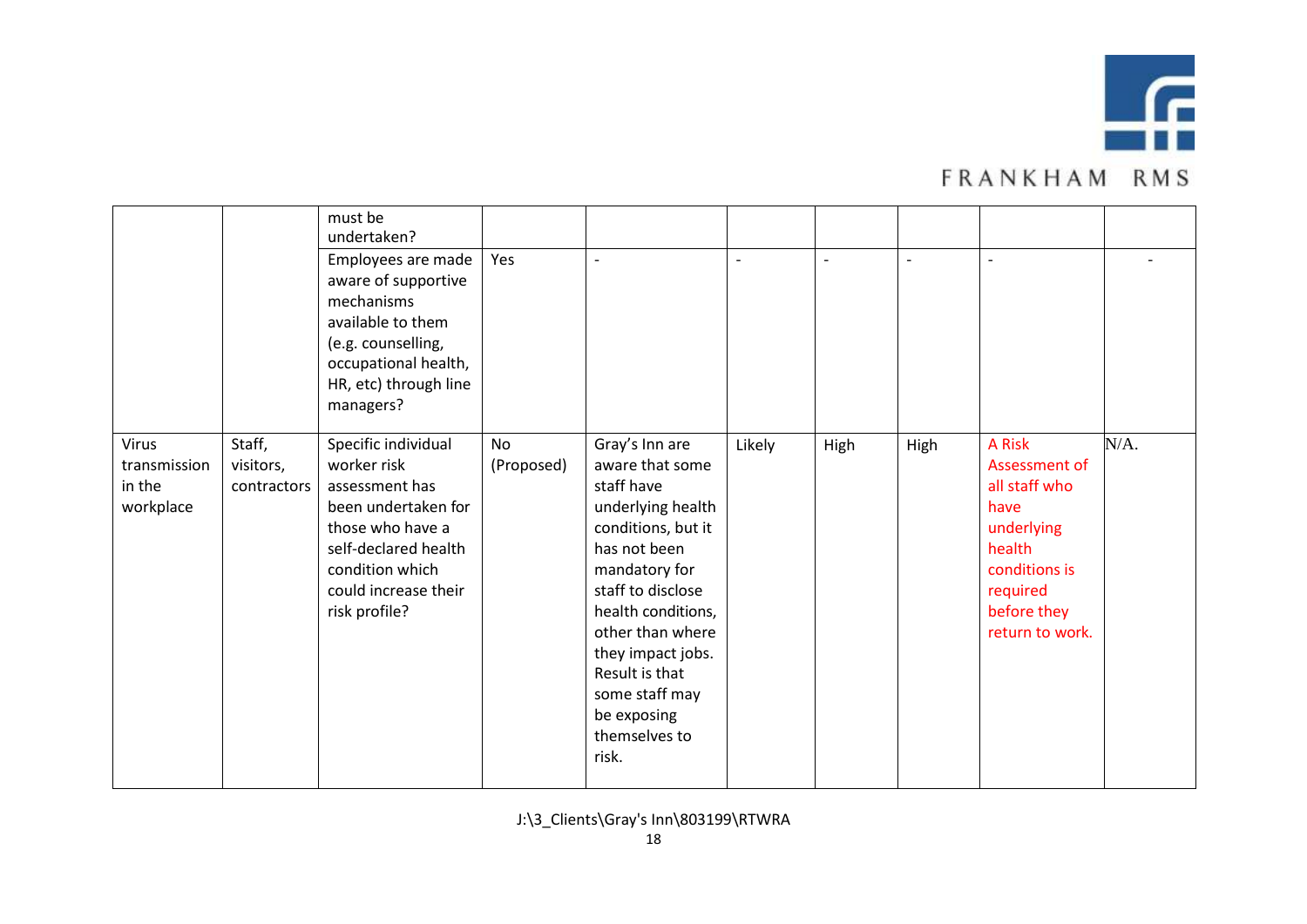

|  | An inspection         | Yes (see     | $\overline{\phantom{a}}$ |                |                          | $\overline{\phantom{a}}$ |  |
|--|-----------------------|--------------|--------------------------|----------------|--------------------------|--------------------------|--|
|  | checklist has been    | above        |                          |                |                          |                          |  |
|  | undertaken to         | exercise).   |                          |                |                          |                          |  |
|  | identify the control  |              |                          |                |                          |                          |  |
|  | measures to           |              |                          |                |                          |                          |  |
|  | consider reducing     |              |                          |                |                          |                          |  |
|  | the risk of workplace |              |                          |                |                          |                          |  |
|  | infections and as     |              |                          |                |                          |                          |  |
|  | part of a proactive   |              |                          |                |                          |                          |  |
|  | monitoring regime     |              |                          |                |                          |                          |  |
|  | and checking that     |              |                          |                |                          |                          |  |
|  | preventative and      |              |                          |                |                          |                          |  |
|  | protective control    |              |                          |                |                          |                          |  |
|  | measures are          |              |                          |                |                          |                          |  |
|  | implemented in line   |              |                          |                |                          |                          |  |
|  | with current health   |              |                          |                |                          |                          |  |
|  | and safety general    |              |                          |                |                          |                          |  |
|  | duties?               |              |                          |                |                          |                          |  |
|  | Staff are requested   | Yes.         |                          | $\overline{a}$ | $\overline{\phantom{a}}$ | $\overline{a}$           |  |
|  | to work remotely      | However a    |                          |                |                          |                          |  |
|  | where possible and    | staff survey |                          |                |                          |                          |  |
|  | for the foreseeable   | has been     |                          |                |                          |                          |  |
|  | future (provided it   | undertaken   |                          |                |                          |                          |  |
|  | does not interfere    | and some     |                          |                |                          |                          |  |
|  | with workload         | people will  |                          |                |                          |                          |  |
|  | commitments)?         | return to    |                          |                |                          |                          |  |
|  |                       | the office.  |                          |                |                          |                          |  |
|  |                       |              |                          |                |                          |                          |  |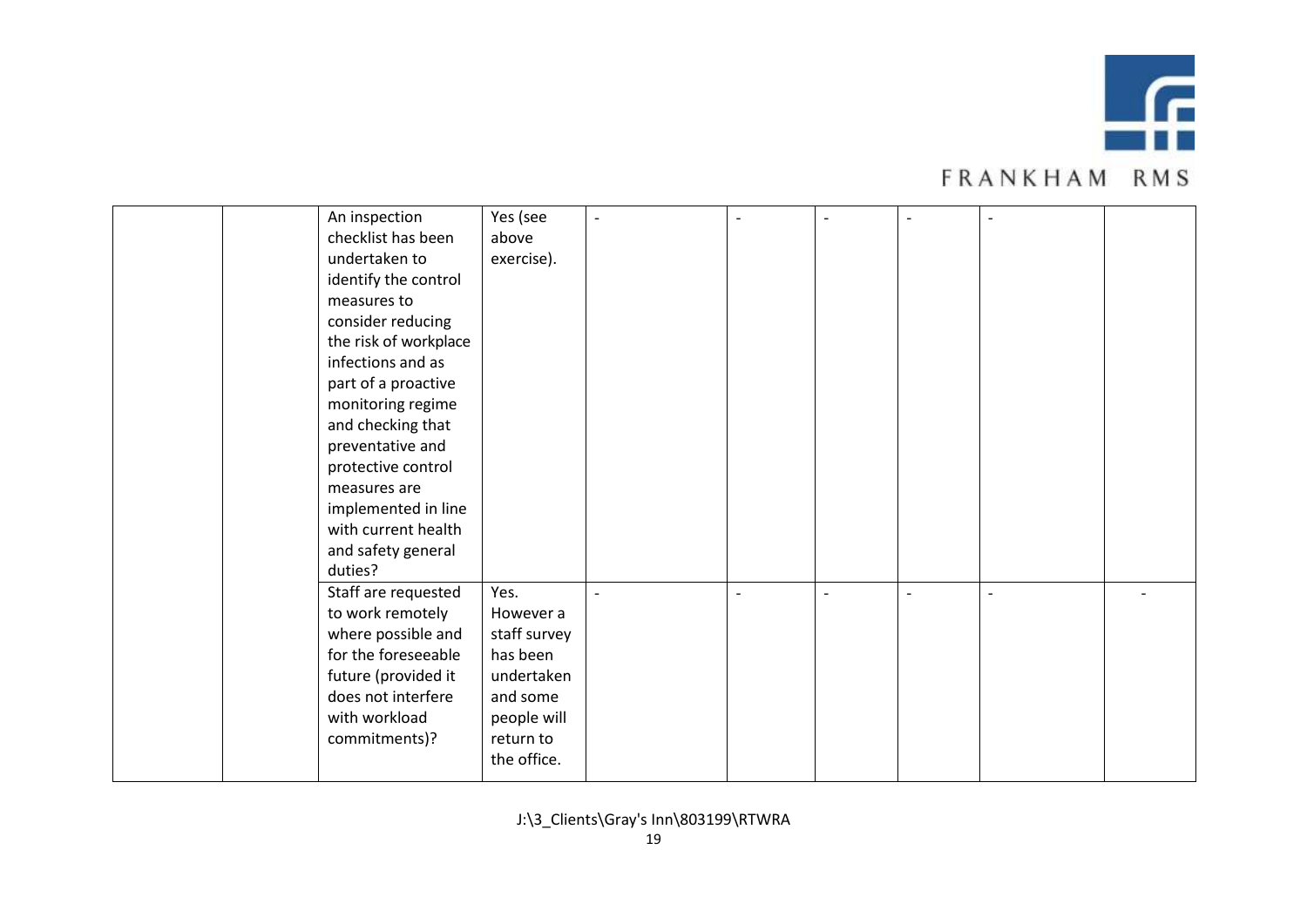

|  | A tracking<br>system/Info<br>Exchange reporting<br>tool is utilised to<br>keep track of when<br>staff can return to<br>work after the<br>symptom free<br>period? | <b>No</b><br>(Proposed) | Employer unable<br>to understand<br>when the<br>symptom free<br>period (self-<br>isolation period)<br>ends which then<br>enables<br>employees to<br>return to work | Unlikely | Low  | Low  | Gray's Inn to<br>define and<br>communicate a<br><b>COVID-19 Risk</b><br>Management<br>and Safe<br><b>Working Policy</b><br>together with<br>details of all<br>new processes<br>to be<br>implemented<br>and followed.<br>Training to be<br>rolled out too.<br>Note:<br><b>Frankham</b><br>producing. | Under<br>development |
|--|------------------------------------------------------------------------------------------------------------------------------------------------------------------|-------------------------|--------------------------------------------------------------------------------------------------------------------------------------------------------------------|----------|------|------|-----------------------------------------------------------------------------------------------------------------------------------------------------------------------------------------------------------------------------------------------------------------------------------------------------|----------------------|
|  | Training<br>arrangements have<br>been developed<br>including refresher<br>sessions to ensure<br>staff have been<br>trained before<br>returning to work on        | <b>No</b><br>(Proposed) | Employees are<br>unsure of revised<br>working<br>arrangements<br>and infection<br>control<br>procedures and<br>may therefore                                       | Likely   | High | High | Gray's Inn to<br>draft,<br>communicate<br>and deliver a<br>revised<br>Induction.                                                                                                                                                                                                                    | Under<br>delivery.   |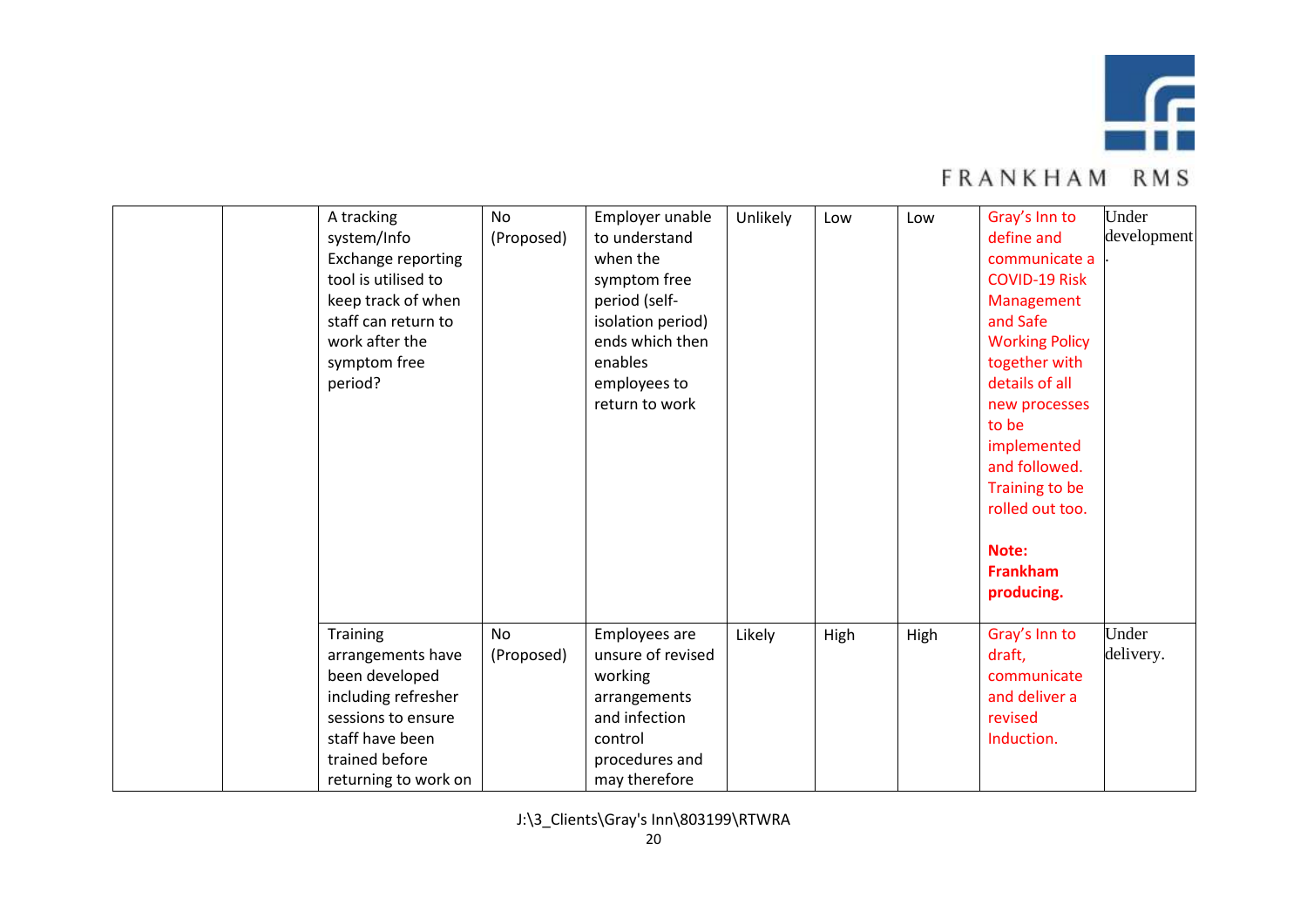

|  | any new<br>procedures?                                                                                                       |                         | put themselves<br>(and others) at<br>risk.                                                                                                                                                                                                                               |        |      |      | Note:<br><b>Frankham</b><br>producing.                                                                                                                          |                                                   |
|--|------------------------------------------------------------------------------------------------------------------------------|-------------------------|--------------------------------------------------------------------------------------------------------------------------------------------------------------------------------------------------------------------------------------------------------------------------|--------|------|------|-----------------------------------------------------------------------------------------------------------------------------------------------------------------|---------------------------------------------------|
|  | Work has been<br>arranged so that<br>staff are able to<br>maintain the<br>government<br>guidelines for social<br>distancing? | Yes (where<br>possible) | Where social<br>distancing in the<br>workplace is not<br>possible,<br>employees are<br>able to interact in<br>a way which puts<br>themselves and<br>others at risk as<br>the virus is able<br>to spread<br>because social<br>distancing<br>controls are not<br>in place. | Likely | High | High | Gray's Inn<br>must set the<br>workplace up<br>in a way which<br>ensures social<br>distancing can<br>be maintained<br>as far as is<br>reasonably<br>practicable. | Completed.                                        |
|  | Staff activities are<br>segregated to<br>promote 2 meters<br>distance?                                                       | Yes                     |                                                                                                                                                                                                                                                                          |        |      |      | $\overline{\phantom{a}}$                                                                                                                                        |                                                   |
|  | Staff face to face<br>contact has been<br>limited with each                                                                  | No<br>(Proposed)        | Prolonged<br>contact increases<br>the risk of virus<br>transmission.                                                                                                                                                                                                     | Likely | High | High | Gray's Inn<br>must revise<br>procedures to<br>ensure all face                                                                                                   | Use of<br>virtual<br>meetings<br>applied<br>where |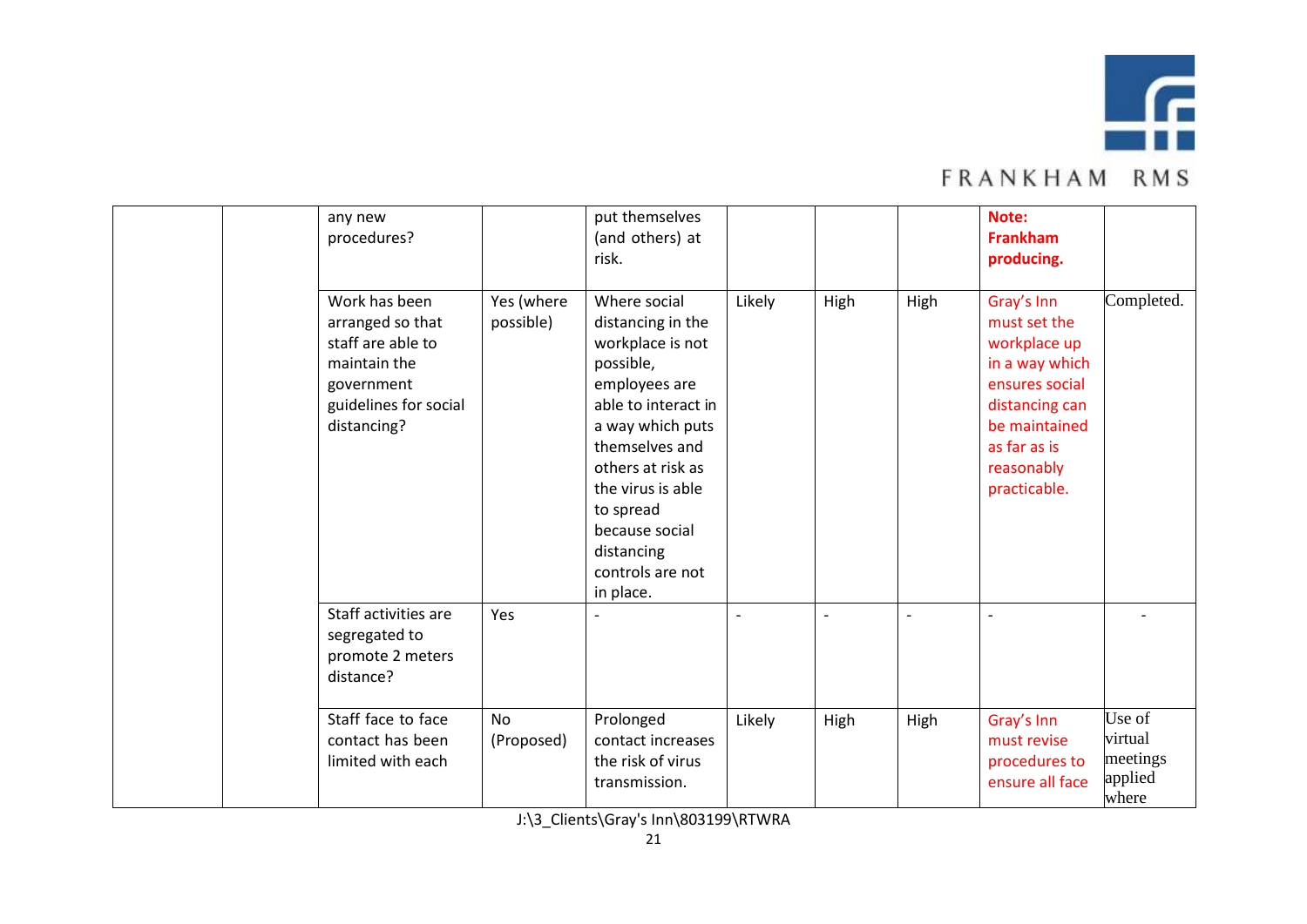

|  |  |  | .              |
|--|--|--|----------------|
|  |  |  | nract<br>able. |
|  |  |  |                |
|  |  |  |                |
|  |  |  |                |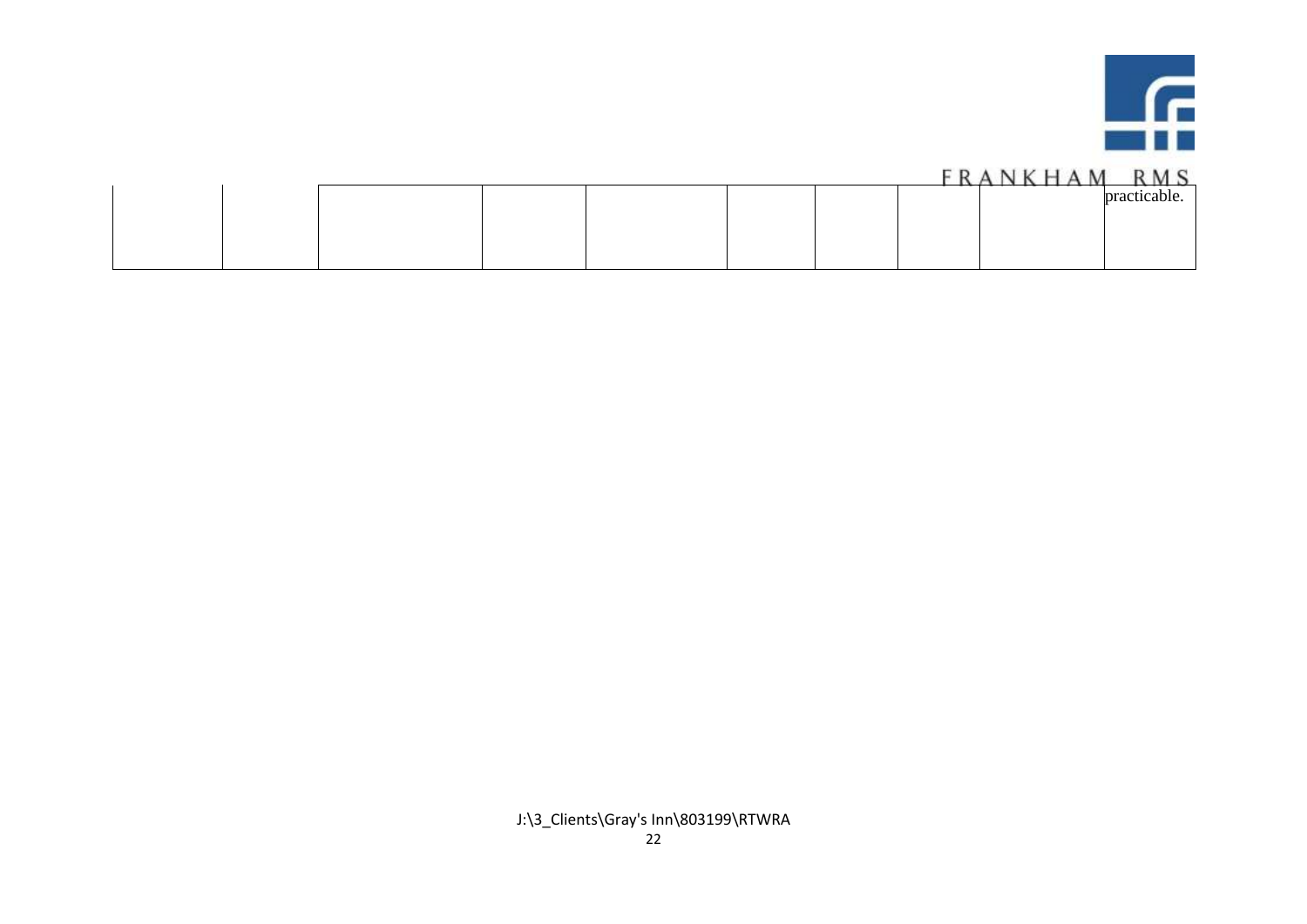

|  | other to 15 minutes   |     |                   |          |        |        | to face contact |            |
|--|-----------------------|-----|-------------------|----------|--------|--------|-----------------|------------|
|  | or less?              |     |                   |          |        |        | is less than 15 |            |
|  |                       |     |                   |          |        |        | minutes in      |            |
|  |                       |     |                   |          |        |        | duration,       |            |
|  |                       |     |                   |          |        |        | where           |            |
|  |                       |     |                   |          |        |        | possible.       |            |
|  | A one-way flow        | Yes | Two-way travel    | Possibly | Medium | Medium | Gray's Inn have | Management |
|  | system is             |     | systems create    |          |        |        | implemented     | approach   |
|  | implemented and       |     | the opportunity   |          |        |        | measures to     | applied.   |
|  | visual aids, such as  |     | for uncontrolled  |          |        |        | ensure two-     |            |
|  | floor strips, signage |     | passing, bottle   |          |        |        | way travel is   |            |
|  | are used for          |     | necks creation    |          |        |        | eliminated in   |            |
|  | maintaining two       |     | and therefore the |          |        |        | the first       |            |
|  | meters distance?      |     | risk of virus     |          |        |        | instanced and   |            |
|  |                       |     | transmission      |          |        |        | managed at all  |            |
|  |                       |     | more easily.      |          |        |        | times where     |            |
|  |                       |     |                   |          |        |        | not.            |            |
|  |                       |     | One-way travel    |          |        |        |                 |            |
|  |                       |     | systems are not   |          |        |        |                 |            |
|  |                       |     | able to be        |          |        |        |                 |            |
|  |                       |     | created in all    |          |        |        |                 |            |
|  |                       |     | parts of the      |          |        |        |                 |            |
|  |                       |     | estate, but have  |          |        |        |                 |            |
|  |                       |     | been where        |          |        |        |                 |            |
|  |                       |     | possible.         |          |        |        |                 |            |
|  | Employees are         | Yes | Lack of education |          |        |        | Gray's Inn to   | Completed. |
|  | educated on           |     | and information   |          |        |        | display         |            |
|  | preventative care?    |     | may create the    |          |        |        | relevant        |            |
|  |                       |     |                   |          |        |        |                 |            |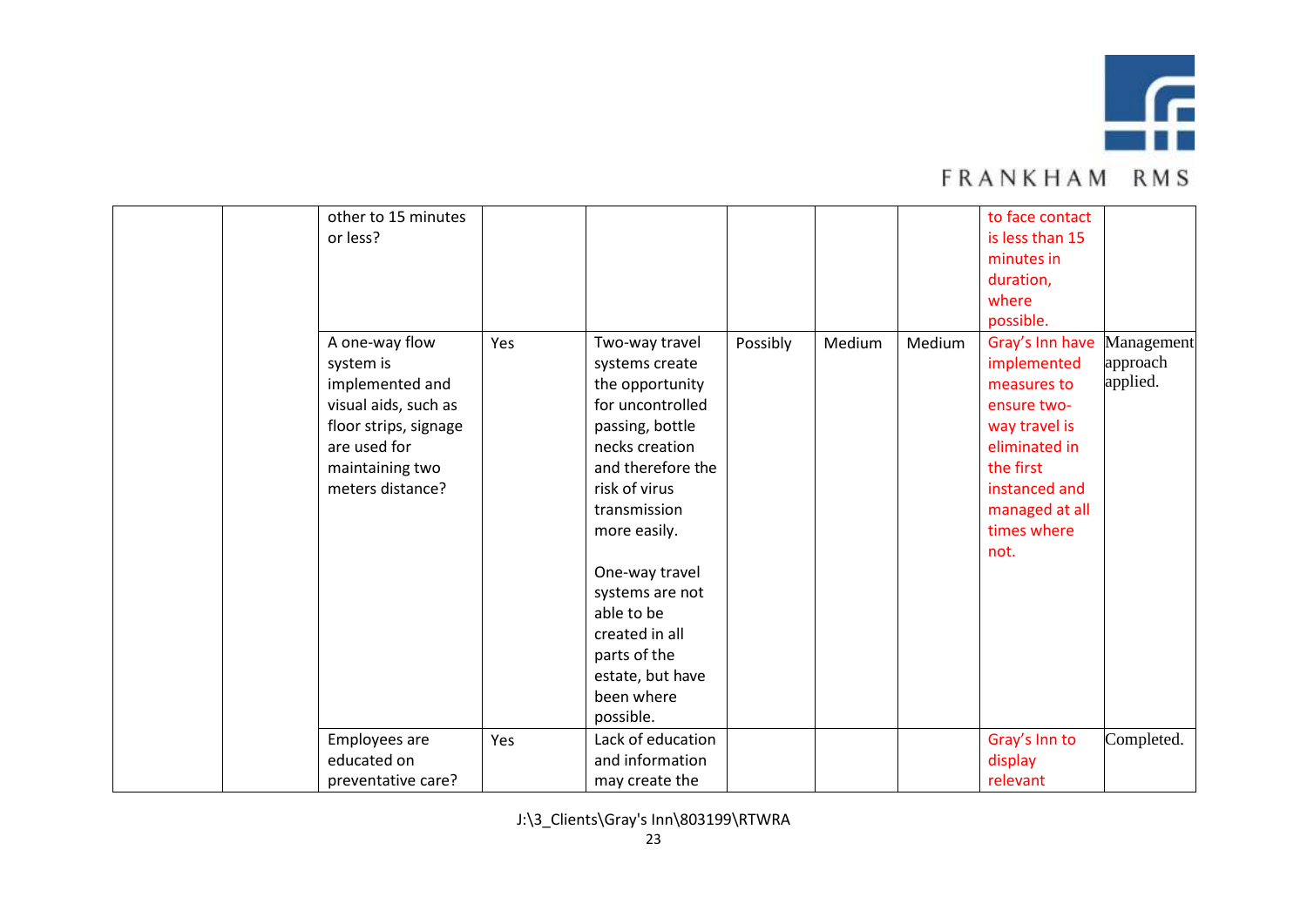

|  |                                                                                                                                                                                                                   |                         | opportunity for<br>virus spread.                                                           |          |        |        | signage and<br>posters, etc.<br>and include in<br>revised<br>Induction.                                                       |                                                  |
|--|-------------------------------------------------------------------------------------------------------------------------------------------------------------------------------------------------------------------|-------------------------|--------------------------------------------------------------------------------------------|----------|--------|--------|-------------------------------------------------------------------------------------------------------------------------------|--------------------------------------------------|
|  | Hygiene guidance is<br>given such as<br>avoiding touching<br>eyes, nose, mouth<br>and unwashed<br>hands, cover your<br>cough or sneeze<br>with a tissue, and<br>throw it away in a<br>bin and wash your<br>hands? | Yes                     | Lack of education<br>and information<br>may create the<br>opportunity for<br>virus spread. | Possibly | Medium | Medium | Gray's inn to<br>display<br>relevant<br>signage and<br>posters, etc.<br>and include in<br>revised<br>Induction.               | Completed.                                       |
|  | Posters are<br>displayed that<br>encourage staying<br>home when sick as<br>well as cough and<br>sneeze etiquette?                                                                                                 | <b>No</b><br>(Proposed) | Lack of education<br>and information<br>may create the<br>opportunity for<br>virus spread. | Possibly | Medium | Medium | Gray's Inn to<br>display<br>relevant<br>signage and<br>posters, etc. in<br>work areas,<br>include in<br>revised<br>Induction. | Undertaken<br>through<br>induction -<br>ongoing. |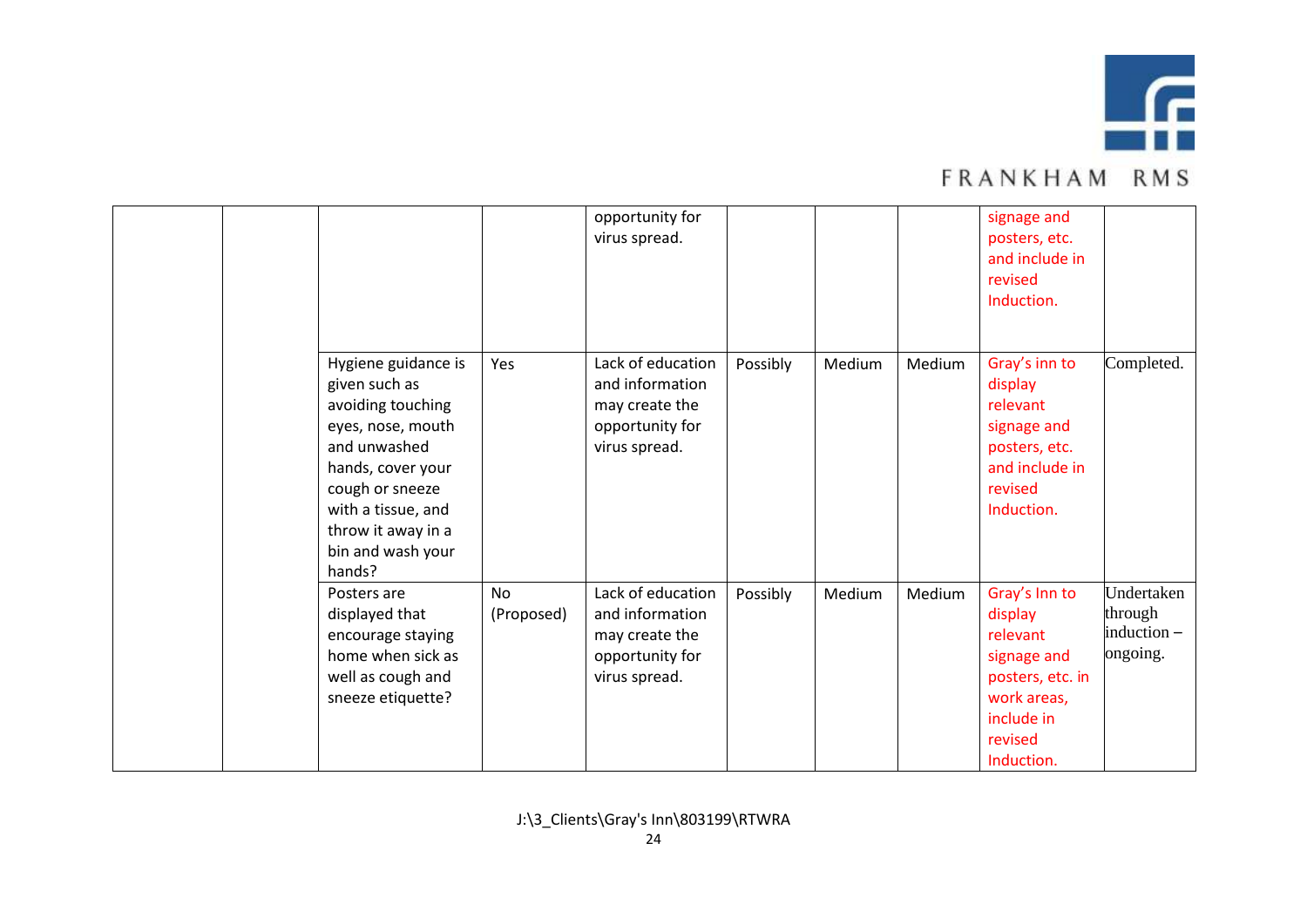

|  |                       |     |                          |                |                |                          | Gray's Inn to   |  |
|--|-----------------------|-----|--------------------------|----------------|----------------|--------------------------|-----------------|--|
|  |                       |     |                          |                |                |                          | display posters |  |
|  |                       |     |                          |                |                |                          | reminding       |  |
|  |                       |     |                          |                |                |                          | staff, tenants, |  |
|  |                       |     |                          |                |                |                          | contractors     |  |
|  |                       |     |                          |                |                |                          | and visitors of |  |
|  |                       |     |                          |                |                |                          | handwashing     |  |
|  |                       |     |                          |                |                |                          | protocols etc,  |  |
|  |                       |     |                          |                |                |                          | throughout the  |  |
|  |                       |     |                          |                |                |                          | estate.         |  |
|  | Alcohol hand gel has  | Yes | $\overline{\phantom{0}}$ | $\blacksquare$ | $\sim$         | $\sim$                   | $\overline{a}$  |  |
|  | been placed at the    |     |                          |                |                |                          |                 |  |
|  | entrance to the       |     |                          |                |                |                          |                 |  |
|  | workplace and in      |     |                          |                |                |                          |                 |  |
|  | other areas where     |     |                          |                |                |                          |                 |  |
|  | they will be seen?    |     |                          |                |                |                          |                 |  |
|  | Staff have been       | Yes | $\blacksquare$           | $\blacksquare$ | $\blacksquare$ | $\overline{\phantom{a}}$ |                 |  |
|  | instructed to clean   |     |                          |                |                |                          |                 |  |
|  | their hands           |     |                          |                |                |                          |                 |  |
|  | frequently, to wash   |     |                          |                |                |                          |                 |  |
|  | their hands with      |     |                          |                |                |                          |                 |  |
|  | soap and water for    |     |                          |                |                |                          |                 |  |
|  | at least 20 seconds   |     |                          |                |                |                          |                 |  |
|  | followed by the use   |     |                          |                |                |                          |                 |  |
|  | of an alcohol-based   |     |                          |                |                |                          |                 |  |
|  | hand sanitiser that   |     |                          |                |                |                          |                 |  |
|  | contains at least 70- |     |                          |                |                |                          |                 |  |
|  | 95% alcohol?          |     |                          |                |                |                          |                 |  |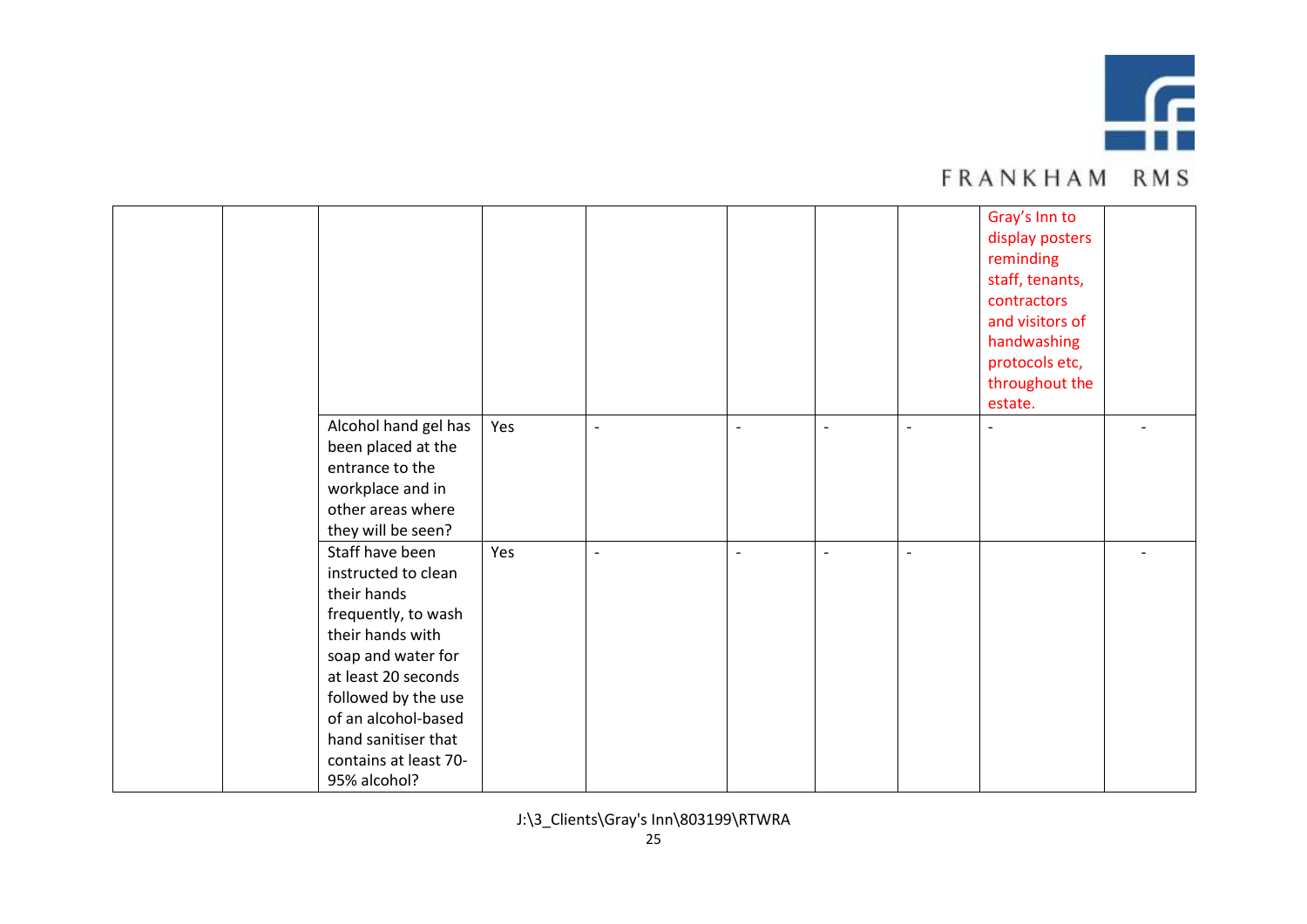

| Soap and water and<br>alcohol-based hand<br>rubs are provided in<br>the workplace and<br>adequate supplies<br>are maintained?                                 | Yes       |                                                                                                                     |        |      |      |                                                                                                          |                                                       |
|---------------------------------------------------------------------------------------------------------------------------------------------------------------|-----------|---------------------------------------------------------------------------------------------------------------------|--------|------|------|----------------------------------------------------------------------------------------------------------|-------------------------------------------------------|
| Social distancing<br>while at work is<br>maintained by<br>continuing to limit<br>social interactions by<br>staggering<br>start/finish times<br>and lunchtime? | <b>No</b> | Uncontrolled<br>flow of people in<br>any one area(s)<br>increases the risk<br>for the virus to<br>spread.           | Medium | High | High | Gray's Inn to<br>consider<br>staggering start<br>and finish<br>times.                                    | Implemented<br>through Line<br>Manager<br>discretion. |
| Staff bring their own<br>provisions in for<br>lunch?                                                                                                          | Yes       | Food being<br>stored in<br>communal<br>facilities such as a<br>fridge increases<br>the risk of<br>infection spread. | Medium | High | High | Gray's Inn to<br>prohibit the<br>storage and<br>consumption<br>of food within<br>communal<br>facilities. | Undertaken<br>with food<br>provided to<br>staff.      |
| Social gathering<br>amongst employees<br>has been<br>discouraged whilst<br>at work?                                                                           | Yes       |                                                                                                                     |        |      |      |                                                                                                          |                                                       |
| Staff requested to<br>keep in touch                                                                                                                           | Yes       |                                                                                                                     |        |      |      | $\overline{a}$                                                                                           |                                                       |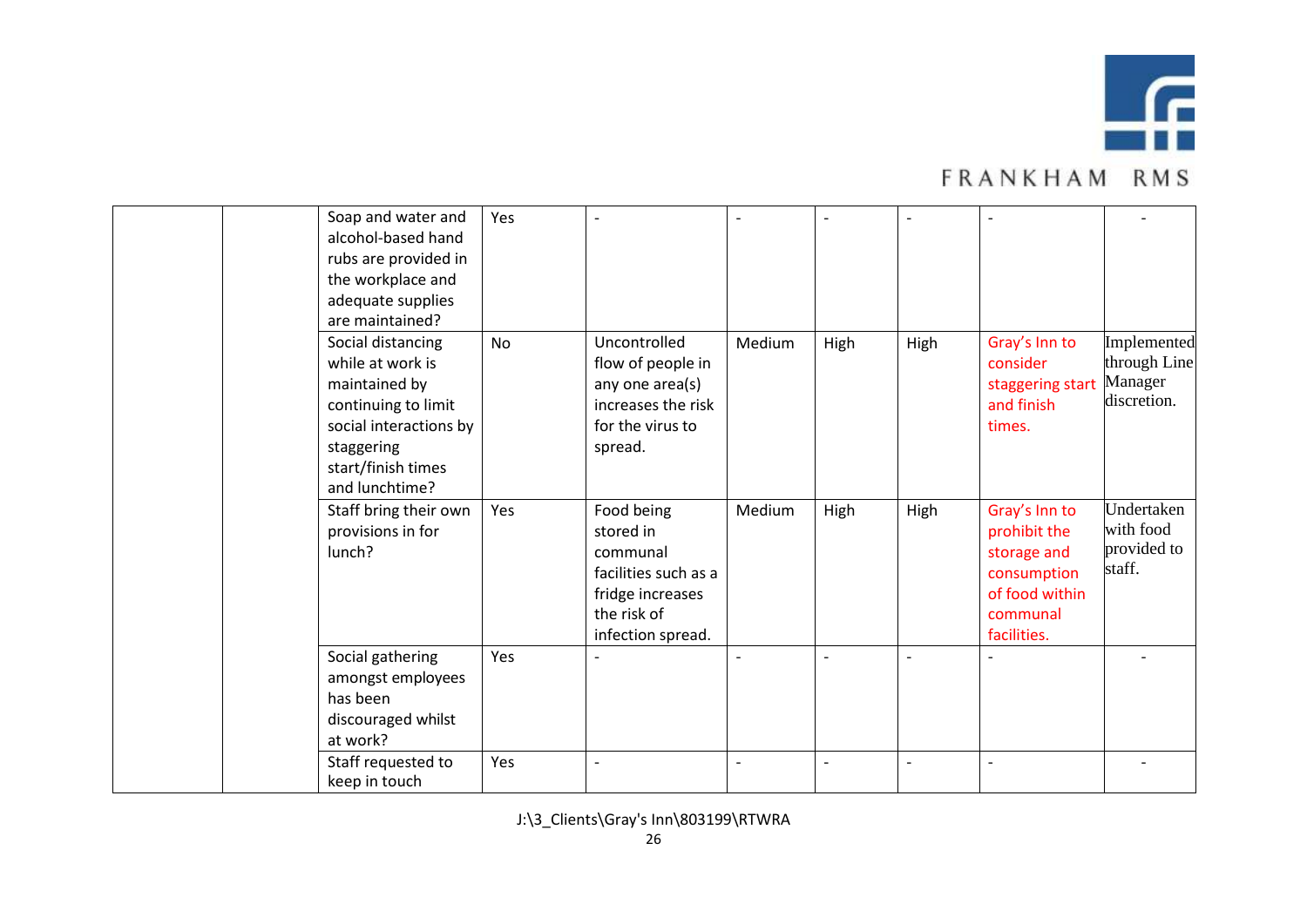

| through remote<br>technology such as<br>phone, internet and<br>social media?                                                           |                                                           |                                                                                      |                          |                |                |                                                                                |                                                                          |
|----------------------------------------------------------------------------------------------------------------------------------------|-----------------------------------------------------------|--------------------------------------------------------------------------------------|--------------------------|----------------|----------------|--------------------------------------------------------------------------------|--------------------------------------------------------------------------|
| Staff have been<br>separated into<br>teams to reduce<br>contact between<br>employees?                                                  | N/A<br>(Impractical<br>from a<br>business<br>perspective) |                                                                                      | $\sim$                   | $\overline{a}$ |                |                                                                                |                                                                          |
| Desks are arranged<br>to maintain a<br>minimum of 2<br>meters from each<br>other, with<br>employee's facing in<br>opposite directions? | Yes                                                       | $\overline{\phantom{a}}$                                                             | $\overline{\phantom{a}}$ | $\overline{a}$ | $\overline{a}$ | $\overline{\phantom{a}}$                                                       |                                                                          |
| PPE is considered for<br>work processes<br>where close contact<br>is required?                                                         | $N/A$ (no<br>close work<br>required)                      | $\overline{\phantom{a}}$                                                             | $\overline{\phantom{a}}$ | ٠              |                |                                                                                |                                                                          |
| <b>Public Health</b><br>England quick guides<br>for correct donning<br>and doffing of PPE<br>and RPE have been                         | <b>No</b><br>(Proposed)                                   | Wearers of PPE<br>and RPE who<br>have not been<br>trained in the<br>correct wearing, | Possibly                 | High           | High           | Gray's Inn to<br>issue all<br>relevant guides<br>on how to don<br>and doff PPE | Reference to<br>sources of<br>information<br>to be<br>provided<br>during |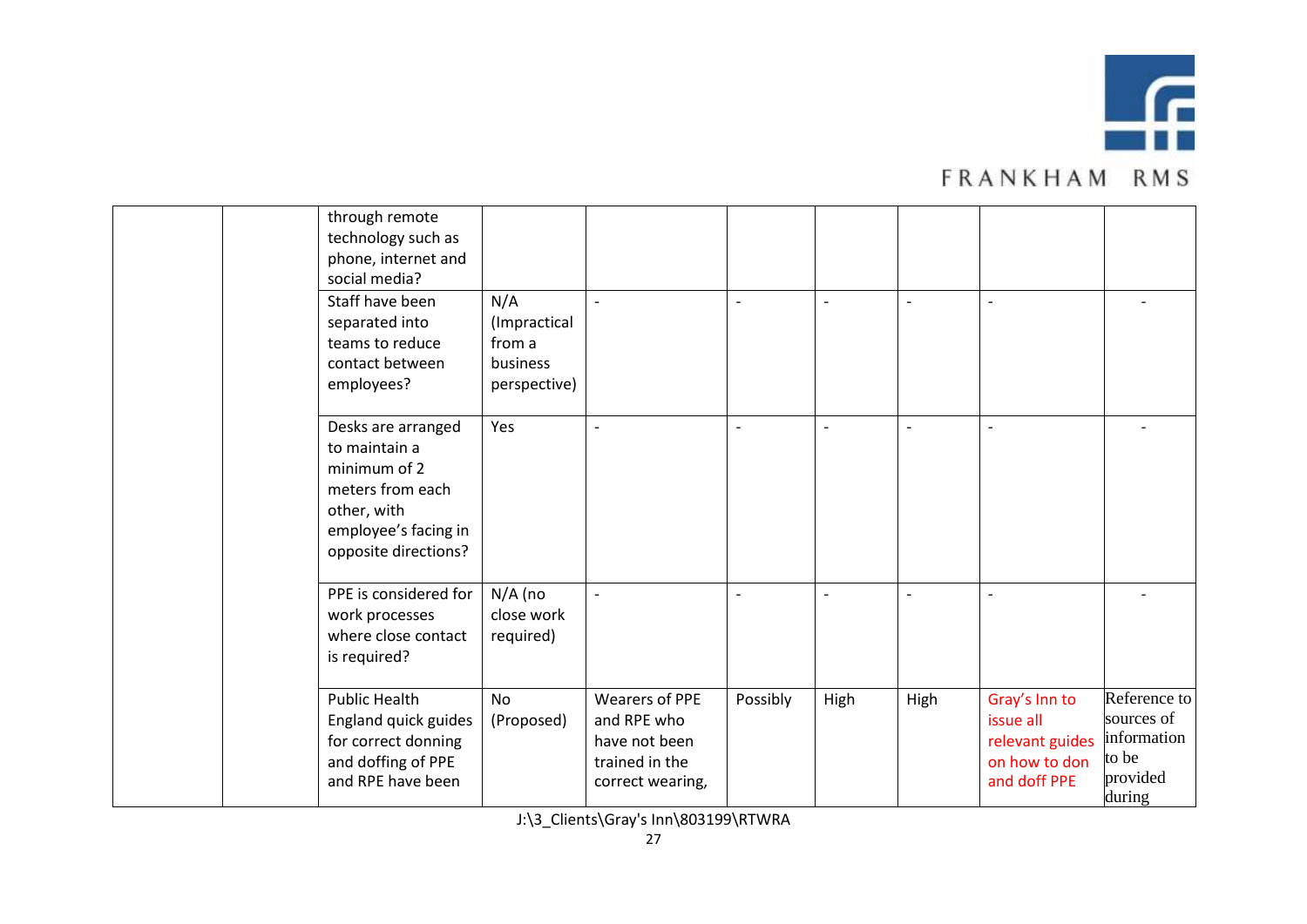

|  |  |  |  | . |             |
|--|--|--|--|---|-------------|
|  |  |  |  |   | inductions. |
|  |  |  |  |   |             |
|  |  |  |  |   |             |
|  |  |  |  |   |             |
|  |  |  |  |   |             |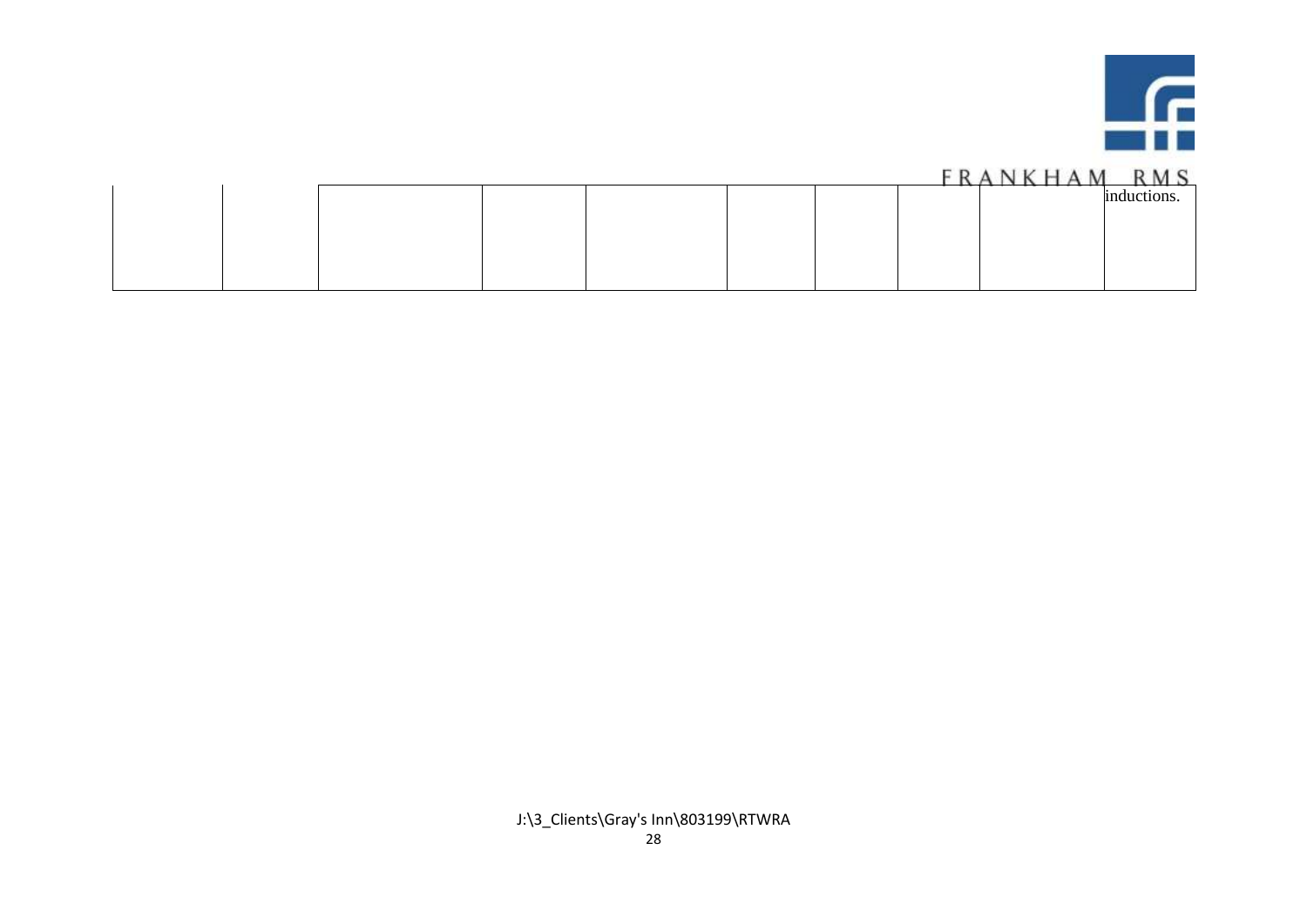

|  | distributed? Staff   |            | use, handling and  |          |      |      | and RPE to all |               |
|--|----------------------|------------|--------------------|----------|------|------|----------------|---------------|
|  | have been trained in |            | storage of the     |          |      |      | those who      |               |
|  | the correct          |            | items increase     |          |      |      | wear PPE and   |               |
|  | techniques for       |            | the risks to       |          |      |      | RPE.           |               |
|  | donning and doffing  |            | themselves as the  |          |      |      |                |               |
|  | PPE and RPE?         |            | items are more     |          |      |      |                |               |
|  |                      |            | likely to the      |          |      |      |                |               |
|  |                      |            | worn, handled      |          |      |      |                |               |
|  |                      |            | and stored         |          |      |      |                |               |
|  |                      |            | incorrectly.       |          |      |      |                |               |
|  | The government's     | No         | If the latest      | Possibly | High | High | Gray's Inn to  | Signposting   |
|  | e.g. Public Health   | (Proposed) | official advice is |          |      |      | monitor all    | to be         |
|  | England / Devolved   |            | not being          |          |      |      | such guidance  | provided via  |
|  | Agencies response    |            | monitored,         |          |      |      | and advice     | website link. |
|  | page is monitored    |            | procedures, safe   |          |      |      | platforms and  |               |
|  | regularly for latest |            | working practices  |          |      |      | update their   |               |
|  | details on guidance  |            | and general        |          |      |      | workforce as   |               |
|  | and advice?          |            | advice and         |          |      |      | necessary.     |               |
|  |                      |            | guidance is not    |          |      |      |                |               |
|  |                      |            | able to be         |          |      |      |                |               |
|  |                      |            | updated, issued    |          |      |      |                |               |
|  |                      |            | and                |          |      |      |                |               |
|  |                      |            | communicated.      |          |      |      |                |               |
|  | Advice is shared     | Yes        |                    |          |      |      |                |               |
|  | with staff members   |            |                    |          |      |      |                |               |
|  | and staff have been  |            |                    |          |      |      |                |               |
|  | fully briefed and    |            |                    |          |      |      |                |               |
|  | kept up to date with |            |                    |          |      |      |                |               |
|  |                      |            |                    |          |      |      |                |               |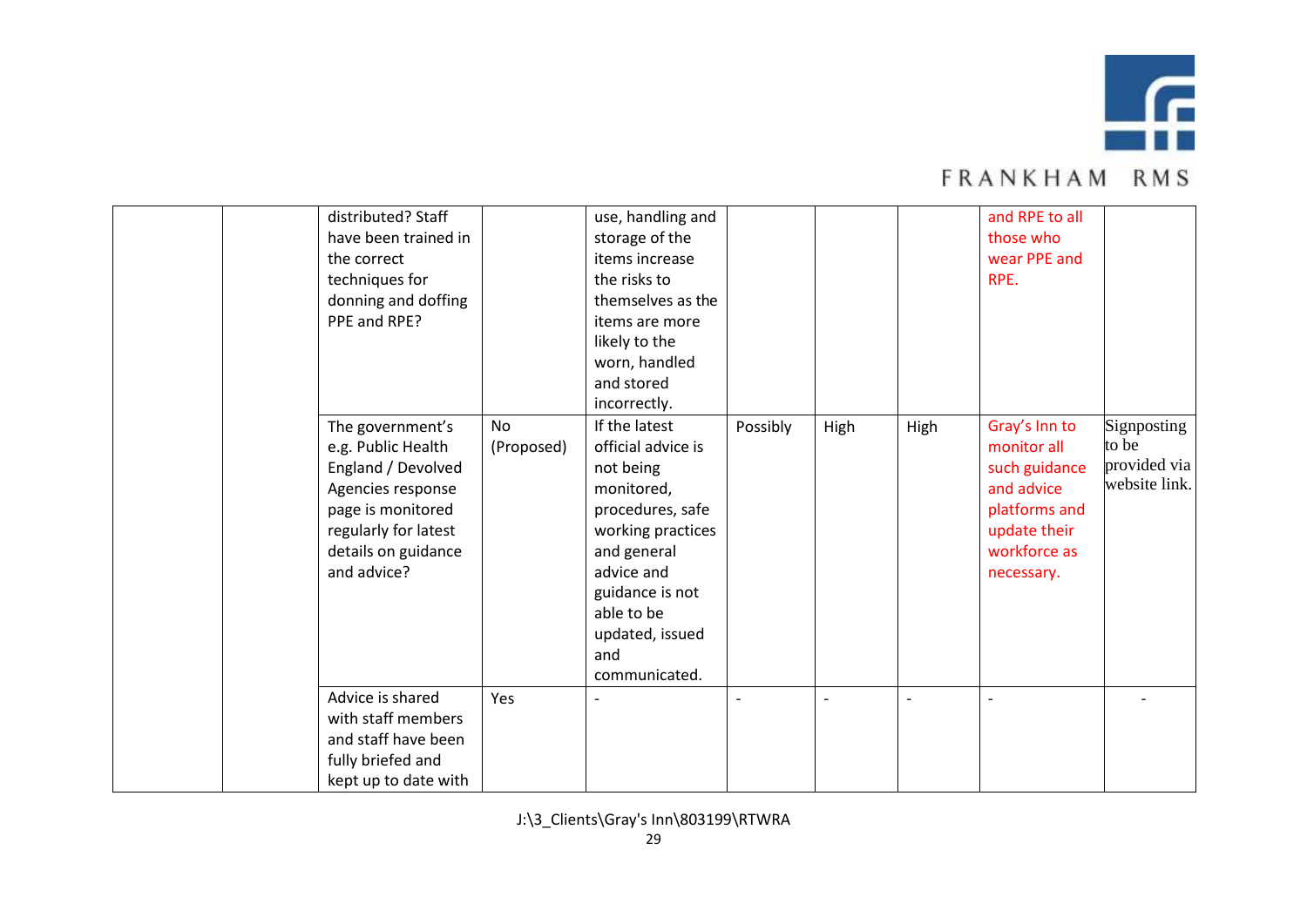

| <b>FRANKHAM RMS</b> |  |  |  |  |  |  |  |  |  |  |
|---------------------|--|--|--|--|--|--|--|--|--|--|
|---------------------|--|--|--|--|--|--|--|--|--|--|

| current advice on<br>staying protected<br>through the<br>company lines of<br>communications (i,e<br>line managers, HR)<br>and shared with<br>staff?                                                                                    |     |                          |                          |                          |                          |                          |  |
|----------------------------------------------------------------------------------------------------------------------------------------------------------------------------------------------------------------------------------------|-----|--------------------------|--------------------------|--------------------------|--------------------------|--------------------------|--|
| <b>Business related</b><br>travel is reduced.<br>All non-essential<br>meetings have been<br>changed to digital<br>consultations with<br>essential face to face<br>meetings following<br>government social<br>distancing<br>guidelines? | Yes | $\overline{\phantom{a}}$ | $\blacksquare$           | $\overline{\phantom{a}}$ | $\overline{\phantom{0}}$ | $\overline{\phantom{a}}$ |  |
| Staff discouraged<br>from hand shaking<br>and general close<br>personal greetings?                                                                                                                                                     | Yes | $\overline{\phantom{a}}$ | $\overline{\phantom{0}}$ |                          |                          | $\overline{\phantom{a}}$ |  |
| Employees are made<br>aware of the impact<br>of COVID 19 on their<br>job/change of                                                                                                                                                     | Yes | $\overline{a}$           | $\overline{a}$           |                          |                          | $\overline{\phantom{a}}$ |  |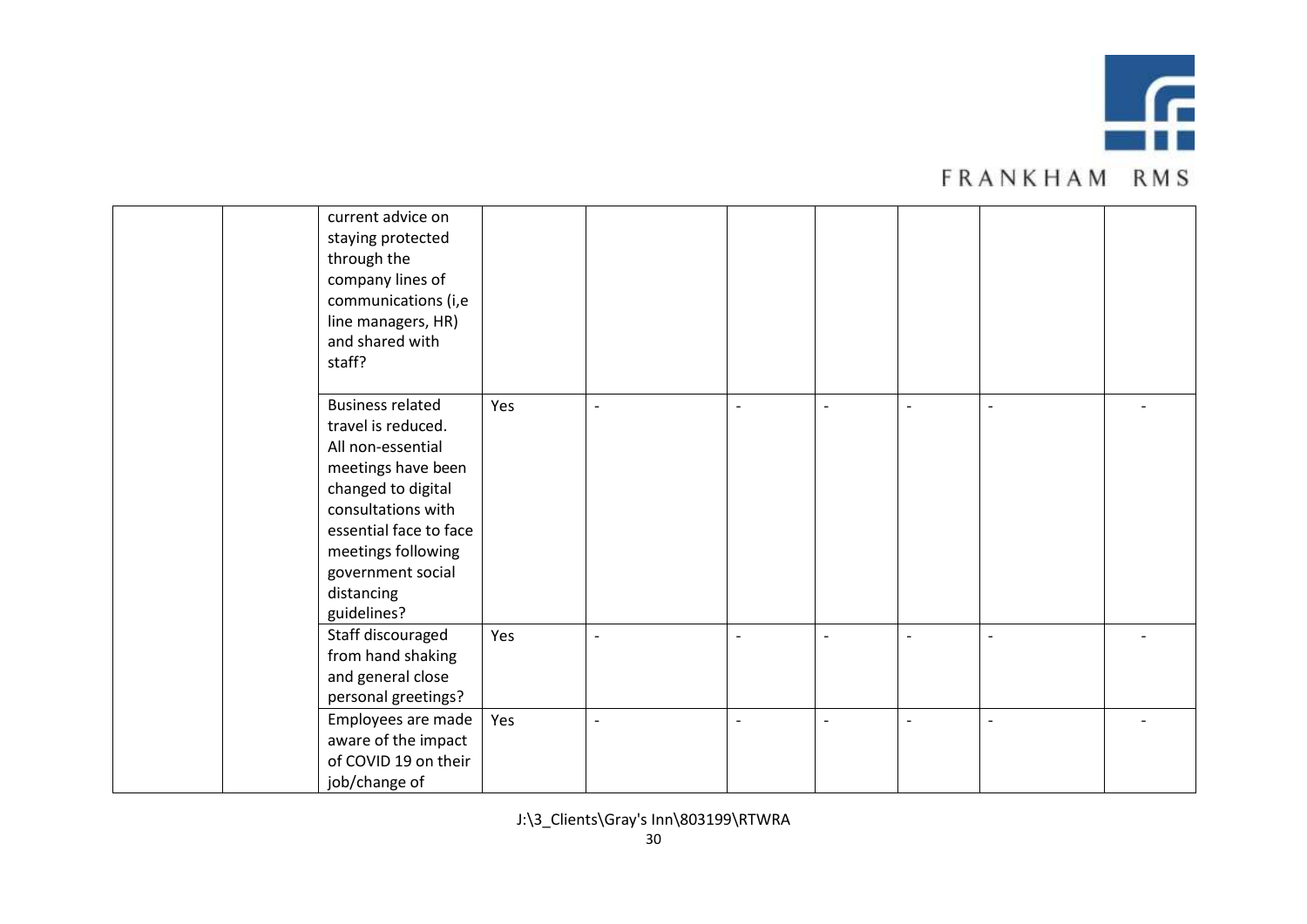

|  | working      |  |  |  |  |
|--|--------------|--|--|--|--|
|  | environment. |  |  |  |  |

| <b>Hazard</b>                                                          | <b>At Risk</b>                   | <b>Control</b>                                                                                                                            | <b>Currently in</b>                        | <b>Probability worst case outcome</b> |                                                  |                                       |                                                 |                       |                                              |
|------------------------------------------------------------------------|----------------------------------|-------------------------------------------------------------------------------------------------------------------------------------------|--------------------------------------------|---------------------------------------|--------------------------------------------------|---------------------------------------|-------------------------------------------------|-----------------------|----------------------------------------------|
|                                                                        |                                  | <b>Measures</b>                                                                                                                           | place                                      |                                       |                                                  |                                       |                                                 |                       |                                              |
| Consider;<br>premises<br>work,<br>equipment,<br>specific<br>tasks etc. | People at<br>risk                | <b>Control By;</b><br>guards, training,<br>supervision,<br>safety equipment,<br>safe working<br>procedures,<br>hygiene<br>monitoring etc. | Existing /<br>Proposed / Yes /<br>No / N/A | Possible<br>outcome                   | Likelihood<br>(likely/<br>possibly/<br>unlikely) | Severity<br>(high/<br>medium/<br>low) | <b>Risk Rating</b><br>(high/<br>medium/<br>low) | Control<br>measure(s) | Action<br>completed<br>(date and<br>initial) |
|                                                                        | <b>Travel, Access and Egress</b> |                                                                                                                                           |                                            |                                       |                                                  |                                       |                                                 |                       |                                              |
| <b>Travelling</b><br>to work                                           | Staff, visitors,<br>contractors  | Sufficient parking<br>restrictions to<br>maintain social<br>distancing<br>measures in<br>place?                                           | Yes                                        | $\overline{\phantom{a}}$              |                                                  | $\overline{\phantom{a}}$              | $\overline{\phantom{a}}$                        | $\blacksquare$        |                                              |
|                                                                        |                                  | Workers will be<br>instructed to use<br>their own<br>transport for<br>work activities?                                                    | Yes                                        | $\overline{\phantom{a}}$              |                                                  | $\blacksquare$                        |                                                 | ٠                     |                                              |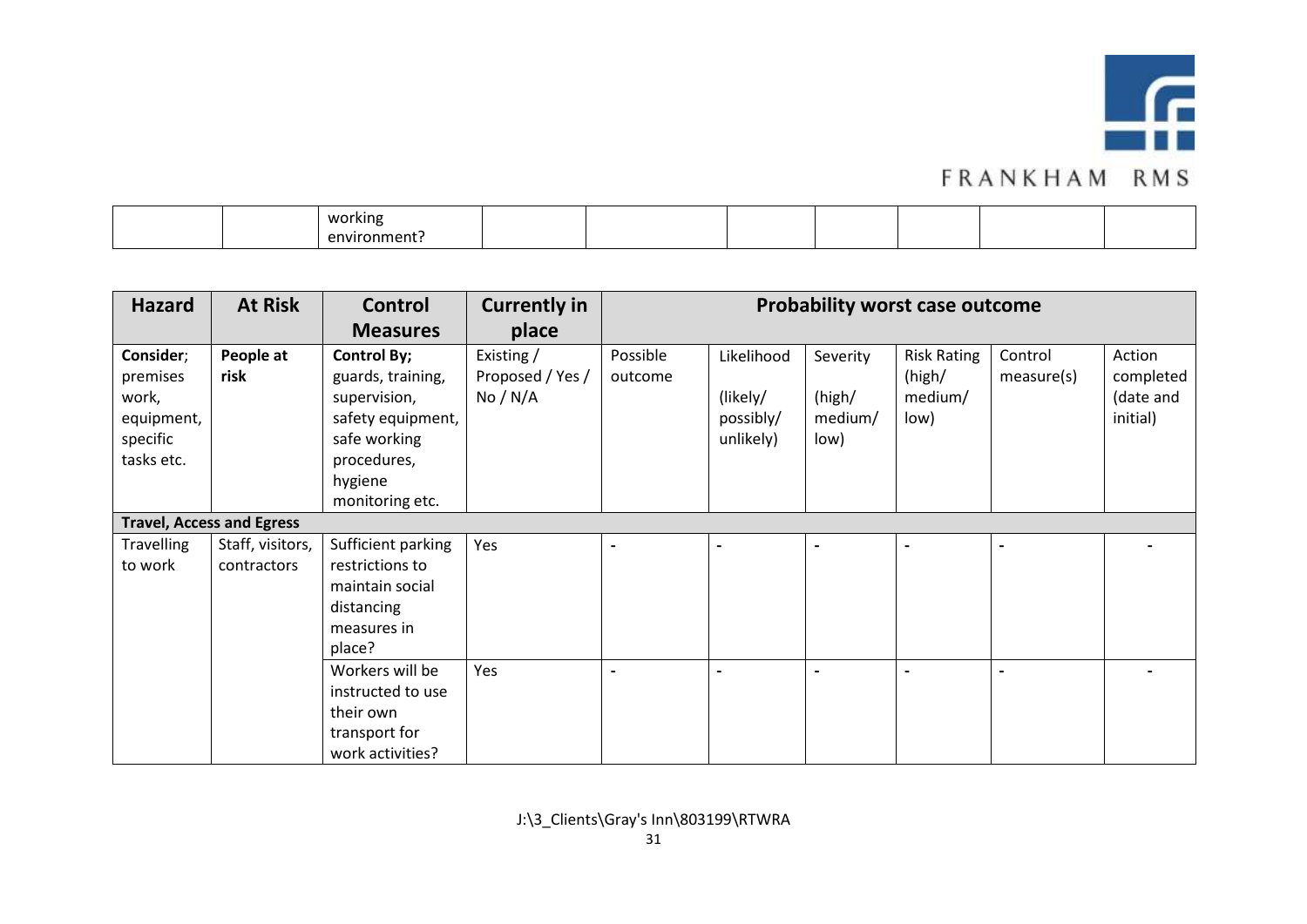

|                                  |                                 | Workers told to<br>avoid public<br>transport where<br>applicable and<br>using alternatives<br>e.g. cycling,<br>walking to work<br>etc? | Yes | $\blacksquare$ | $\qquad \qquad \blacksquare$ |                          |  |
|----------------------------------|---------------------------------|----------------------------------------------------------------------------------------------------------------------------------------|-----|----------------|------------------------------|--------------------------|--|
| Driving at<br>work               | Staff,<br>contractors           | Staff roles that<br>are required to<br>car share are<br>considered and<br>whether this<br>could continue?                              | N/A | $\blacksquare$ | $\blacksquare$               | $\overline{\phantom{0}}$ |  |
| Entry and<br>exit to<br>building | Staff, visitors,<br>contractors | Entry and exits to<br>the building/site<br>are limited to the<br>minimum number<br>of points<br>required?                              | Yes | $\blacksquare$ | $\overline{\phantom{a}}$     |                          |  |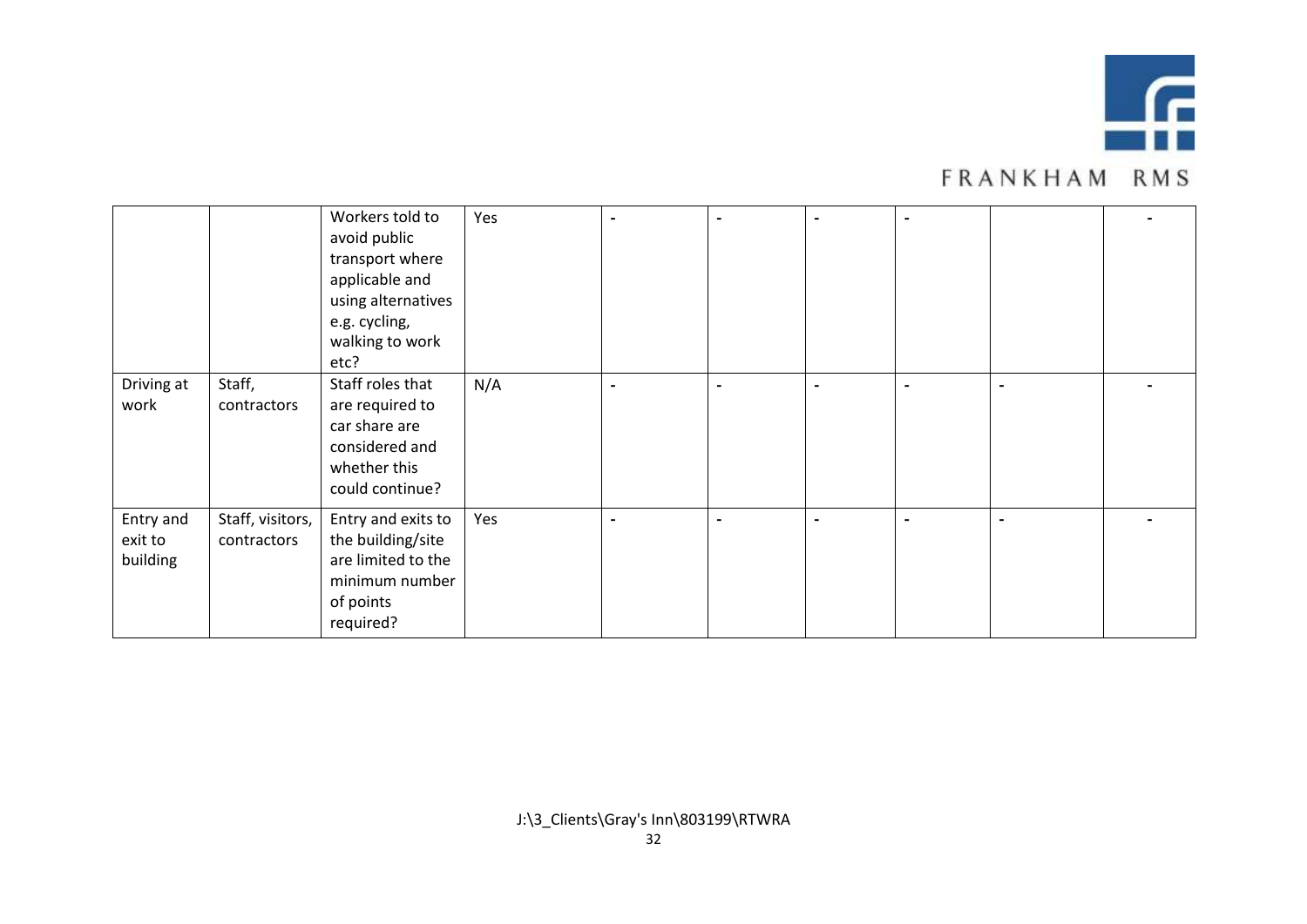

| Access and exit<br>from a building<br>involving signing<br>in/out either by<br>touchscreen<br>methods or by<br>using a pen is<br>avoided? | Yes       | $\blacksquare$                                                                                                                    | Possibly | Medium | Medium | Gray's Inn<br>have a<br>resourced<br><b>Reception at</b><br>the entrance<br>to the<br>Treasury /<br>Education<br>Office.<br>Signing in /<br>out to be<br>managed by<br>the<br>Receptionist. | Procedure in<br>place using<br>access fobs. |
|-------------------------------------------------------------------------------------------------------------------------------------------|-----------|-----------------------------------------------------------------------------------------------------------------------------------|----------|--------|--------|---------------------------------------------------------------------------------------------------------------------------------------------------------------------------------------------|---------------------------------------------|
| Access to the<br>building/site been<br>restricted to staff<br>only etc?                                                                   | <b>No</b> | Infection<br>spread and<br>transmission<br>increase as<br>more people<br>access the<br>estate and<br>interact with<br>each other. | Possibly | High   | High   | Gray's Inn to<br>manage this.<br>All manner of<br>persons are<br>required to<br>access the<br>estate, so the<br>best things<br>Gray's (and<br>your tenants)<br>can do, is<br>manage this.   | Visitor<br>procedure in<br>place.           |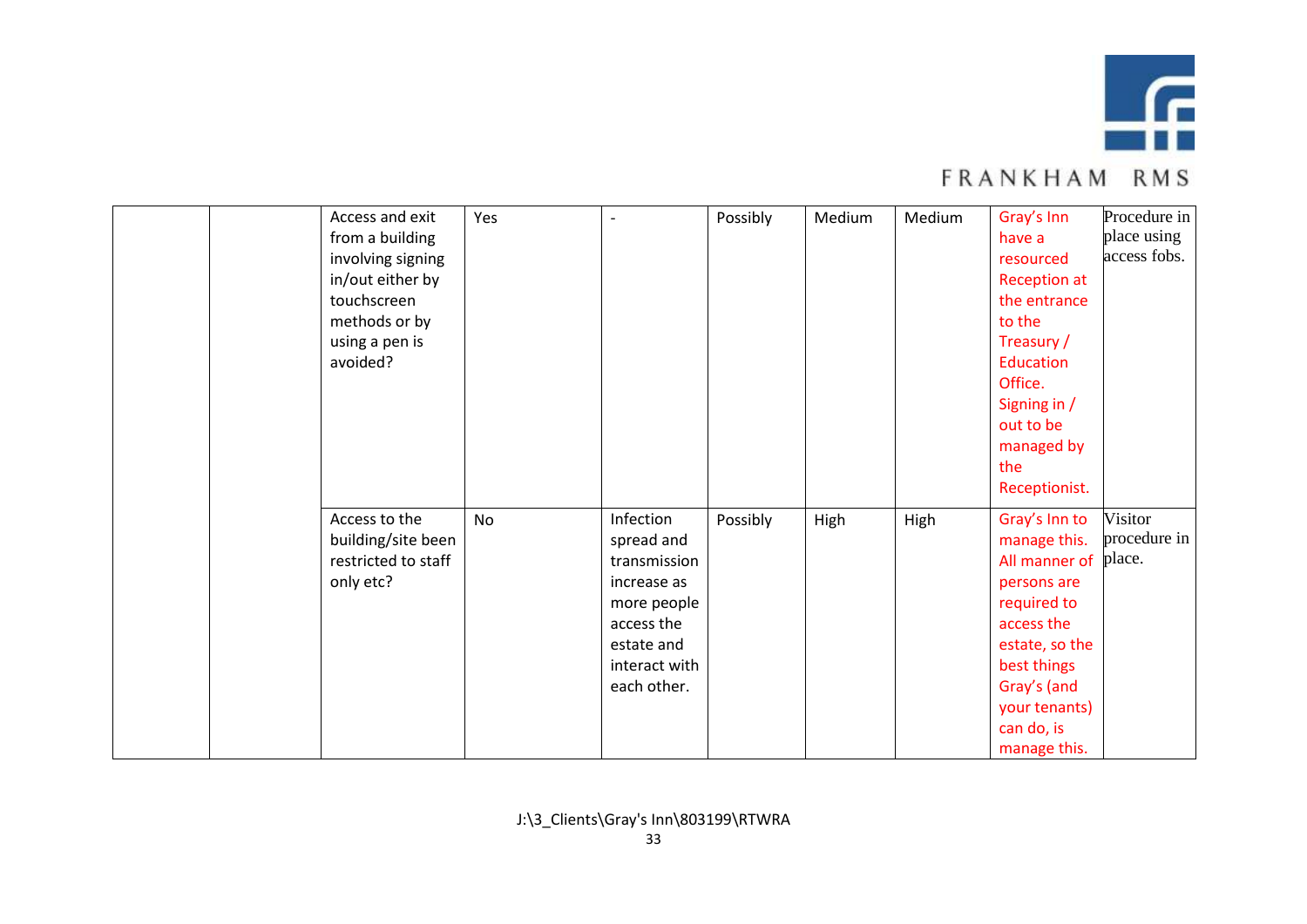

|  | Visitors confined<br>to strictly defined<br>areas and<br>unnecessary<br>movements<br>around the<br>building avoided?                                                                                        | No  | Infection<br>spread and<br>transmission<br>increase as<br>more people<br>access the<br>estate and<br>interact with<br>each other. | Possibly | High                     | High                     | Gray's Inn to<br>manage this.<br>All manner of<br>persons are<br>required to<br>access the<br>estate, so the<br>best things<br>Gray's (and<br>your tenants)<br>can do, is<br>manage this. | Policy in<br>place. |
|--|-------------------------------------------------------------------------------------------------------------------------------------------------------------------------------------------------------------|-----|-----------------------------------------------------------------------------------------------------------------------------------|----------|--------------------------|--------------------------|-------------------------------------------------------------------------------------------------------------------------------------------------------------------------------------------|---------------------|
|  | Hand sanitiser<br>pump action<br>containers (or<br>equivalent) are<br>available in every<br>work area and on<br>main travel<br>routes through<br>the building/site<br>including access<br>and egress areas? | Yes | $\overline{\phantom{a}}$                                                                                                          |          | $\sim$                   | $\overline{\phantom{a}}$ |                                                                                                                                                                                           |                     |
|  | Advisory hand<br>washing signage<br>is displayed<br>throughout the                                                                                                                                          | Yes | $\overline{\phantom{a}}$                                                                                                          |          | $\overline{\phantom{a}}$ |                          |                                                                                                                                                                                           |                     |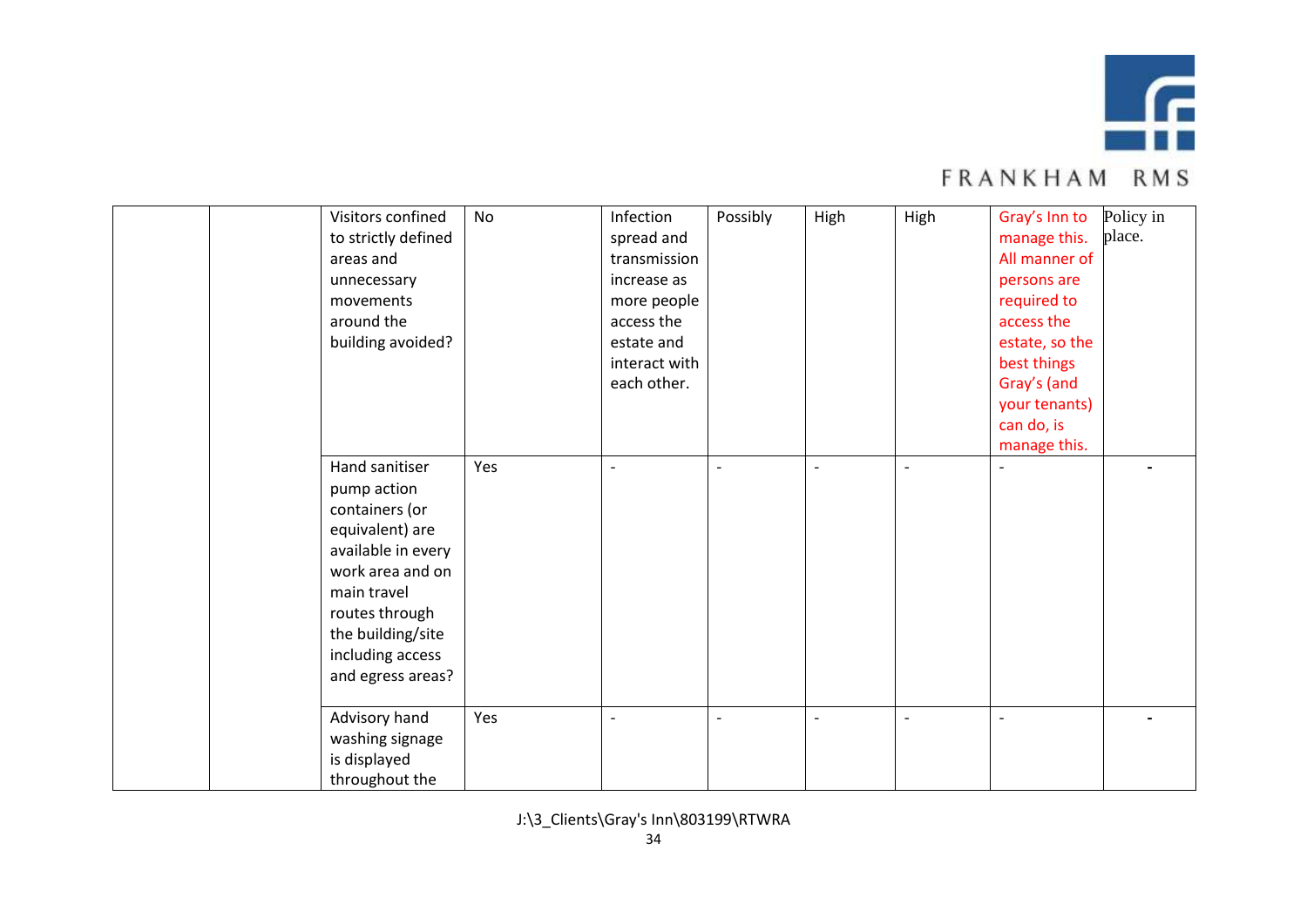

|                                                                        |                                    | building/site,<br>especially at<br>entrances and<br>exits and where<br>people<br>congregate?<br>Signs displayed<br>are reviewed and<br>replaced as<br>necessary? | Yes |                                               | $\overline{a}$                                                               |                                                  |                                       |                                             |                                                                                                                        |                                                                                                                                     |
|------------------------------------------------------------------------|------------------------------------|------------------------------------------------------------------------------------------------------------------------------------------------------------------|-----|-----------------------------------------------|------------------------------------------------------------------------------|--------------------------------------------------|---------------------------------------|---------------------------------------------|------------------------------------------------------------------------------------------------------------------------|-------------------------------------------------------------------------------------------------------------------------------------|
| <b>Hazard</b>                                                          | <b>At Risk</b>                     | <b>Control Measures</b>                                                                                                                                          |     | <b>Currently</b><br>in place                  |                                                                              |                                                  |                                       | <b>Probability worst case outcome</b>       |                                                                                                                        |                                                                                                                                     |
| Consider;<br>premises<br>work,<br>equipment,<br>specific tasks<br>etc. | People at<br>risk                  | Control By; guards,<br>training, supervision,<br>safety equipment, safe<br>working procedures,<br>hygiene monitoring etc.                                        |     | Existing /<br>Proposed /<br>Yes / No /<br>N/A | Possible<br>outcome                                                          | Likelihood<br>(likely/<br>possibly/<br>unlikely) | Severity<br>(high/<br>medium/<br>low) | Risk<br>Rating<br>(high/<br>medium/<br>low) | Control<br>measure(s)                                                                                                  | Action<br>completed<br>(date and<br>initial)                                                                                        |
| <b>Cleaning and Hygiene measures</b><br>Environmental<br>Cleaning      | Staff,<br>visitors,<br>contractors | A deep clean of the<br>property / site has<br>been undertaken?                                                                                                   |     | <b>No</b>                                     | Virus spread<br>as cleaning<br>measures to<br>control it are<br>ineffective. | Likely                                           | High                                  | High                                        | Deep clean is<br>ideally<br>required<br>prior to<br>reoccupation.<br>Note this<br>does not<br>have to be a<br>contract | Cleaning<br>undertaken<br>and regular<br>daily<br>cleaning in<br>place with<br>enhanced<br>cleaning of<br>high risk<br>touchpoints. |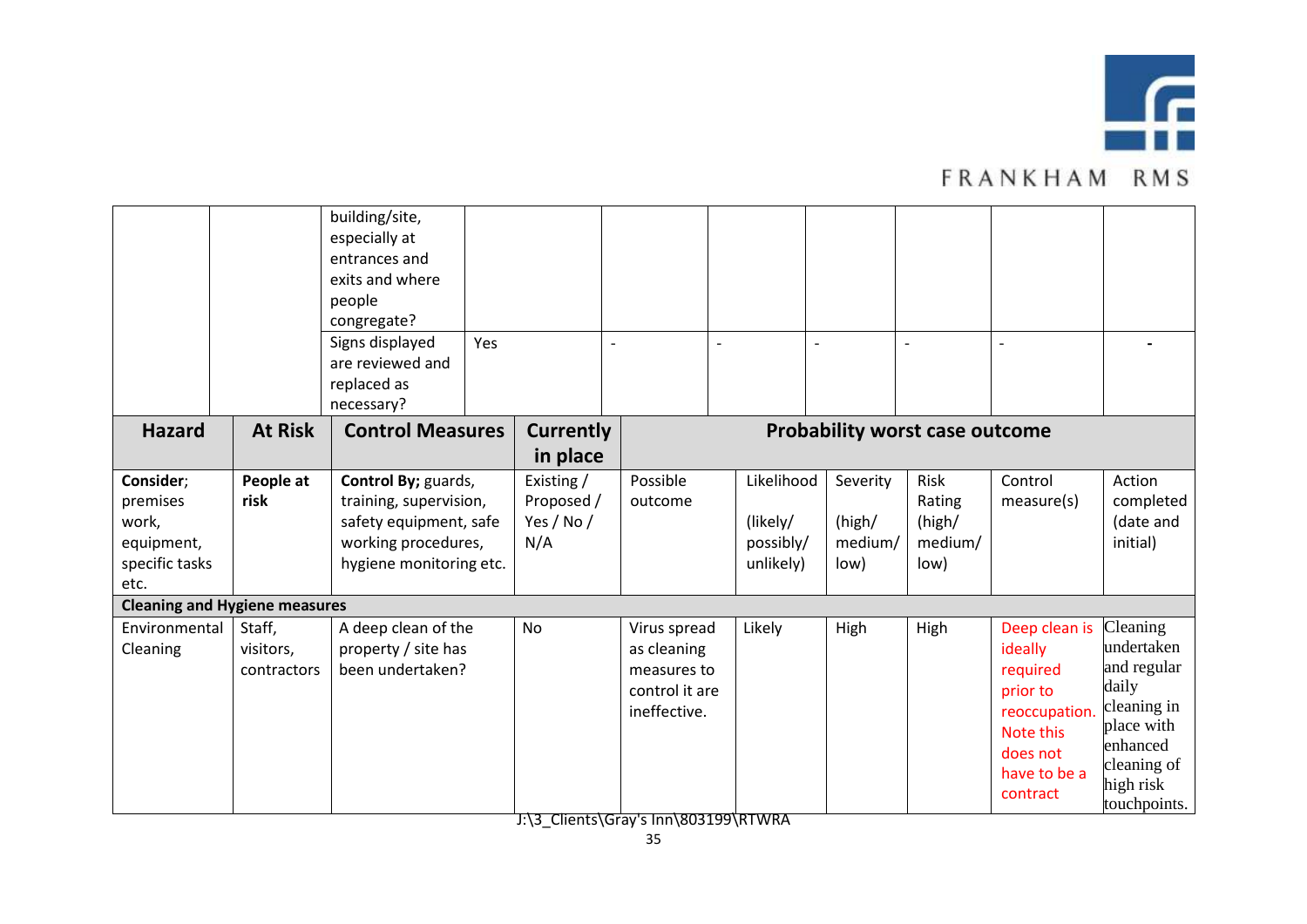

|  |  |  | <b>FRANKHAM RMS</b> |
|--|--|--|---------------------|
|--|--|--|---------------------|

|  |  |  |  | clean, but     |  |
|--|--|--|--|----------------|--|
|  |  |  |  | you should     |  |
|  |  |  |  | carry out a    |  |
|  |  |  |  | full and       |  |
|  |  |  |  | thorough       |  |
|  |  |  |  | clean of all   |  |
|  |  |  |  | areas to be    |  |
|  |  |  |  | reoccupied     |  |
|  |  |  |  | prior to doing |  |
|  |  |  |  | SO.            |  |
|  |  |  |  | Cleaning       |  |
|  |  |  |  | should be      |  |
|  |  |  |  | carried out at |  |
|  |  |  |  | across the     |  |
|  |  |  |  | workplace at   |  |
|  |  |  |  | the end of     |  |
|  |  |  |  | each working   |  |
|  |  |  |  | day            |  |
|  |  |  |  | (including     |  |
|  |  |  |  | extra care     |  |
|  |  |  |  | around         |  |
|  |  |  |  | cleaning       |  |
|  |  |  |  | touch points,  |  |
|  |  |  |  | including,     |  |
|  |  |  |  | buttons, door  |  |
|  |  |  |  | handles, and   |  |
|  |  |  |  | surfaces).     |  |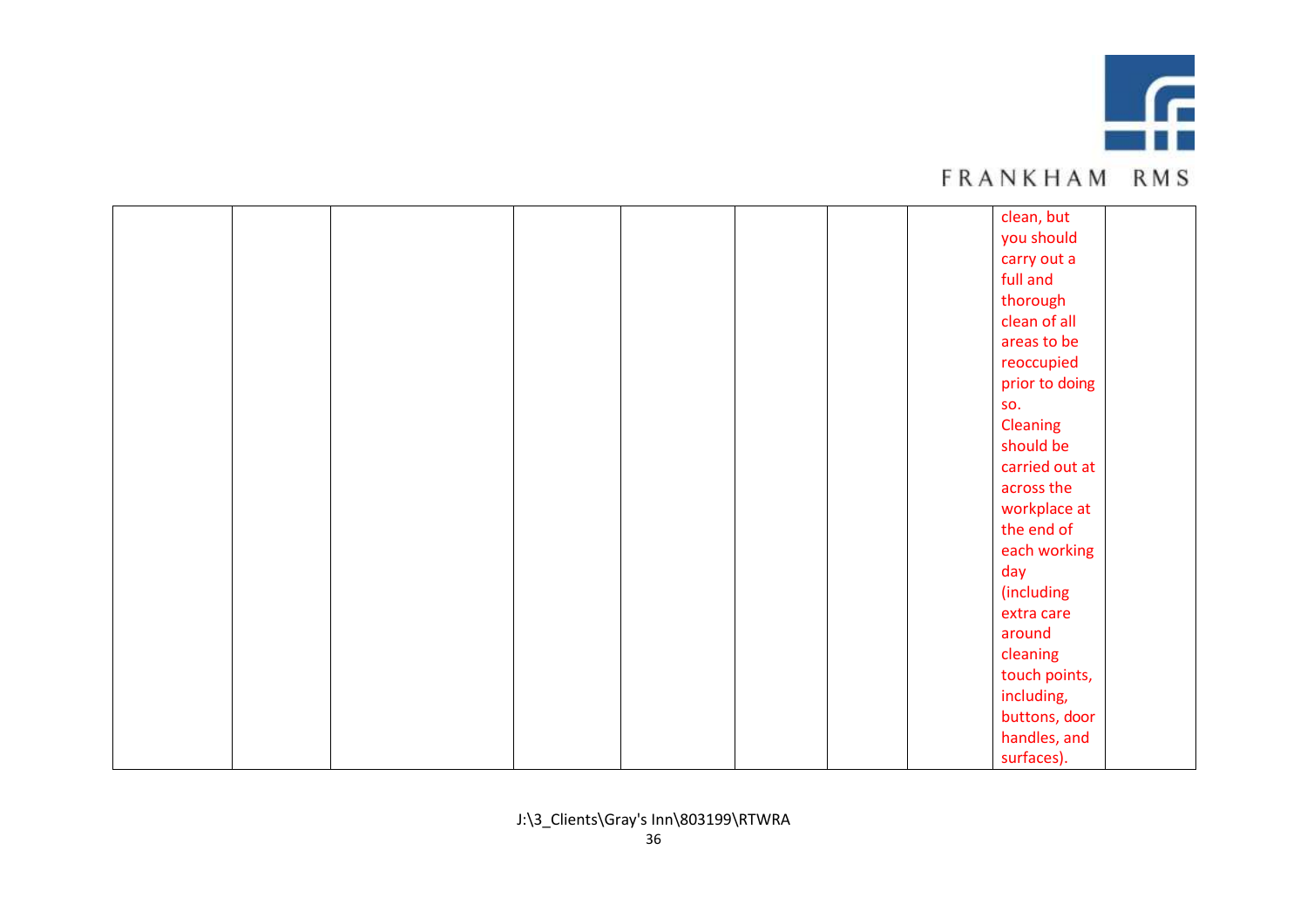

| Cleaning<br>Frequency | Staff,<br>visitors, | If practicable a daily<br>steam cleaning | N/A<br>(Impractical |  |                          | $\blacksquare$           |  |
|-----------------------|---------------------|------------------------------------------|---------------------|--|--------------------------|--------------------------|--|
|                       | contractors         | procedure for                            | from a              |  |                          |                          |  |
|                       |                     | washrooms is                             | business            |  |                          |                          |  |
|                       |                     | undertaken?                              | perspective         |  |                          |                          |  |
|                       |                     | The ongoing cleaning                     | Yes                 |  | $\overline{a}$           | $\overline{\phantom{a}}$ |  |
|                       |                     | frequency is made                        |                     |  |                          |                          |  |
|                       |                     | sufficient such that                     |                     |  |                          |                          |  |
|                       |                     | cleaning can be                          |                     |  |                          |                          |  |
|                       |                     | undertaken when                          |                     |  |                          |                          |  |
|                       |                     | site/building/premises                   |                     |  |                          |                          |  |
|                       |                     | is occupied?                             |                     |  |                          |                          |  |
| Commonly              | Staff,              | All hand contact points                  | Yes                 |  | $\blacksquare$           | $\overline{\phantom{a}}$ |  |
| touched               | visitors,           | / touch points are                       |                     |  |                          |                          |  |
| surfaces              | contractors         | cleaned on a frequent                    |                     |  |                          |                          |  |
|                       |                     | basis throughout the                     |                     |  |                          |                          |  |
|                       |                     | day including, door                      |                     |  |                          |                          |  |
|                       |                     | handles, light switches,                 |                     |  |                          |                          |  |
|                       |                     | furniture, handrails, IT                 |                     |  |                          |                          |  |
|                       |                     | equipment, desks,                        |                     |  |                          |                          |  |
|                       |                     | phones, flush plates,                    |                     |  |                          |                          |  |
|                       |                     | taps, dispensers,                        |                     |  |                          |                          |  |
|                       |                     | toilets, canteen / food                  |                     |  |                          |                          |  |
|                       |                     | preparation areas?                       |                     |  |                          |                          |  |
|                       |                     |                                          |                     |  |                          |                          |  |
|                       |                     | Where practical,                         | N/A                 |  | $\overline{\phantom{a}}$ | $\overline{\phantom{a}}$ |  |
|                       |                     | curtains and blinds are                  |                     |  |                          |                          |  |
|                       |                     | removed to minimise                      |                     |  |                          |                          |  |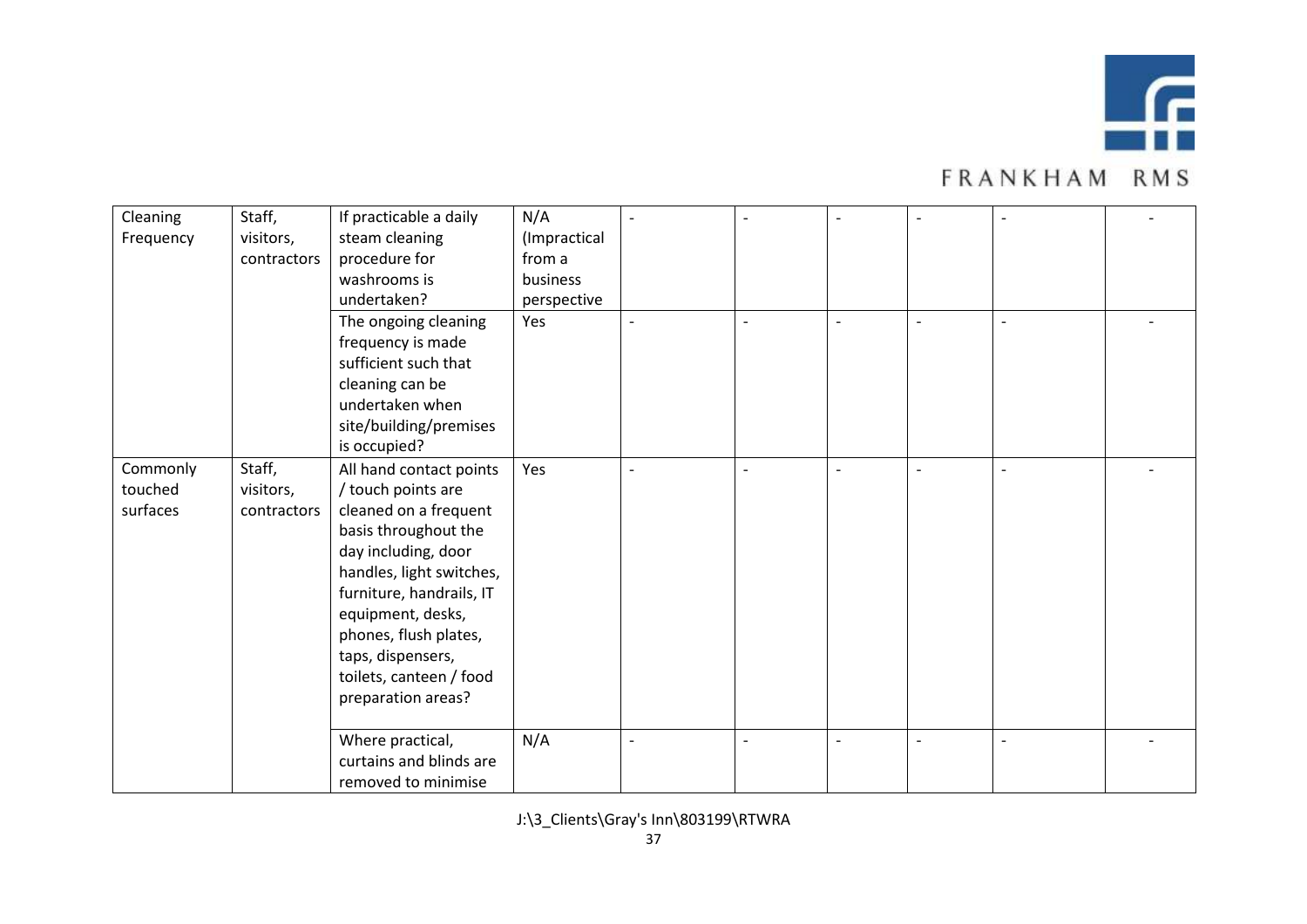

|  | the areas where viruses<br>can be difficult or time<br>consuming to remove?                                                                                  |                      |                                                                                                                                                |                          |      |                |                                                                                                                     |                                                     |
|--|--------------------------------------------------------------------------------------------------------------------------------------------------------------|----------------------|------------------------------------------------------------------------------------------------------------------------------------------------|--------------------------|------|----------------|---------------------------------------------------------------------------------------------------------------------|-----------------------------------------------------|
|  | Blinds be kept opened<br>and locked if they<br>cannot be removed?                                                                                            | Yes                  |                                                                                                                                                | $\overline{\phantom{a}}$ |      |                |                                                                                                                     |                                                     |
|  | Rugs and mats are<br>removed where safe to<br>do so to make cleaning<br>and disinfection of<br>floors easier?                                                | N/A                  |                                                                                                                                                | $\overline{\phantom{a}}$ |      | $\blacksquare$ | $\overline{\phantom{0}}$                                                                                            |                                                     |
|  | Appropriate cleaning<br>products are used<br>during daily<br>preventative clean<br>regime?                                                                   | Yes                  |                                                                                                                                                | $\overline{a}$           |      | $\blacksquare$ | $\overline{\phantom{0}}$                                                                                            |                                                     |
|  | Staff avoid touching<br>common pieces of<br>equipment such as<br>printers/scanners/faxes<br>and use only dedicated<br>work equipment on the<br>workstations? | Yes (to a<br>degree) | Virus spread<br>can be<br>facilitated by<br>touching of<br>work<br>equipment<br>which is not<br>cleaned after<br>being<br>touched by<br>users. | Likely                   | High | High           | Gray's Inn to<br>implement<br>measures to<br>control<br>access to<br>work<br>equipment<br>and clean it<br>post use. | Signage and<br>necessary<br>equipment<br>available. |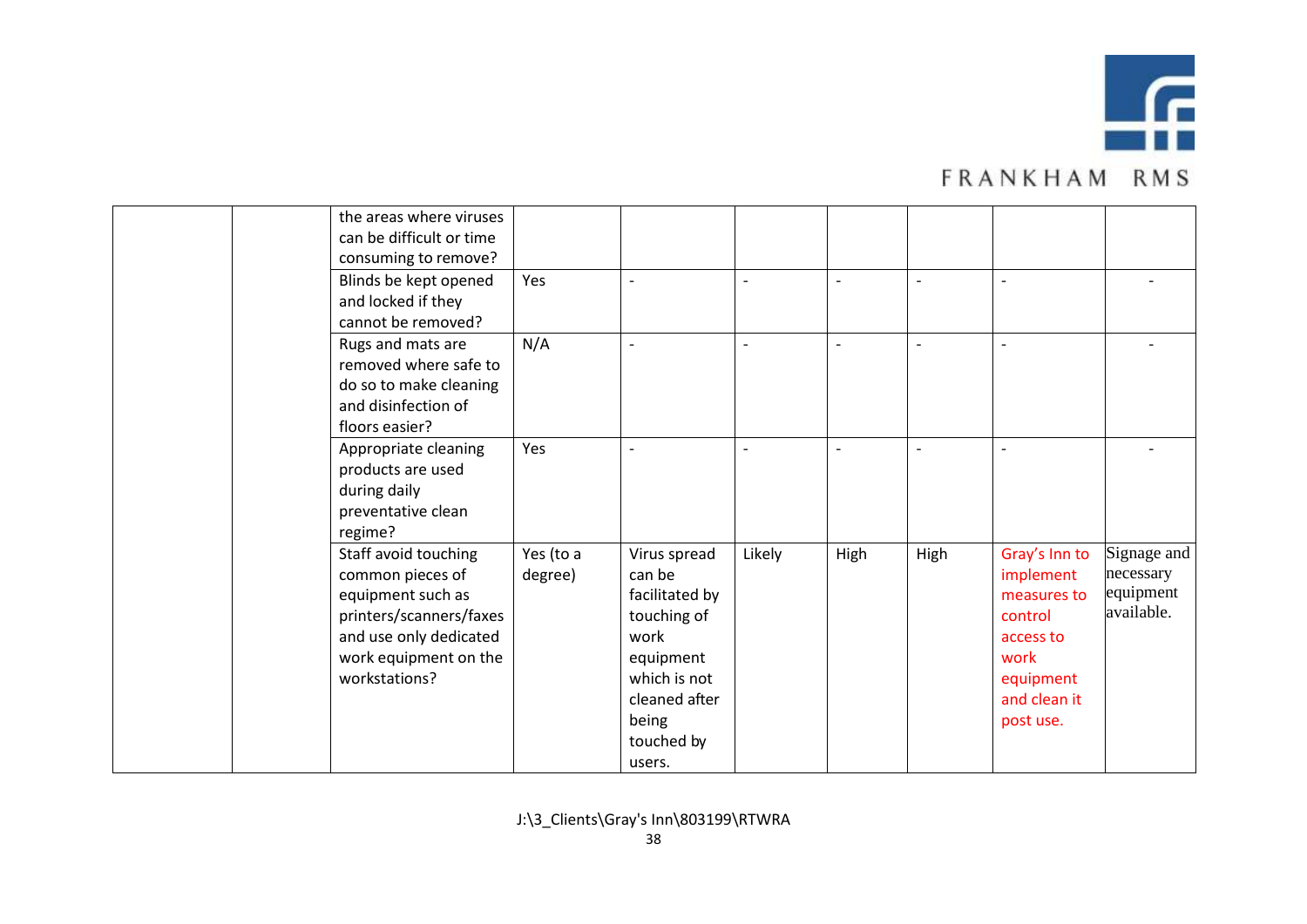

| Use of       | Staff,      | Persons undertaking        | Yes       |                          | $\overline{a}$ | $\overline{a}$           | $\overline{\phantom{a}}$ | $\overline{\phantom{a}}$ |  |
|--------------|-------------|----------------------------|-----------|--------------------------|----------------|--------------------------|--------------------------|--------------------------|--|
| cleaning     | Contractors | the cleaning have been     |           |                          |                |                          |                          |                          |  |
| products     |             | instructed with clear      |           |                          |                |                          |                          |                          |  |
|              |             | safe usage instructions?   |           |                          |                |                          |                          |                          |  |
|              |             | The relevant Safety        | Yes (only | $\overline{\phantom{a}}$ | $\overline{a}$ | $\overline{\phantom{a}}$ | $\overline{\phantom{a}}$ | $\overline{\phantom{a}}$ |  |
|              |             | Data Sheet (MSDS) and      | household |                          |                |                          |                          |                          |  |
|              |             | <b>COSHH</b> assessment is | products  |                          |                |                          |                          |                          |  |
|              |             | provided for the           | used)     |                          |                |                          |                          |                          |  |
|              |             | substances in use?         |           |                          |                |                          |                          |                          |  |
|              |             | Correct PPE is provided    | Yes       | $\overline{a}$           | $\blacksquare$ | $\overline{\phantom{a}}$ | $\blacksquare$           | $\overline{\phantom{a}}$ |  |
|              |             | for the use of cleaning    |           |                          |                |                          |                          |                          |  |
|              |             | materials?                 |           |                          |                |                          |                          |                          |  |
| Housekeeping | Staff,      | Appropriate cleaning       | Yes       |                          |                | $\overline{\phantom{a}}$ |                          | $\overline{\phantom{a}}$ |  |
|              | Contractors | products are provided,     |           |                          |                |                          |                          |                          |  |
|              |             | so that staff can          |           |                          |                |                          |                          |                          |  |
|              |             | frequently clean their     |           |                          |                |                          |                          |                          |  |
|              |             | workstations during the    |           |                          |                |                          |                          |                          |  |
|              |             | day?                       |           |                          |                |                          |                          |                          |  |
|              |             |                            |           |                          |                |                          |                          |                          |  |
|              |             | Staff are provided with    | Yes       |                          | $\overline{a}$ | $\overline{\phantom{a}}$ | $\overline{a}$           | $\overline{a}$           |  |
|              |             | waste bins lined with a    |           |                          |                |                          |                          |                          |  |
|              |             | plastic bag so that they   |           |                          |                |                          |                          |                          |  |
|              |             | can be emptied without     |           |                          |                |                          |                          |                          |  |
|              |             | contacting the             |           |                          |                |                          |                          |                          |  |
|              |             | contents?                  |           |                          |                |                          |                          |                          |  |
|              |             |                            |           |                          |                |                          |                          |                          |  |
|              |             |                            |           |                          |                |                          |                          |                          |  |
|              |             |                            |           |                          |                |                          |                          |                          |  |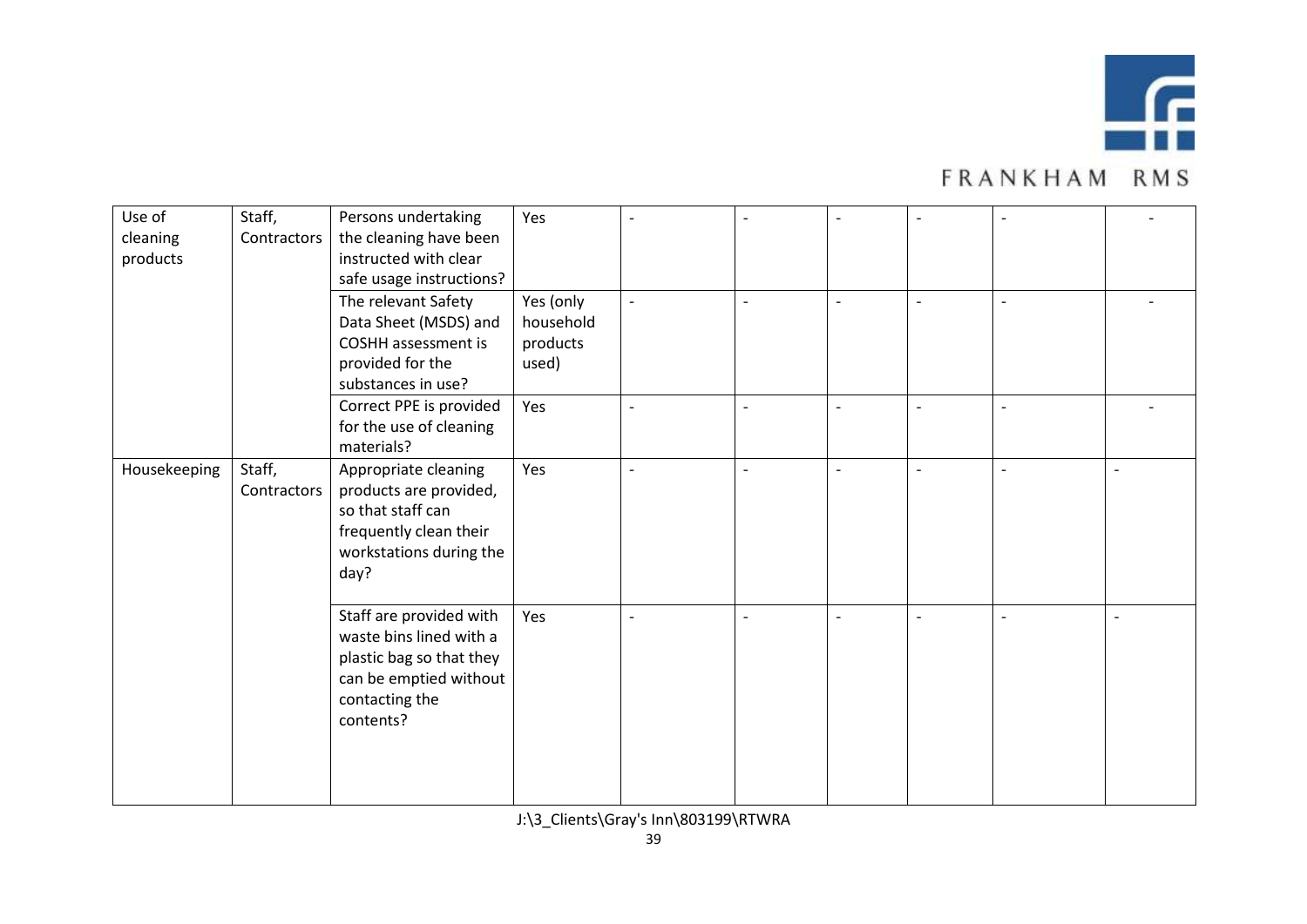

| Staff are instructed that   Yes |  |  |  |  |
|---------------------------------|--|--|--|--|
| the emptying of bins            |  |  |  |  |
| should be followed by           |  |  |  |  |
| hand washing?                   |  |  |  |  |

| <b>Hazard</b>                                                          | <b>At Risk</b>                     | <b>Control</b>                                                                                                                                     | <b>Currently in</b>                     |                     |                                                  |                                       | <b>Probability worst case outcome</b>       |                       |                                              |
|------------------------------------------------------------------------|------------------------------------|----------------------------------------------------------------------------------------------------------------------------------------------------|-----------------------------------------|---------------------|--------------------------------------------------|---------------------------------------|---------------------------------------------|-----------------------|----------------------------------------------|
|                                                                        |                                    | <b>Measures</b>                                                                                                                                    | place                                   |                     |                                                  |                                       |                                             |                       |                                              |
| Consider;<br>premises<br>work,<br>equipment,<br>specific tasks<br>etc. | People at<br>risk                  | <b>Control By;</b><br>guards,<br>training,<br>supervision,<br>safety<br>equipment,<br>safe working<br>procedures,<br>hygiene<br>monitoring<br>etc. | Existing / Proposed<br>/ Yes / No / N/A | Possible<br>outcome | Likelihood<br>(likely/<br>possibly/<br>unlikely) | Severity<br>(high/<br>medium/<br>low) | Risk<br>Rating<br>(high/<br>medium/<br>low) | Control<br>measure(s) | Action<br>completed<br>(date and<br>initial) |
| Fire, heat,<br>burns,<br>smoke<br>inhalation                           | Staff,<br>visitors,<br>contractors | Responsible<br>person has<br>carried out<br>checks on<br>your building<br>in the<br>following<br>areas:<br>Emergency                               | Unknown                                 | Non-                | <b>TBC</b>                                       | <b>TBC</b>                            | <b>TBC</b>                                  | Gray's Inn to         | Testing                                      |
|                                                                        |                                    | lighting                                                                                                                                           |                                         | compliance          |                                                  |                                       |                                             | confirm all           | underway.                                    |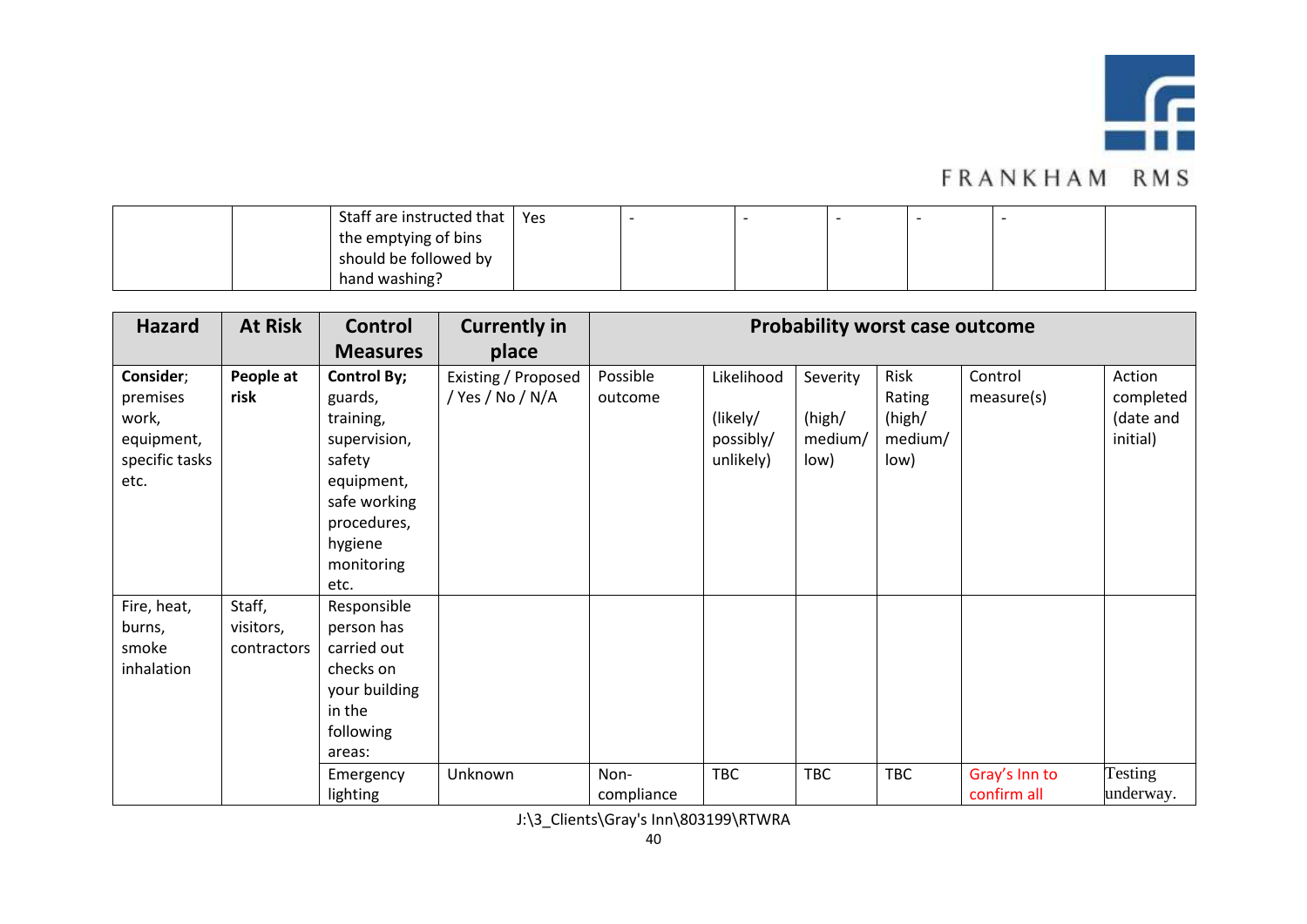

| suitable,<br>sufficient and<br>maintained?                                         |         | with<br>statutory<br>inspection<br>requirements                       |                          |                          |            | necessary Testing<br>and Inspections<br>are up to date.                                                                                                 |                                                      |
|------------------------------------------------------------------------------------|---------|-----------------------------------------------------------------------|--------------------------|--------------------------|------------|---------------------------------------------------------------------------------------------------------------------------------------------------------|------------------------------------------------------|
| Suitable<br>number fire<br>extinguishers<br>available in<br>required<br>locations? | Unknown | Non-<br>compliance<br>with<br>statutory<br>inspection<br>requirements | <b>TBC</b>               | <b>TBC</b>               | <b>TBC</b> | Gray's Inn to<br>confirm a suitable<br>number of Fire<br>Extinguishers<br>exist and that all<br>necessary Testing<br>and Inspections<br>are up to date. | Confirmed<br>and<br>scheduled<br>testing<br>ongoing. |
| Fire hoses<br>available and<br>operational (If<br>installed)?                      | Unknown | Non-<br>compliance<br>with<br>statutory<br>inspection<br>requirements | <b>TBC</b>               | <b>TBC</b>               | <b>TBC</b> | Gray's Inn to<br>confirm all<br>necessary Testing<br>and Inspections<br>are up to date.                                                                 | N/A.                                                 |
| The sprinkler<br>system<br>including<br>heads are<br>maintained (if<br>fitted)?    | N/A     |                                                                       | $\overline{\phantom{a}}$ | $\overline{\phantom{0}}$ | $\sim$     | $\blacksquare$                                                                                                                                          |                                                      |
| Dry / Wet<br>risers<br>inspected and                                               | Unknown | Non-<br>compliance<br>with                                            | <b>TBC</b>               | <b>TBC</b>               | <b>TBC</b> | Gray's Inn to<br>confirm all<br>necessary Testing                                                                                                       | Where<br>applicable.                                 |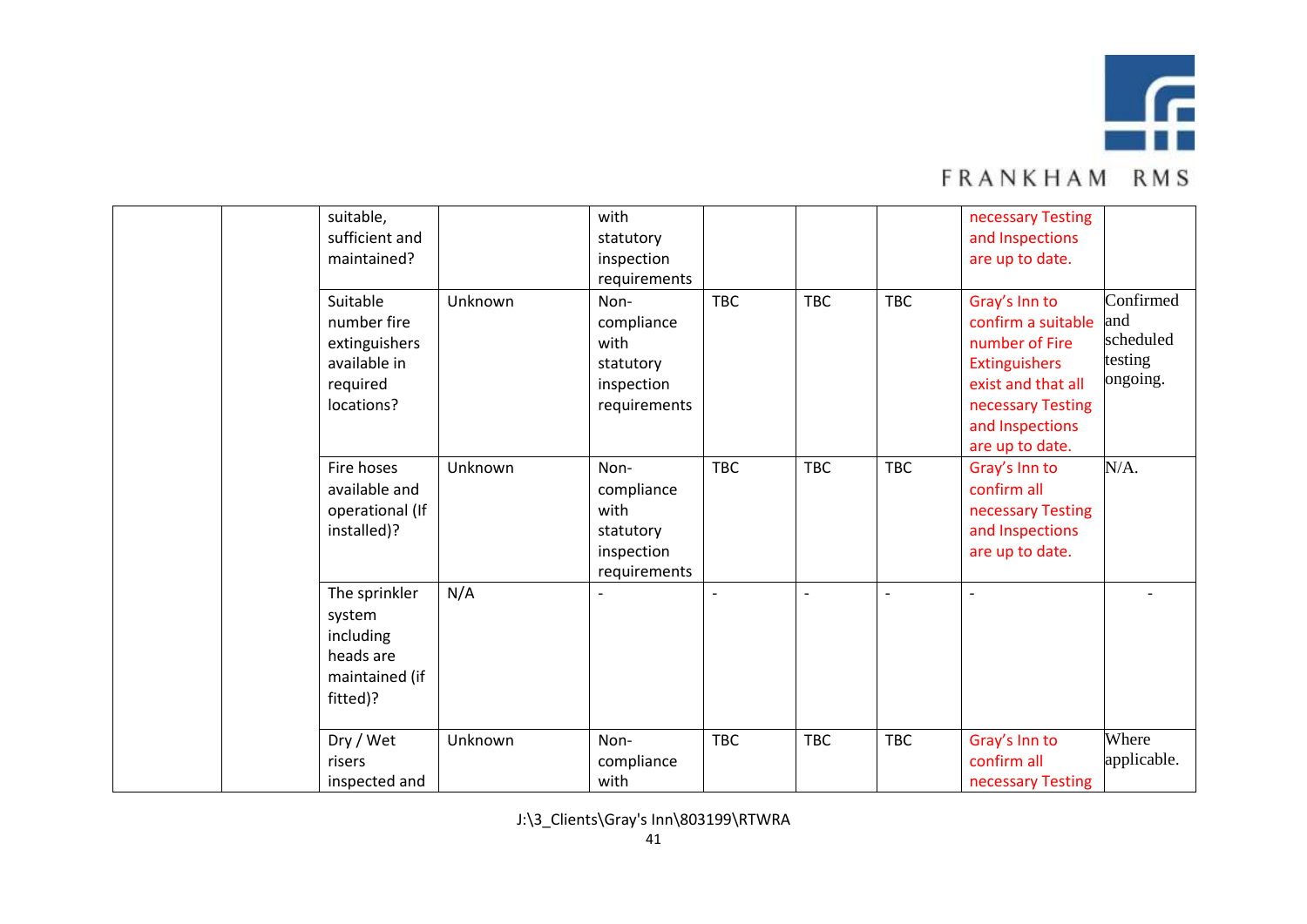

|  | maintained (if<br>installed)?                                                                                   |                                                               | statutory<br>inspection<br>requirements                               |                          |            |                          | and Inspections<br>are up to date.                                                                                                                               |                      |
|--|-----------------------------------------------------------------------------------------------------------------|---------------------------------------------------------------|-----------------------------------------------------------------------|--------------------------|------------|--------------------------|------------------------------------------------------------------------------------------------------------------------------------------------------------------|----------------------|
|  | Fire blankets<br>available in<br>required<br>location?                                                          | Unknown                                                       | Non-<br>compliance<br>with<br>statutory<br>inspection<br>requirements | <b>TBC</b>               | <b>TBC</b> | <b>TBC</b>               | Gray's Inn to<br>confirm a suitable<br>number of Fire<br><b>Blankets exist and</b><br>that all necessary<br><b>Testing and</b><br>Inspections are<br>up to date. | Where<br>applicable. |
|  | Fire alarm<br>warning and<br>detection<br>system for the<br>building<br>tested,<br>inspected and<br>maintained? | Unknown                                                       | Non-<br>compliance<br>with<br>statutory<br>inspection<br>requirements | <b>TBC</b>               | <b>TBC</b> | <b>TBC</b>               | Gray's Inn to<br>confirm all<br>necessary Testing<br>and Inspections<br>are up to date.                                                                          | Confirmed.           |
|  | Means of<br>escape clear?                                                                                       | Yes (at the time<br>this Risk<br>Assessment was<br>conducted) | $\overline{\phantom{a}}$                                              | $\overline{\phantom{a}}$ |            | $\overline{\phantom{a}}$ | $\blacksquare$                                                                                                                                                   |                      |
|  | Fire doors<br>provided and<br>maintained in<br>good working<br>order?                                           | Yes (at the time<br>this Risk<br>Assessment was<br>conducted) | $\overline{\phantom{a}}$                                              | $\overline{\phantom{a}}$ |            | $\sim$                   | $\overline{a}$                                                                                                                                                   |                      |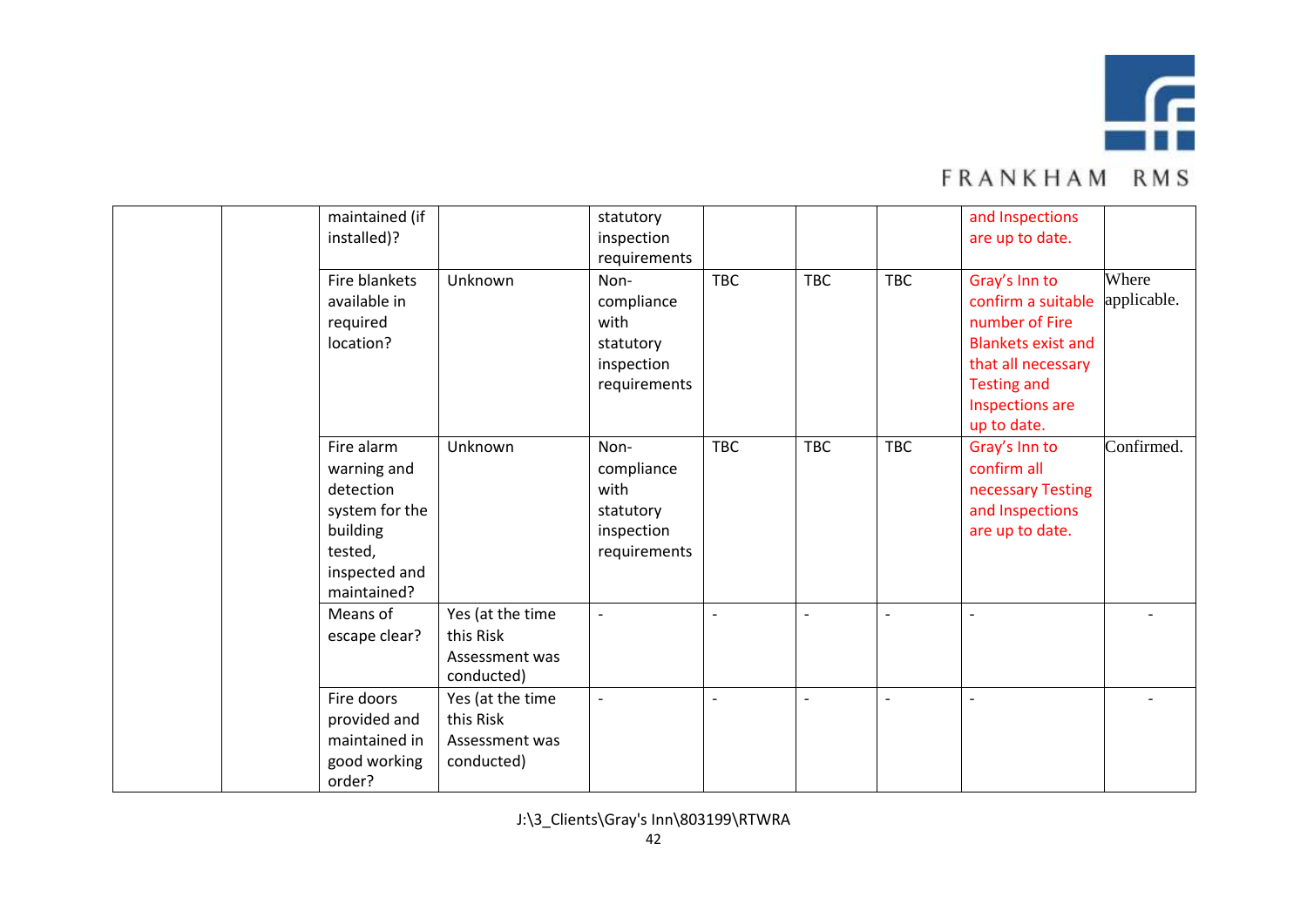

| <b>Building has</b><br>suitable<br>lightening<br>conductors /<br>protection? | Unknown | Non-<br>compliance<br>with<br>statutory<br>inspection<br>requirements | <b>TBC</b> | <b>TBC</b> | <b>TBC</b> | Gray's Inn to<br>confirm a suitable<br>Lightning<br><b>Protection exists</b><br>and that all<br>necessary Testing<br>and Inspections<br>are up to date.                   | Where<br>applicable.      |
|------------------------------------------------------------------------------|---------|-----------------------------------------------------------------------|------------|------------|------------|---------------------------------------------------------------------------------------------------------------------------------------------------------------------------|---------------------------|
| The fire risk<br>assessment<br>suitable &<br>sufficient /<br>current?        | Yes     |                                                                       |            |            |            | Gray's Inn to<br>ensure all actions<br>are closed out<br>and that the Fire<br><b>Risk Assessment</b><br>is reviewed as per<br>the<br>recommendations<br>stated within it. | Reviewed as<br>necessary. |

| <b>Hazard</b> | <b>At Risk</b> | Control            | <b>Currently in</b>   | <b>Probability worst case outcome</b> |            |          |         |            |           |  |  |
|---------------|----------------|--------------------|-----------------------|---------------------------------------|------------|----------|---------|------------|-----------|--|--|
|               |                | <b>Measures</b>    | place                 |                                       |            |          |         |            |           |  |  |
| Consider;     | People at      | <b>Control By;</b> | Existing / Proposed / | Possible                              | Likelihood | Severity | Risk    | Control    | Action    |  |  |
| premises      | risk           | guards,            | Yes / No / N/A        | outcome                               |            |          | Rating  | measure(s) | completed |  |  |
| work,         |                | training,          |                       |                                       | (likely/   | (high/   | (high/  |            | (date and |  |  |
| equipment,    |                | supervision,       |                       |                                       | possibly/  | medium/  | medium/ |            | initial)  |  |  |
|               |                | safety             |                       |                                       | unlikely)  | low)     | low)    |            |           |  |  |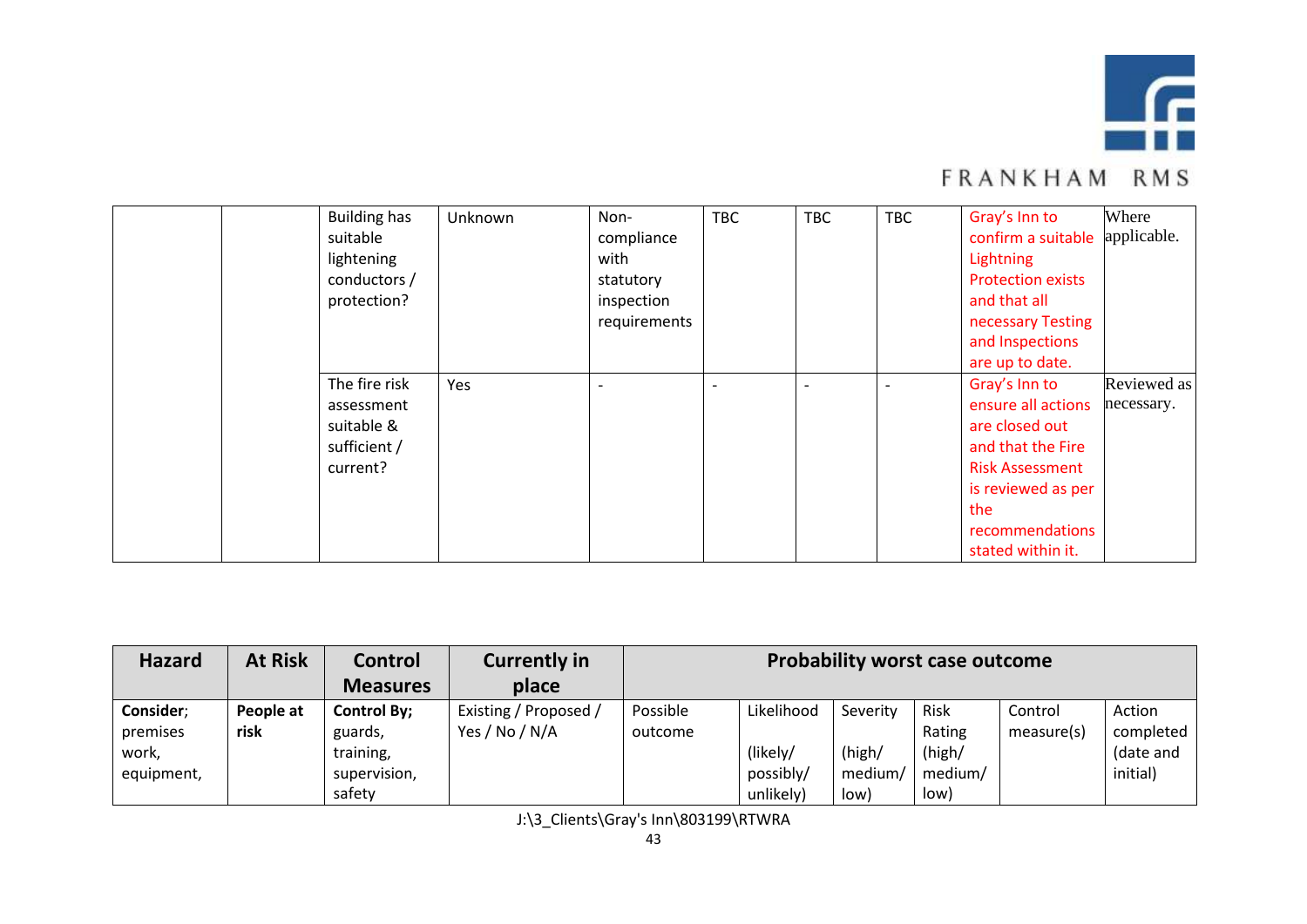

| specific tasks |             | equipment,      |                                                                                                                                                              |  |  |  |
|----------------|-------------|-----------------|--------------------------------------------------------------------------------------------------------------------------------------------------------------|--|--|--|
| etc.           |             | safe working    |                                                                                                                                                              |  |  |  |
|                |             | procedures,     |                                                                                                                                                              |  |  |  |
|                |             | hygiene         |                                                                                                                                                              |  |  |  |
|                |             | monitoring etc. |                                                                                                                                                              |  |  |  |
|                |             |                 | Ventilation / Humidity / Lighting and Heating - Responsible person has carried out checks on your building in the below areas. Guidance on this topic can be |  |  |  |
| accessed       |             |                 |                                                                                                                                                              |  |  |  |
| Temperature/   | Staff,      | Workplace       | Yes                                                                                                                                                          |  |  |  |
| Humidity       | visitors,   | temperatures    |                                                                                                                                                              |  |  |  |
|                | contractors | are not too hot |                                                                                                                                                              |  |  |  |
|                |             | or too cold (at |                                                                                                                                                              |  |  |  |
|                |             | least 17        |                                                                                                                                                              |  |  |  |
|                |             | degrees         |                                                                                                                                                              |  |  |  |
|                |             | Celsius)?       |                                                                                                                                                              |  |  |  |
|                |             | Measures can    | Yes                                                                                                                                                          |  |  |  |
|                |             | be taken to     |                                                                                                                                                              |  |  |  |
|                |             | control         |                                                                                                                                                              |  |  |  |
|                |             | temperature     |                                                                                                                                                              |  |  |  |
|                |             | extremes        |                                                                                                                                                              |  |  |  |
|                |             | and/or          |                                                                                                                                                              |  |  |  |
|                |             | humidity        |                                                                                                                                                              |  |  |  |
|                |             | levels?         |                                                                                                                                                              |  |  |  |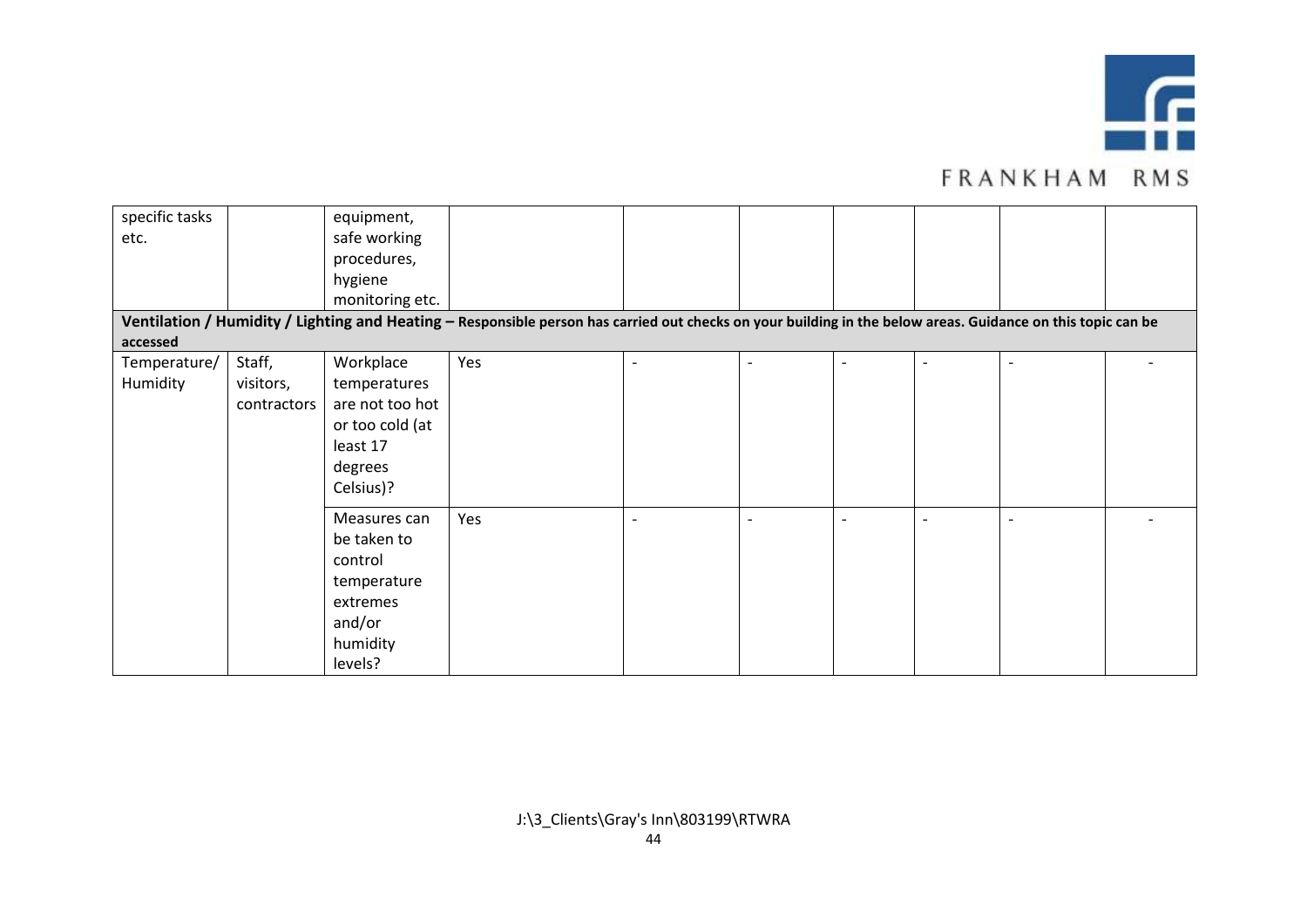

| Ventilation | Staff,<br>visitors,<br>contractors | Natural<br>ventilation is<br>available in the<br>workplace, e.g.<br>windows or<br>open                                                                                   | Yes     |                                                                    |                | $\overline{\phantom{a}}$ | $\blacksquare$ | $\blacksquare$            |  |
|-------------|------------------------------------|--------------------------------------------------------------------------------------------------------------------------------------------------------------------------|---------|--------------------------------------------------------------------|----------------|--------------------------|----------------|---------------------------|--|
|             |                                    | doorways?<br>If natural<br>ventilation is<br>insufficient,<br>ventilators,<br>fans or air<br>conditioners<br>provided to<br>ensure a<br>consistent flow<br>of fresh air? | N/A     | $\overline{a}$                                                     | $\blacksquare$ | $\overline{\phantom{a}}$ | $\blacksquare$ | $\blacksquare$            |  |
|             |                                    | Air exchange<br>rate of the air<br>handling<br>system meets<br>the standard<br>requirements<br>for the<br>occupants in<br>the building?                                  | Unknown | Non-<br>compliance<br>with statutory<br>inspection<br>requirements | <b>TBC</b>     | <b>TBC</b>               | TBC            | Gray's Inn<br>to confirm. |  |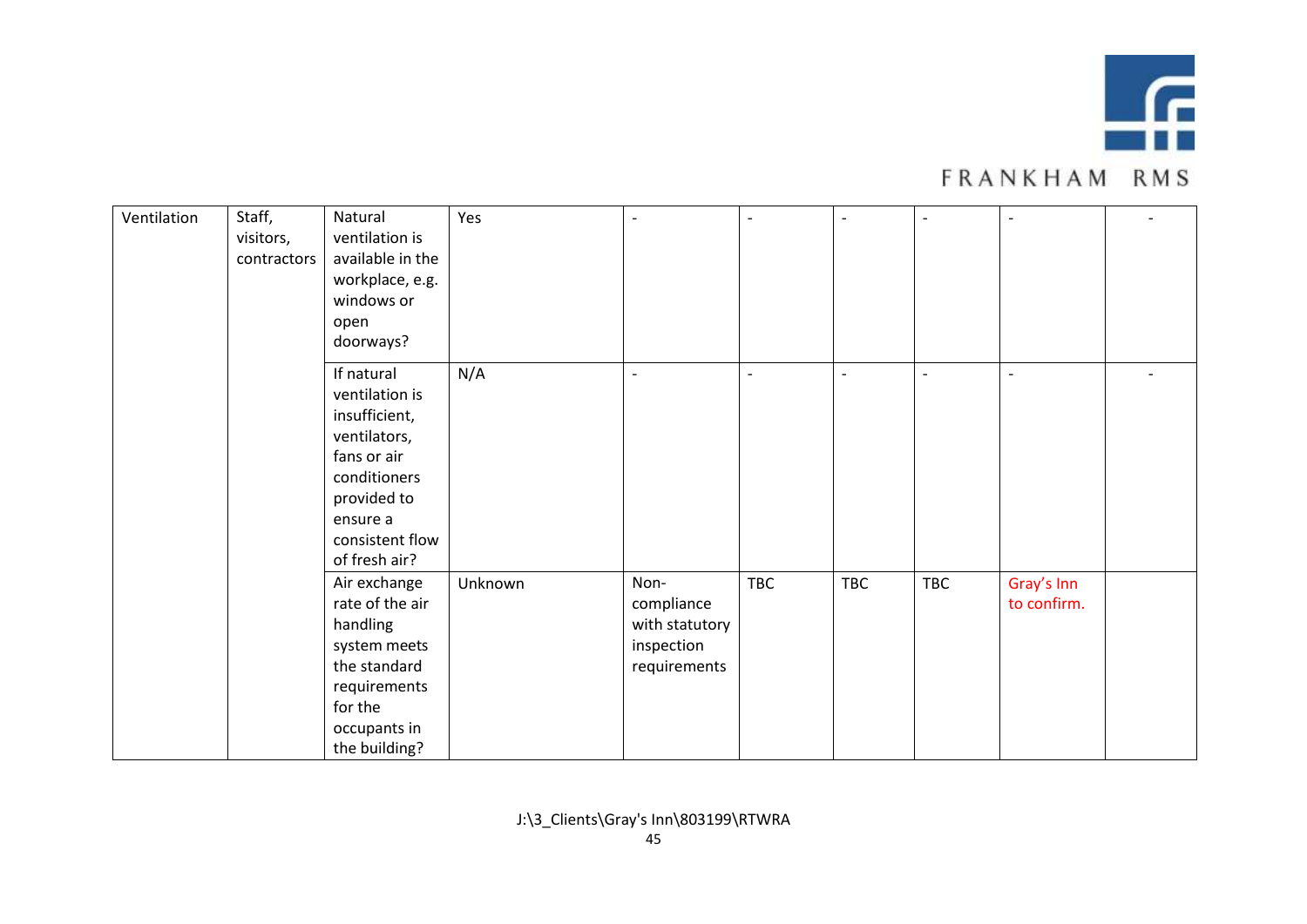

|  | Ventilation   | Unknown | Non-           | <b>TBC</b> | TBC | <b>TBC</b> | Gray's Inn  | Confirmed. |
|--|---------------|---------|----------------|------------|-----|------------|-------------|------------|
|  | systems have  |         | compliance     |            |     |            | to confirm  |            |
|  | been          |         | with statutory |            |     |            | all         |            |
|  | adequately    |         | inspection     |            |     |            | necessary   |            |
|  | maintained    |         | requirements   |            |     |            | Testing and |            |
|  | and serviced? |         |                |            |     |            | Inspections |            |
|  |               |         |                |            |     |            | are up to   |            |
|  |               |         |                |            |     |            | date.       |            |

| <b>Hazard</b>                                                          | <b>At Risk</b>                     | Control<br><b>Measures</b>                                                                                                         | <b>Currently in</b><br>place                                                                                                              | <b>Probability worst case outcome</b>                              |                                                  |                                       |                                             |                                                                            |                                              |  |
|------------------------------------------------------------------------|------------------------------------|------------------------------------------------------------------------------------------------------------------------------------|-------------------------------------------------------------------------------------------------------------------------------------------|--------------------------------------------------------------------|--------------------------------------------------|---------------------------------------|---------------------------------------------|----------------------------------------------------------------------------|----------------------------------------------|--|
| Consider;<br>premises<br>work,<br>equipment,<br>specific<br>tasks etc. | People at<br>risk                  | Control By; guards,<br>training,<br>supervision, safety<br>equipment, safe<br>working<br>procedures,<br>hygiene<br>monitoring etc. | Existing / Proposed<br>/ Yes / No / N/A                                                                                                   | Possible<br>outcome                                                | Likelihood<br>(likely/<br>possibly/<br>unlikely) | Severity<br>(high/<br>medium/<br>low) | Risk<br>Rating<br>(high/<br>medium/<br>low) | Control<br>measure(s)                                                      | Action<br>completed<br>(date and<br>initial) |  |
|                                                                        |                                    |                                                                                                                                    | Gas Installations – Responsible person has carried out checks on your building in the below areas. Guidance on this topic can be accessed |                                                                    |                                                  |                                       |                                             |                                                                            |                                              |  |
| Gas<br><b>Installations</b>                                            | Staff,<br>visitors,<br>contractors | Gas installations<br>e.g. boilers been<br>inspected, tested<br>and maintained at<br>required<br>frequencies?                       | Unknown                                                                                                                                   | Non-<br>compliance<br>with statutory<br>inspection<br>requirements | <b>TBC</b>                                       | <b>TBC</b>                            | <b>TBC</b>                                  | Gray's Inn<br>to confirm<br>all<br>necessary<br>Testing and<br>Inspections | Ongoing<br>according to<br>schedule.         |  |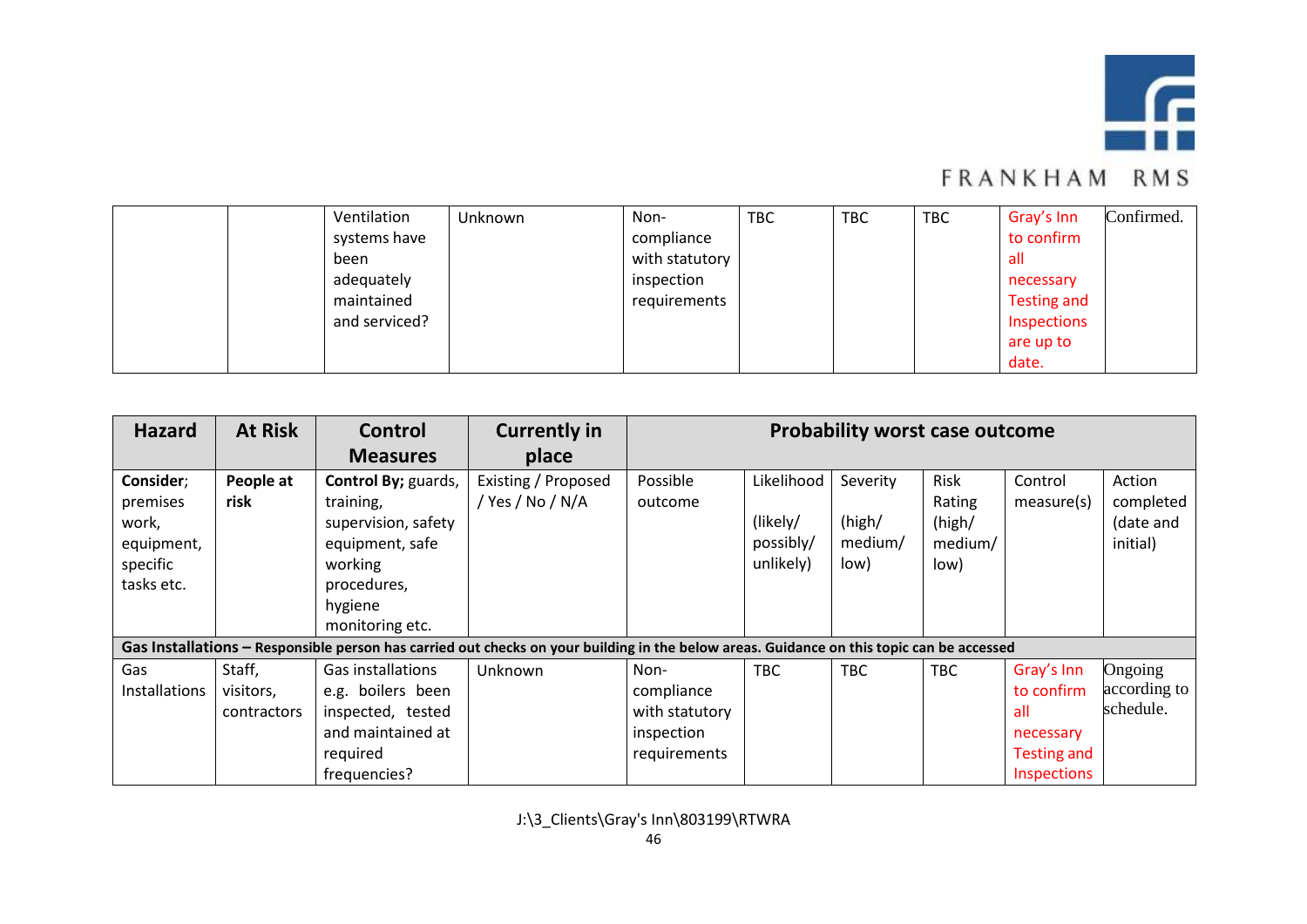

|                                                                                             |         |                                                                                                                                       |            |            |            | are up to<br>date.        |                      |
|---------------------------------------------------------------------------------------------|---------|---------------------------------------------------------------------------------------------------------------------------------------|------------|------------|------------|---------------------------|----------------------|
| Adequate<br>ventilation<br>available next to<br>gas installations?                          | Unknown | Adequate<br>ventilation<br>required in<br>order noxious<br>gases do not<br>build up                                                   | <b>TBC</b> | <b>TBC</b> | <b>TBC</b> | Gray's Inn<br>to confirm. | Where<br>applicable. |
| Carbon monoxide<br>detection available<br>next to gas<br>installations and in<br>operation? | Unknown | Carbon<br>Monoxide<br>Detectors<br>required in<br>order to alert<br>if CO levels in<br>the air are<br>becoming<br>dangerously<br>high | <b>TBC</b> | <b>TBC</b> | <b>TBC</b> | Gray's Inn<br>to confirm. | Where<br>applicable. |
| Gas isolation<br>control switches<br>available and<br>clearly identified?                   | Unknown | All Isolation<br>switches must<br>be clearly<br>visible in the<br>event they are<br>needed to be<br>activated                         | <b>TBC</b> | <b>TBC</b> | <b>TBC</b> | Gray's Inn<br>to confirm. | Where<br>applicable. |
| Supplier's<br>emergency contact<br>number clearly                                           | Unknown | Emergency<br>Contact<br>Numbers must                                                                                                  | <b>TBC</b> | <b>TBC</b> | <b>TBC</b> | Gray's Inn<br>to confirm. | Where<br>applicable. |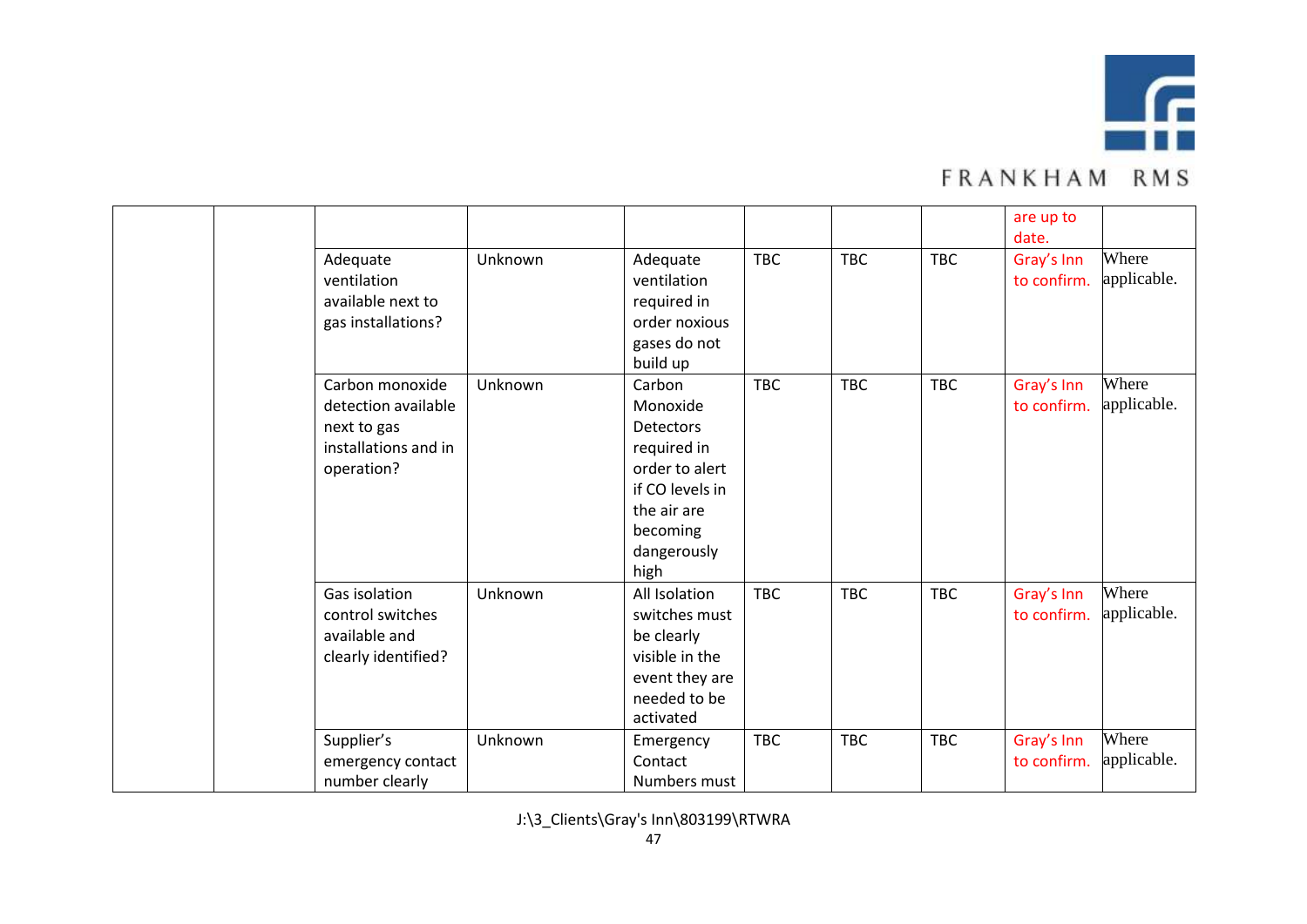

| displayed,<br>unobscured and<br>legible?         |         | be clearly<br>visible in the<br>event they are<br>needed                               |            |            |            |                           |         |
|--------------------------------------------------|---------|----------------------------------------------------------------------------------------|------------|------------|------------|---------------------------|---------|
| Gas cylinders being<br>used safely (if<br>used)? | Unknown | The correct<br>storage,<br>handling and<br>use of Gas<br>Cylinders must<br>be observed | <b>TBC</b> | <b>TBC</b> | <b>TBC</b> | Gray's Inn<br>to confirm. | $N/A$ . |

| <b>Hazard</b>                                                          | <b>At Risk</b>                     | Control                                                                                                                            | <b>Currently in</b>                                                                                                                                          | <b>Probability worst case outcome</b> |                                                  |                                       |                                             |                       |                                              |  |
|------------------------------------------------------------------------|------------------------------------|------------------------------------------------------------------------------------------------------------------------------------|--------------------------------------------------------------------------------------------------------------------------------------------------------------|---------------------------------------|--------------------------------------------------|---------------------------------------|---------------------------------------------|-----------------------|----------------------------------------------|--|
|                                                                        |                                    | <b>Measures</b>                                                                                                                    | place                                                                                                                                                        |                                       |                                                  |                                       |                                             |                       |                                              |  |
| Consider;<br>premises<br>work,<br>equipment,<br>specific<br>tasks etc. | People at<br>risk                  | Control By; guards,<br>training,<br>supervision, safety<br>equipment, safe<br>working<br>procedures,<br>hygiene<br>monitoring etc. | Existing / Proposed<br>/ Yes / No / N/A                                                                                                                      | Possible<br>outcome                   | Likelihood<br>(likely/<br>possibly/<br>unlikely) | Severity<br>(high/<br>medium/<br>low) | Risk<br>Rating<br>(high/<br>medium/<br>low) | Control<br>measure(s) | Action<br>completed<br>(date and<br>initial) |  |
|                                                                        |                                    |                                                                                                                                    | Legionella / Water Systems / Hygiene - Responsible person has carried out checks on your building in the below areas. Guidance on this topic can be accessed |                                       |                                                  |                                       |                                             |                       |                                              |  |
| Water<br>outlets<br>Legionella                                         | Staff,<br>visitors,<br>contractors | Tanks, taps and<br>shower outlets<br>inspected and<br>maintained?                                                                  | Yes                                                                                                                                                          |                                       |                                                  |                                       |                                             |                       |                                              |  |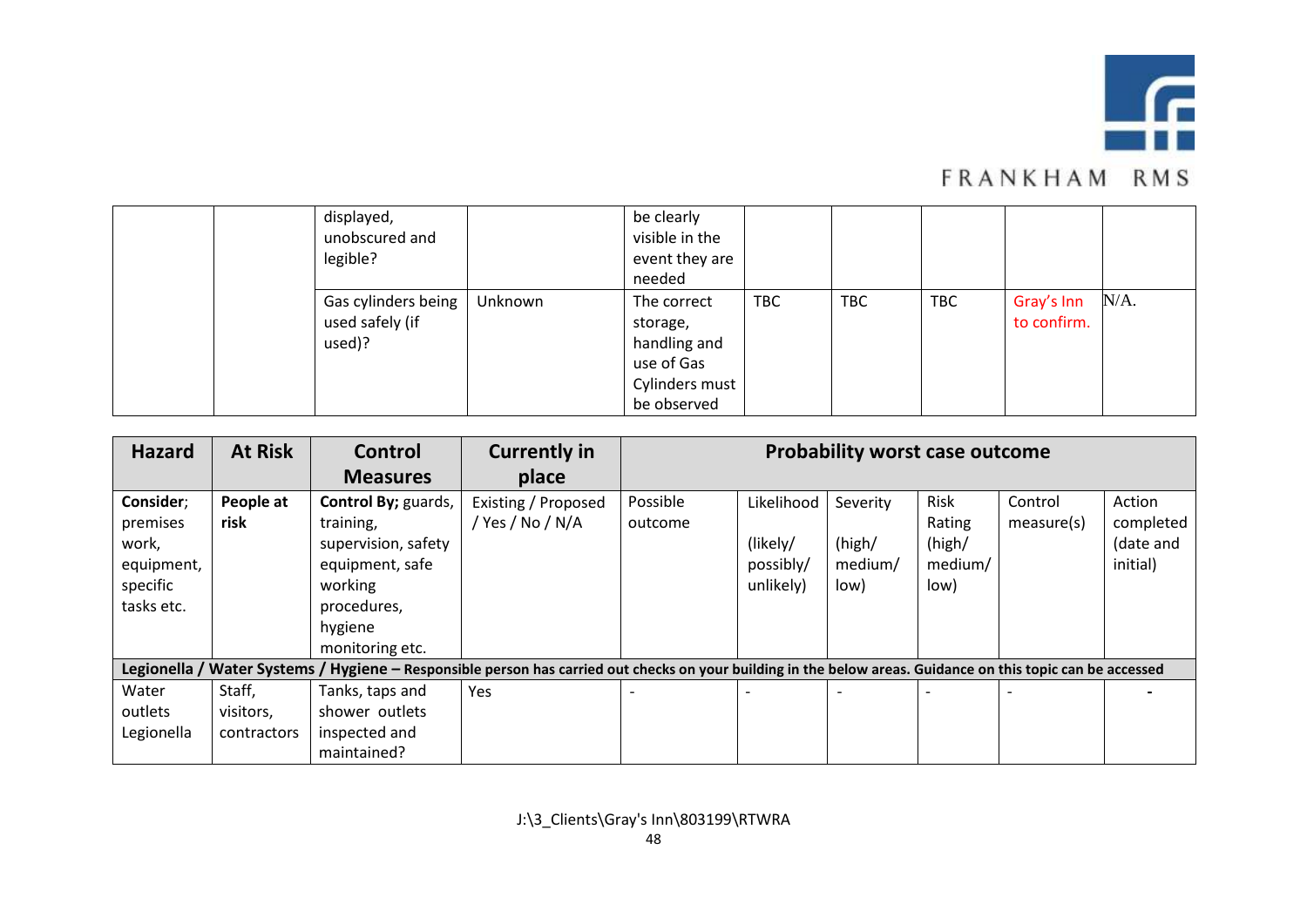

|          |             | Suitable controls   | Yes |                          | $\overline{\phantom{a}}$ | $\overline{\phantom{a}}$ |  |
|----------|-------------|---------------------|-----|--------------------------|--------------------------|--------------------------|--|
|          |             | in place to reduce  |     |                          |                          |                          |  |
|          |             | the risk of         |     |                          |                          |                          |  |
|          |             | legionnaires        |     |                          |                          |                          |  |
|          |             | disease?            |     |                          |                          |                          |  |
|          |             |                     |     |                          |                          |                          |  |
|          |             | Showers been run    | Yes | $\overline{\phantom{a}}$ | $\overline{\phantom{a}}$ | $\overline{\phantom{a}}$ |  |
|          |             | at maximum          |     |                          |                          |                          |  |
|          |             | temperature for     |     |                          |                          |                          |  |
|          |             | 5mins to eliminate  |     |                          |                          |                          |  |
|          |             | standing water      |     |                          |                          |                          |  |
|          |             | and eradicate       |     |                          |                          |                          |  |
|          |             | legionella          |     |                          |                          |                          |  |
|          |             | bacteria?           |     |                          |                          |                          |  |
| Drinking | Staff,      | Drinking water      | Yes |                          | $\overline{\phantom{a}}$ | $\overline{\phantom{a}}$ |  |
| water    | visitors,   | facilities safe for |     |                          |                          |                          |  |
|          | contractors | use i.e. provided   |     |                          |                          |                          |  |
|          |             | at refreshing       |     |                          |                          |                          |  |
|          |             | temperatures (not   |     |                          |                          |                          |  |
|          |             | warm)?              |     |                          |                          |                          |  |
|          |             | Drinking water      | Yes | $\overline{\phantom{a}}$ | $\overline{\phantom{a}}$ | $\overline{\phantom{a}}$ |  |
|          |             | should ideally be   |     |                          |                          |                          |  |
|          |             | "live" from the     |     |                          |                          |                          |  |
|          |             | potable water       |     |                          |                          |                          |  |
|          |             | main or from        |     |                          |                          |                          |  |
|          |             |                     |     |                          |                          |                          |  |
|          |             | storage that is     |     |                          |                          |                          |  |
|          |             | properly designed,  |     |                          |                          |                          |  |
|          |             | sealed from         |     |                          |                          |                          |  |
|          |             | ingress of dirt,    |     |                          |                          |                          |  |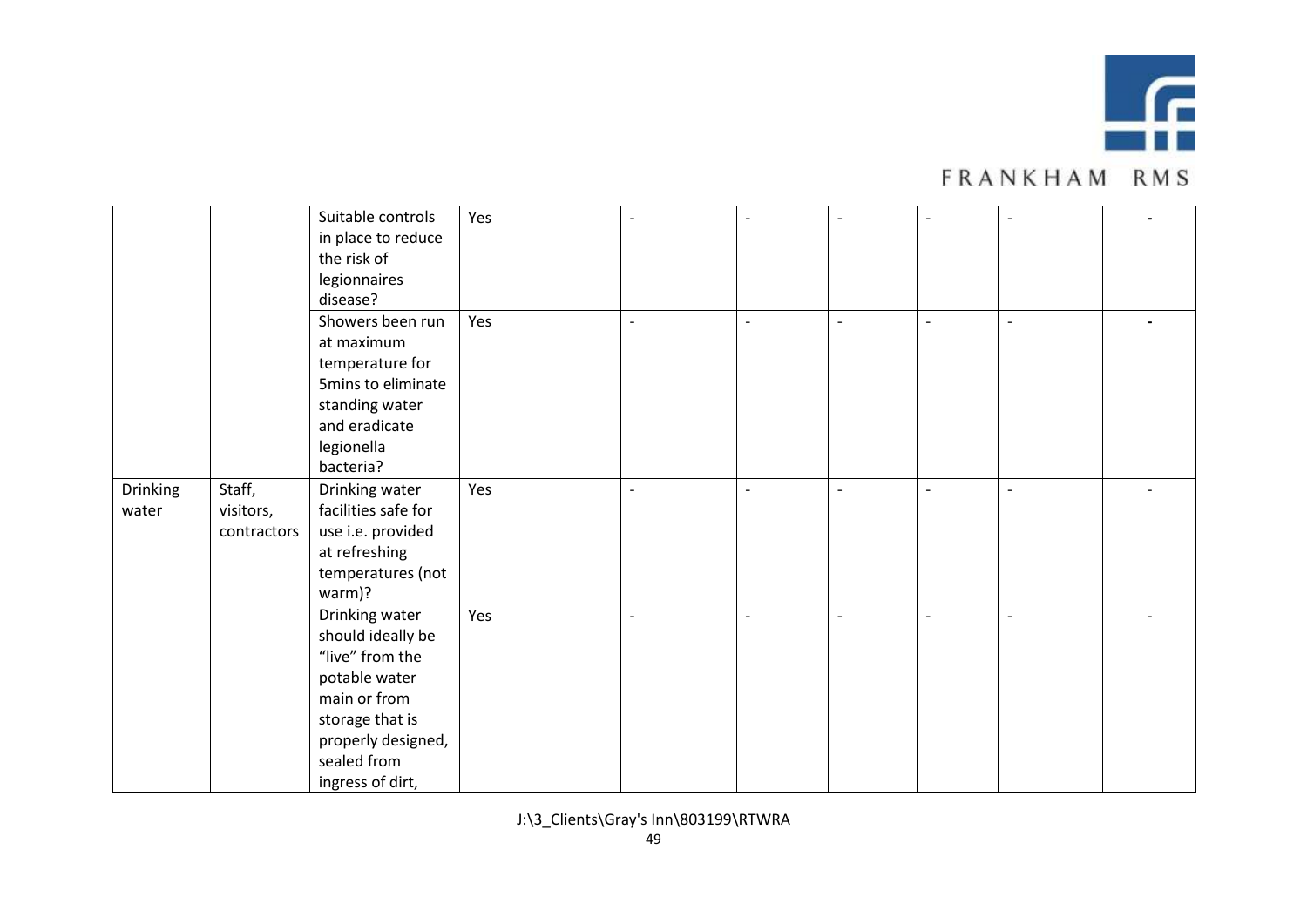

|  | vermin etc. and |  |  |  |  |
|--|-----------------|--|--|--|--|
|  | with good       |  |  |  |  |
|  | circulation     |  |  |  |  |

| <b>Hazard</b> | <b>At Risk</b>                                                                                                                                | <b>Control</b>                                                                                 | <b>Currently in</b> | <b>Probability worst case outcome</b> |            |            |            |                    |            |
|---------------|-----------------------------------------------------------------------------------------------------------------------------------------------|------------------------------------------------------------------------------------------------|---------------------|---------------------------------------|------------|------------|------------|--------------------|------------|
|               |                                                                                                                                               | <b>Measures</b>                                                                                | place               |                                       |            |            |            |                    |            |
| Consider;     | People at                                                                                                                                     | Control By; guards,                                                                            | Existing /          | Possible                              | Likelihood | Severity   | Risk       | Control            | Action     |
| premises      | risk                                                                                                                                          | training,                                                                                      | Proposed / Yes /    | outcome                               |            |            | Rating     | measure(s)         | completed  |
| work,         |                                                                                                                                               | supervision, safety                                                                            | No / N/A            |                                       | (likely/   | (high/     | (high/     |                    | (date and  |
| equipment,    |                                                                                                                                               | equipment, safe                                                                                |                     |                                       | possibly/  | medium/    | medium/    |                    | initial)   |
| specific      |                                                                                                                                               | working                                                                                        |                     |                                       | unlikely)  | low)       | low)       |                    |            |
| tasks etc.    |                                                                                                                                               | procedures, hygiene                                                                            |                     |                                       |            |            |            |                    |            |
|               |                                                                                                                                               | monitoring etc.                                                                                |                     |                                       |            |            |            |                    |            |
|               | Routine Inspections e.g. Local Exhaust Ventilation, Lifting Equipment and Pressure Systems and Equipment Maintenance - Responsible person has |                                                                                                |                     |                                       |            |            |            |                    |            |
|               |                                                                                                                                               | carried out checks on your building in the below areas. Guidance on this topic can be accessed |                     |                                       |            |            |            |                    |            |
| Statutory     | Staff,                                                                                                                                        | Responsible person                                                                             |                     |                                       |            |            |            |                    | Confirmed. |
| Inspections   | visitors,                                                                                                                                     | has carried out                                                                                |                     |                                       |            |            |            |                    |            |
|               | contractors                                                                                                                                   | checks on your                                                                                 |                     |                                       |            |            |            |                    |            |
|               |                                                                                                                                               | building in the                                                                                |                     |                                       |            |            |            |                    |            |
|               |                                                                                                                                               | following areas:                                                                               |                     |                                       |            |            |            |                    |            |
|               |                                                                                                                                               |                                                                                                |                     |                                       |            |            |            |                    |            |
|               |                                                                                                                                               | Thorough                                                                                       |                     |                                       |            |            |            |                    |            |
|               |                                                                                                                                               | examination,                                                                                   | Unknown             | Non-                                  | <b>TBC</b> | <b>TBC</b> | <b>TBC</b> | Gray's Inn to      |            |
|               |                                                                                                                                               | inspection, test and                                                                           |                     | compliance                            |            |            |            | confirm all        |            |
|               |                                                                                                                                               | maintenance                                                                                    |                     | with                                  |            |            |            | necessary          |            |
|               |                                                                                                                                               | certificate and logs                                                                           |                     | statutory                             |            |            |            | <b>Testing and</b> |            |
|               |                                                                                                                                               | available and up-to-                                                                           |                     | inspection                            |            |            |            | Inspections        |            |
|               |                                                                                                                                               | date for the                                                                                   |                     | requirements                          |            |            |            |                    |            |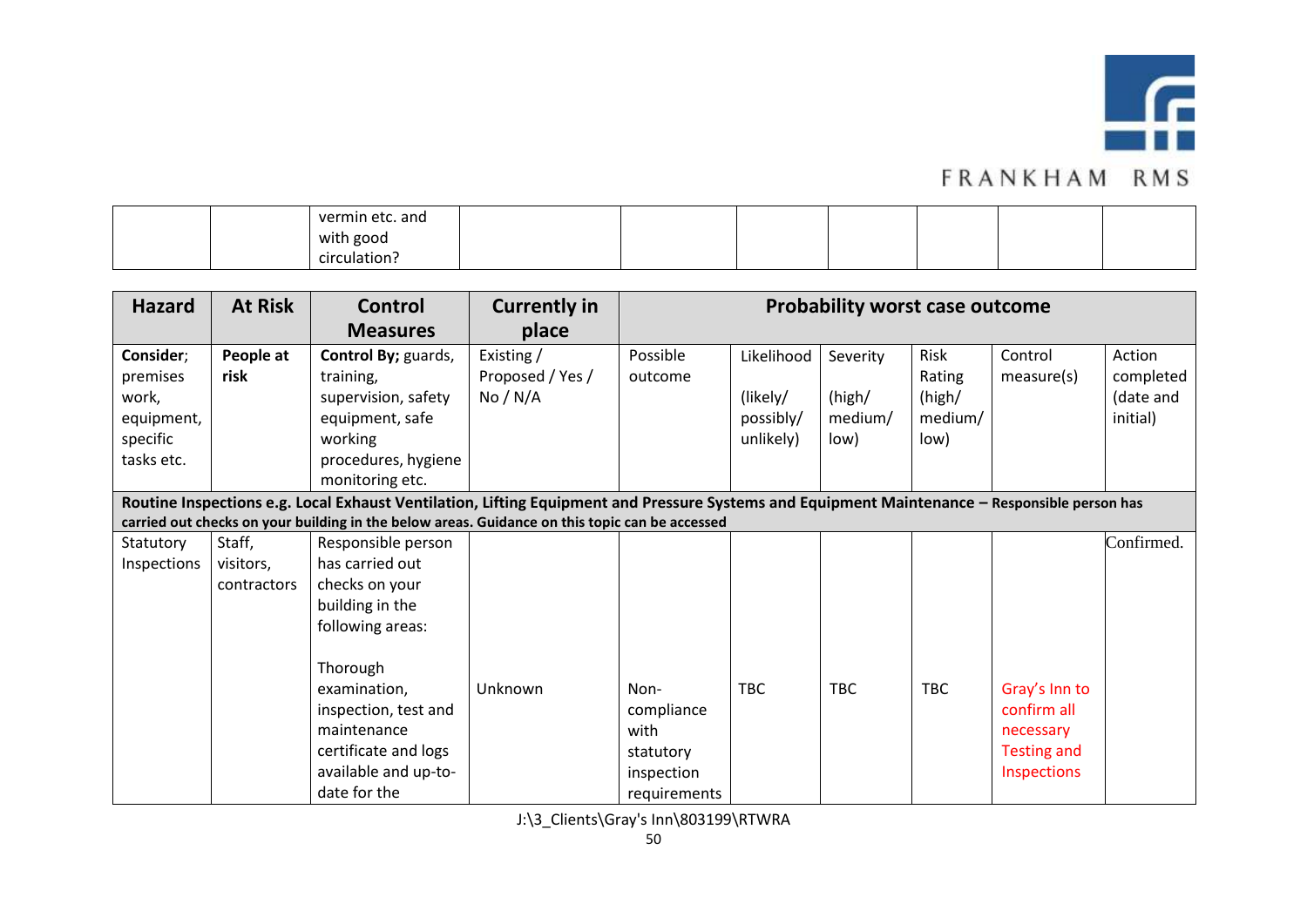

|                                  |                                    | premises, plant and<br>equipment e.g.<br>Local Exhaust<br>Ventilation, Lifting<br>Equipment and<br>Pressure Systems?                    |         |                                                                       |                          |            |                | are up to<br>date.                                                                                   |                      |
|----------------------------------|------------------------------------|-----------------------------------------------------------------------------------------------------------------------------------------|---------|-----------------------------------------------------------------------|--------------------------|------------|----------------|------------------------------------------------------------------------------------------------------|----------------------|
| Lift<br>Statutory<br>Inspections | Staff,<br>visitors,<br>contractors | The thorough<br>examination,<br>inspection, testing<br>and maintenance<br>records for the lifts<br>in date?                             | Unknown | Non-<br>compliance<br>with<br>statutory<br>inspection<br>requirements | <b>TBC</b>               | <b>TBC</b> | <b>TBC</b>     | Gray's Inn to<br>confirm all<br>necessary<br><b>Testing and</b><br>Inspections<br>are up to<br>date. | Confirmed.           |
| Plant and<br>Equipment           | Staff,<br>visitors,<br>contractors | There is a planned<br>preventative<br>maintenance<br>schedule and<br>inventory available<br>for key items of<br>plant and<br>equipment? | Yes     | $\overline{\phantom{a}}$                                              | $\overline{\phantom{a}}$ |            | $\overline{a}$ | $\overline{\phantom{a}}$                                                                             |                      |
|                                  |                                    | Both are up to<br>date?                                                                                                                 | Unknown | Non-<br>compliance<br>with<br>statutory<br>inspection<br>requirements | <b>TBC</b>               | <b>TBC</b> | <b>TBC</b>     | Gray's Inn to<br>confirm.                                                                            | Where<br>applicable. |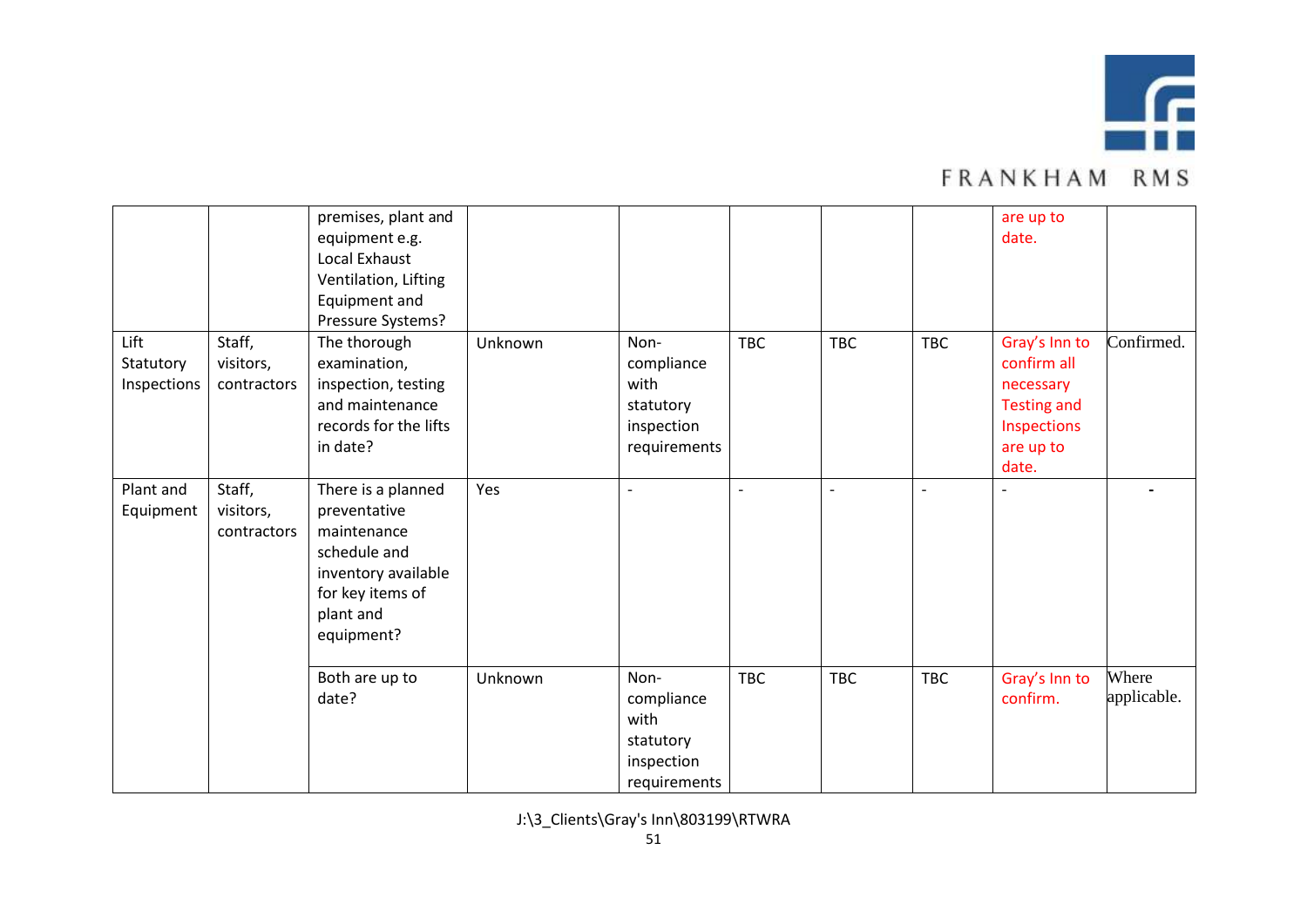

|  | All fixed guards on<br>machinery in place,<br>secure and well<br>maintained? | Unknown                                                                                                                         | Non-<br>compliance<br>with<br>statutory<br>inspection<br>requirements | <b>TBC</b>                                                            | <b>TBC</b> | <b>TBC</b> | Gray's Inn to<br>confirm all<br>fixed guards<br>are in place,<br>are fit for<br>purpose and<br>that Testing<br>and<br>Inspections<br>are up to<br>date. | Confirmed.                                                                                                                                                       |            |
|--|------------------------------------------------------------------------------|---------------------------------------------------------------------------------------------------------------------------------|-----------------------------------------------------------------------|-----------------------------------------------------------------------|------------|------------|---------------------------------------------------------------------------------------------------------------------------------------------------------|------------------------------------------------------------------------------------------------------------------------------------------------------------------|------------|
|  |                                                                              | The safety devices<br>and controls e.g.<br>emergency stops,<br>light guards etc<br>been checked to<br>ensure safe<br>operation? | Unknown                                                               | Non-<br>compliance<br>with<br>statutory<br>inspection<br>requirements | <b>TBC</b> | <b>TBC</b> | <b>TBC</b>                                                                                                                                              | Gray's Inn to<br>confirm all<br>safety<br>devices are in<br>place, are fit<br>for purpose<br>and that<br><b>Testing and</b><br>Inspections<br>are up to<br>date. | Confirmed. |
|  |                                                                              | Defective<br>equipment has<br>been taken out of<br>service and is<br>awaiting repair?                                           | Unknown                                                               | Non-<br>compliance<br>with<br>statutory<br>inspection<br>requirements | <b>TBC</b> | <b>TBC</b> | <b>TBC</b>                                                                                                                                              | Gray's Inn to<br>confirm all<br>defective<br>equipment<br>has been                                                                                               | Confirmed. |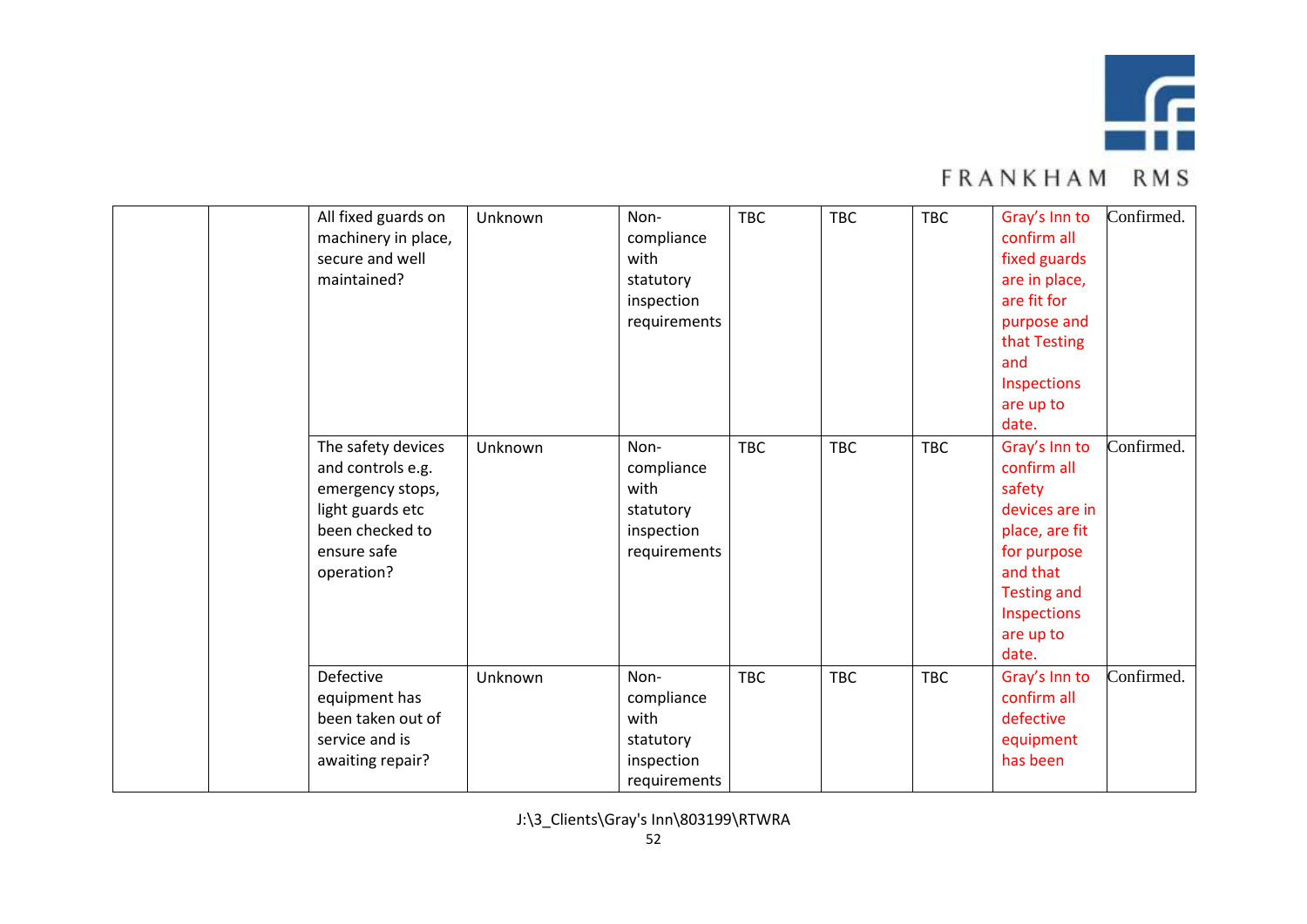

|  |                    |                    | and risk of   |                |                          |                          | taken out of             |            |
|--|--------------------|--------------------|---------------|----------------|--------------------------|--------------------------|--------------------------|------------|
|  |                    |                    | personal      |                |                          |                          | service.                 |            |
|  |                    |                    | injury exists |                |                          |                          |                          |            |
|  |                    |                    | if defective  |                |                          |                          |                          |            |
|  |                    |                    | equipment is  |                |                          |                          |                          |            |
|  |                    |                    | used          |                |                          |                          |                          |            |
|  | Enough space is    | Yes                |               | $\overline{a}$ | $\overline{\phantom{a}}$ | $\overline{\phantom{a}}$ | $\overline{\phantom{a}}$ |            |
|  | available for      |                    |               |                |                          |                          |                          |            |
|  | personnel to       |                    |               |                |                          |                          |                          |            |
|  | undertake their    |                    |               |                |                          |                          |                          |            |
|  | tasks safely and   |                    |               |                |                          |                          |                          |            |
|  | comfortably?       |                    |               |                |                          |                          |                          |            |
|  | Personnel have the | Unknown            | All those     | TBC            | <b>TBC</b>               | <b>TBC</b>               | Gray's Inn to            | Confirmed. |
|  | appropriate        | (however,          | working on    |                |                          |                          | confirm all              |            |
|  | competences        | assumed yes -      | any building  |                |                          |                          | those                    |            |
|  | and/or trained to  | Gray's to confirm) | system must   |                |                          |                          | working with             |            |
|  | use machines/work  |                    | possess the   |                |                          |                          | plant and                |            |
|  | equipment?         |                    | requisite     |                |                          |                          | equipment                |            |
|  |                    |                    | skills,       |                |                          |                          | possess the              |            |
|  |                    |                    | knowledge     |                |                          |                          | appropriate              |            |
|  |                    |                    | and           |                |                          |                          | competencies             |            |
|  |                    |                    | experience.   |                |                          |                          | and are                  |            |
|  |                    |                    |               |                |                          |                          | trained to do            |            |
|  |                    |                    |               |                |                          |                          | SO.                      |            |
|  |                    |                    |               |                |                          |                          |                          |            |